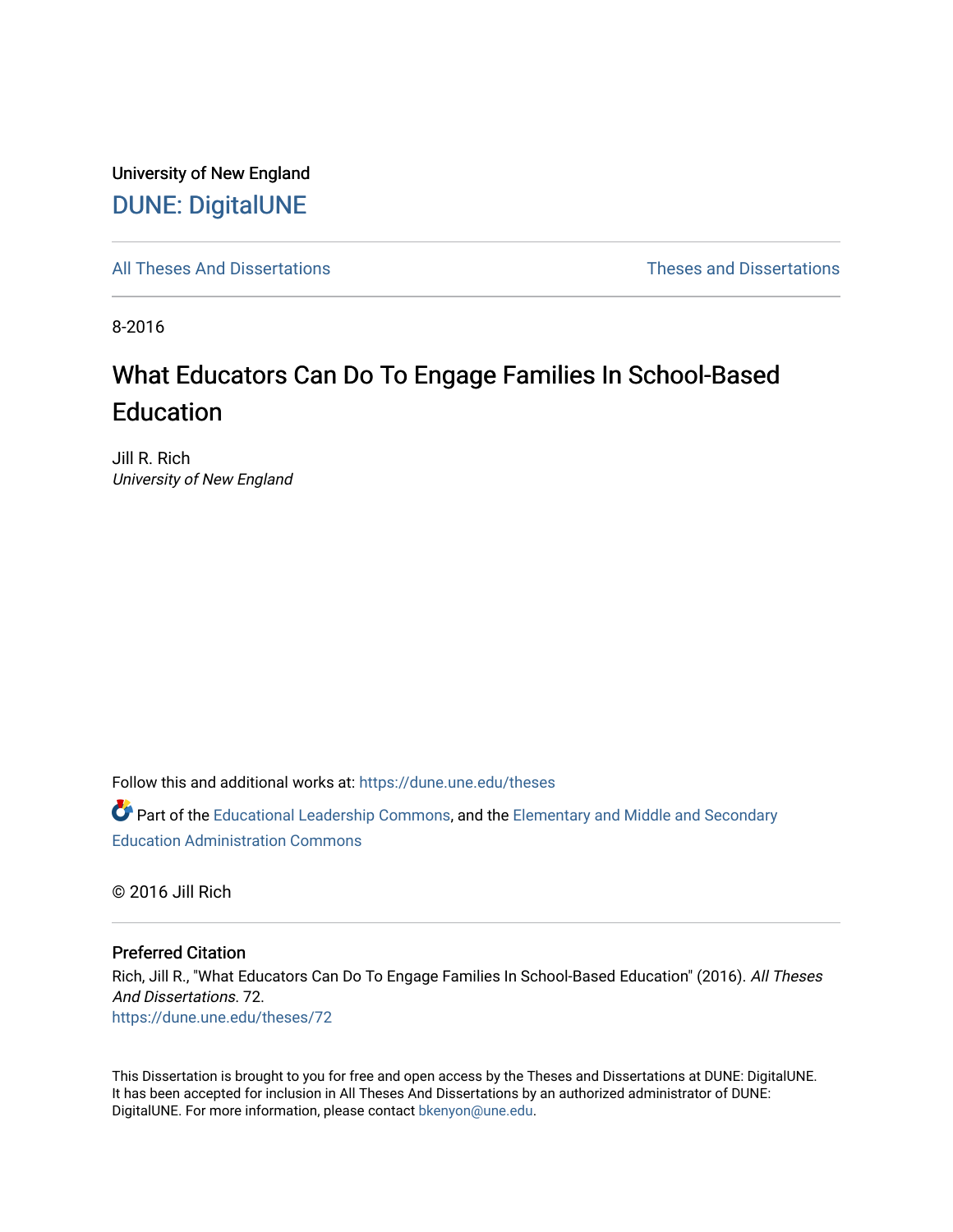# What Educators Can Do to Engage Families in School-Based Education

By

Jill R. Rich

MS (University of New England) 2005 BA (Binghamton University) 2001

## A DISSERTATION

## Presented to the Affiliated Faculty of

The College of Graduate and Professional Studies at the University of New England

Submitted in Partial Fulfillment of Requirements

For the degree of Doctor of Education

Portland & Biddeford, Maine

July, 2016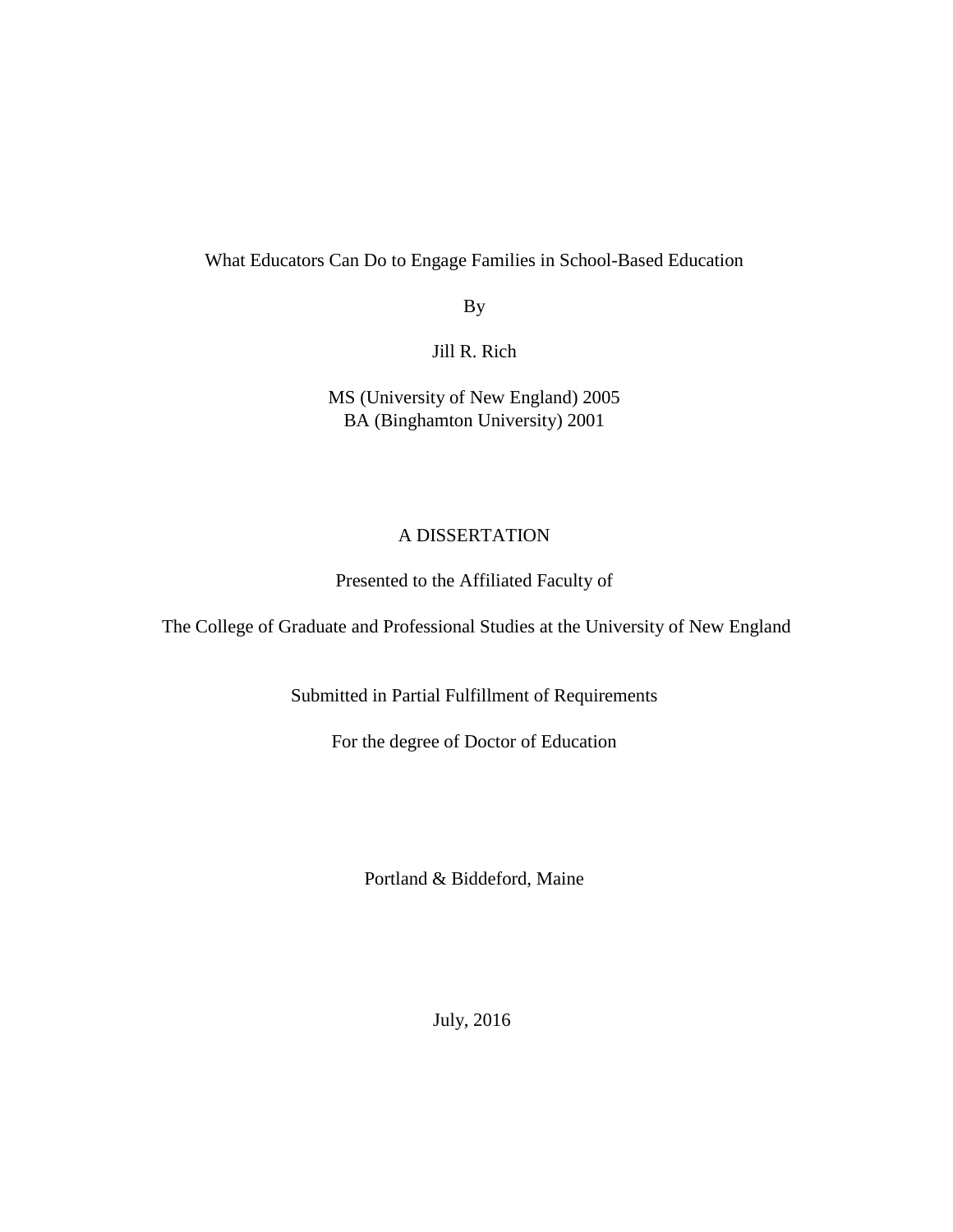Copyright by Jill Rich

2016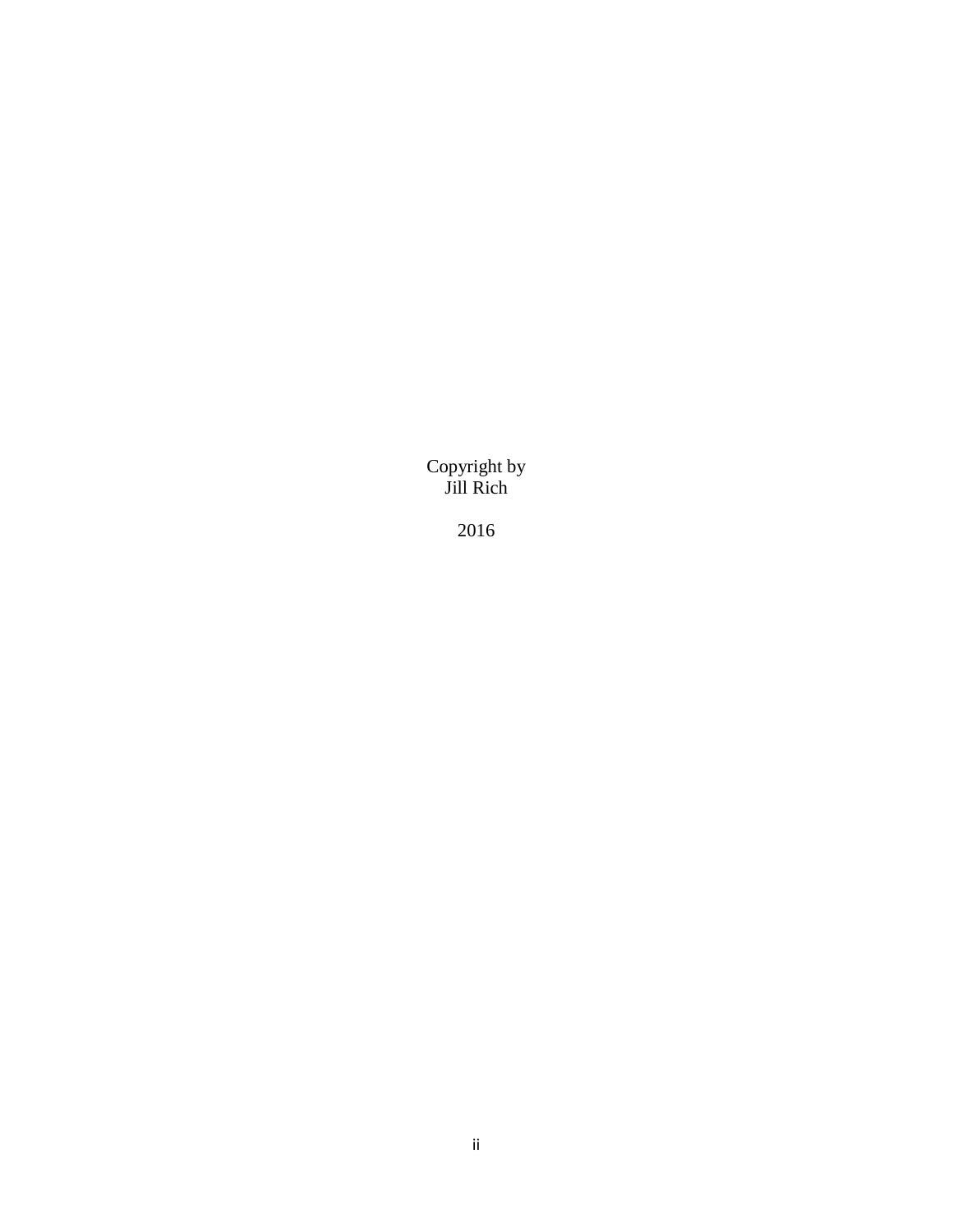## What Educators Can Do to Engage Families in School-Based Education

## **Abstract**

This qualitative study, utilizing phenomenology, focuses on the role of educators in creating a strong home-school connection. The increasing number of students living in poverty requires educators to implement effective strategies for engaging parents and guardians in their students' schooling. Three significant themes emerged from the study as a result of data analysis. These identified themes are *Educators and parents see the importance of building positive relationships, increased connections are wanted by all and technology has helped to increase modes of communication, and events that highlight student achievement increase parent involvement.* The data allowed for several conclusions to be drawn regarding family engagement, including the following: the need for educators to increase the amount of communication to parents regarding their specific student(s), the need for school staff to increase the number of opportunities for families to come into the school to participate, and the need for educators to better equip parents with content specific information to allow them to better assist their children at home.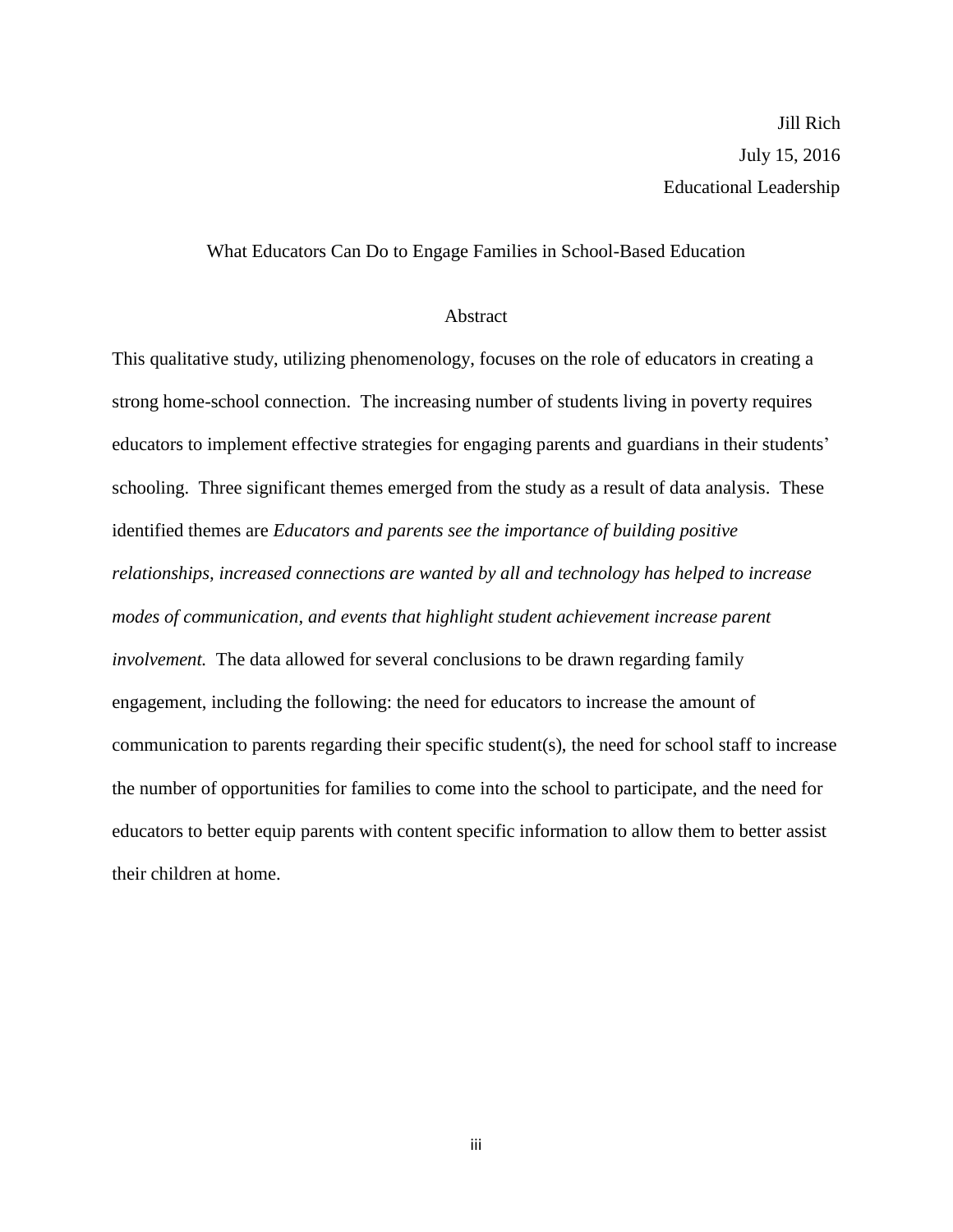University of New England

## Doctor of Education Educational Leadership

This dissertation was presented by

## Jill R. Rich

It was presented on July 11, 2016 and approved by:

Dr. Ella Benson, Ed.D., Lead Advisor University of New England

Dr. Peter Harrison, Ed.D., Secondary Advisor, University of New England

Elyse Papa, MSEd., Affiliate Committee Member Maine-Endwell Central School District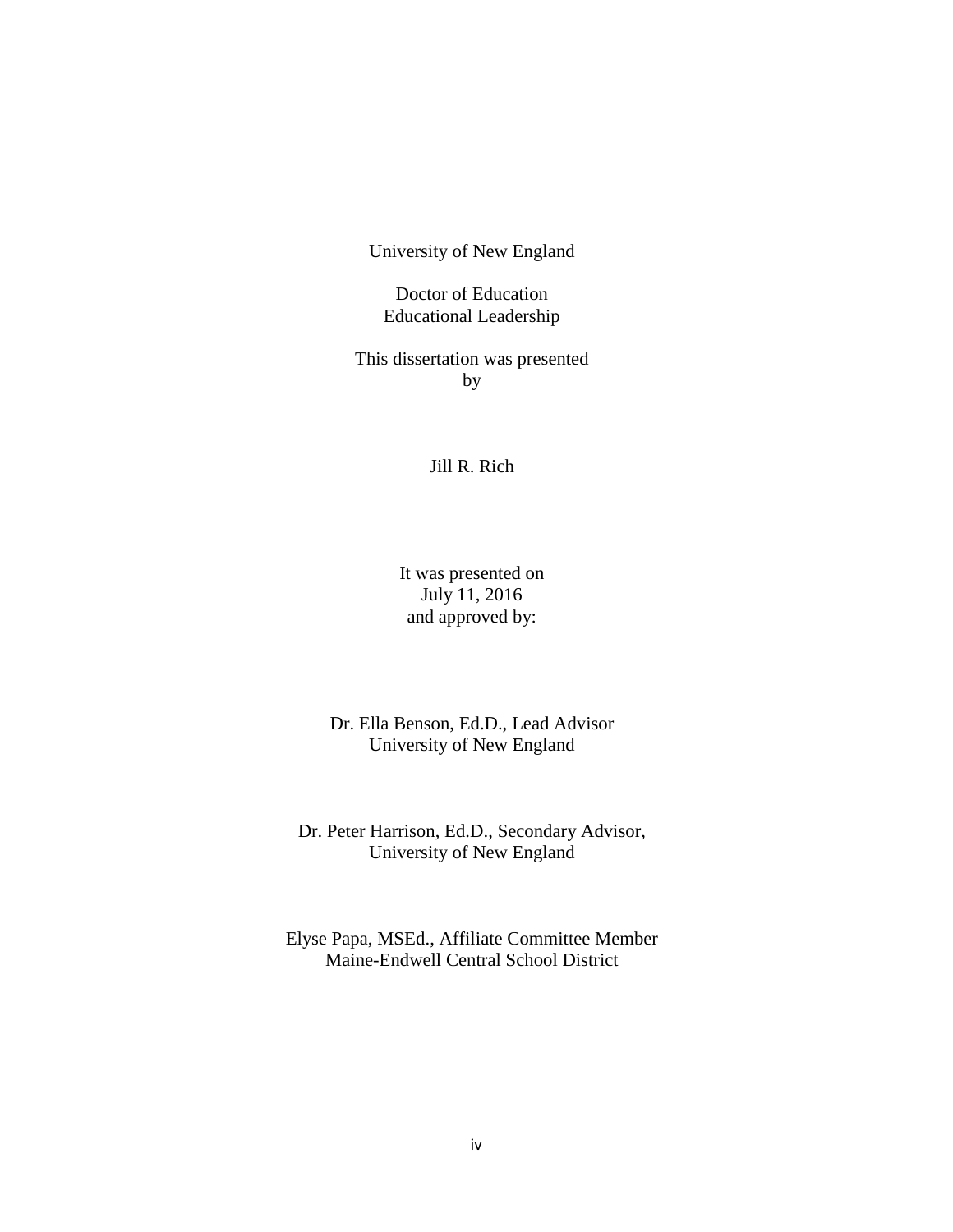## DEDICATION

To Elyse, thank you for always supporting and encouraging me. Your expertise and friendship are unmatched.

To my family, without you none of this would have been conceivable. Thank you for your love, support, encouragement, patience, and strength.

Most importantly, to my girls, Emma and Samantha, you are my world. I'm blessed to be your mother. Always work hard, as you have shown me the importance of aiming and striving for the moon.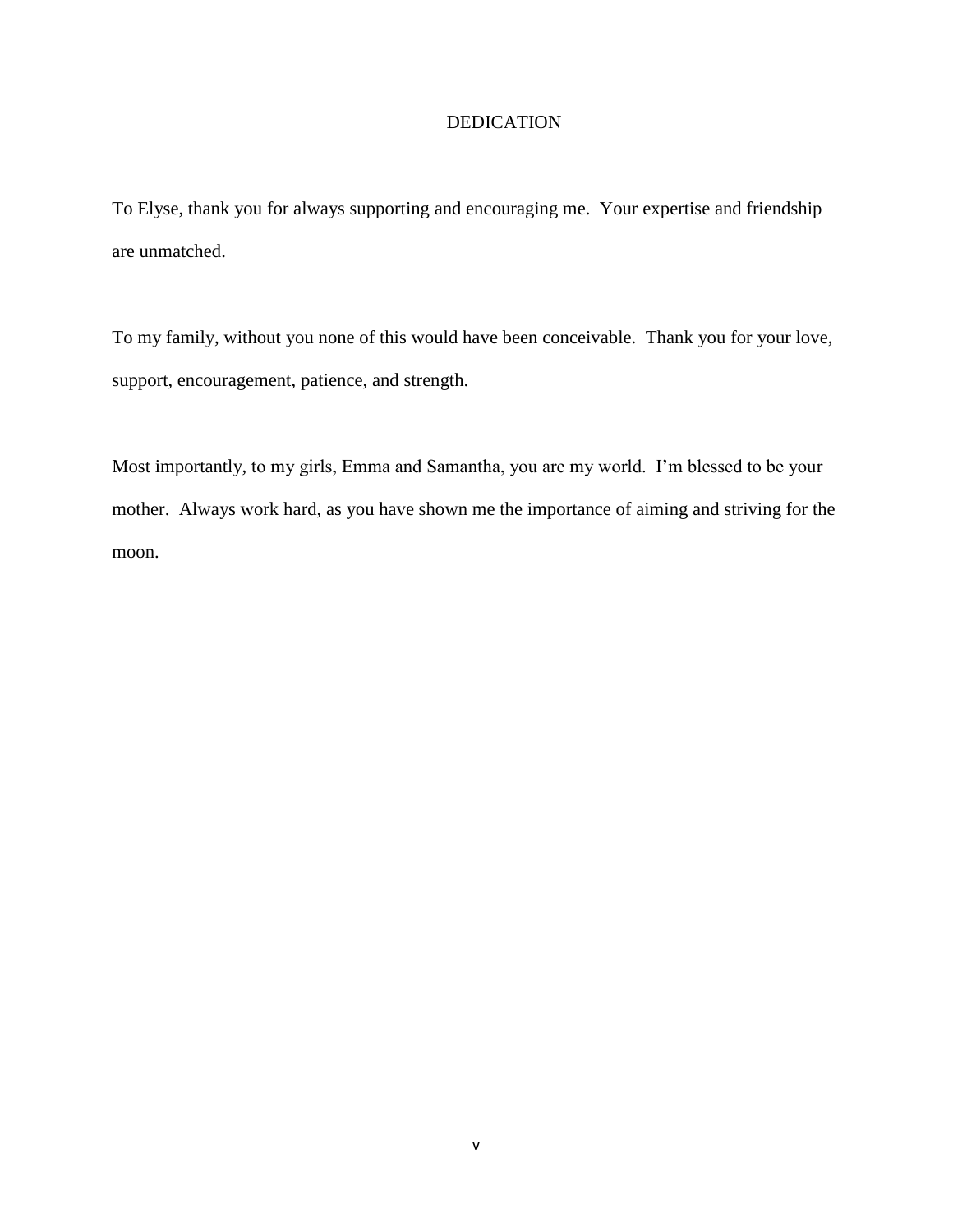## ACKNOWLEDGEMENTS

I'd like to express tremendous gratitude to Dr. Michelle Collay, Dr. Ella Benson, and Dr. Peter Harrison, along with all of the instructors throughout the program, for guiding me through this process. I could not imagine a more wonderful group of people to work with. Without all of you this dissertation wouldn't have been possible.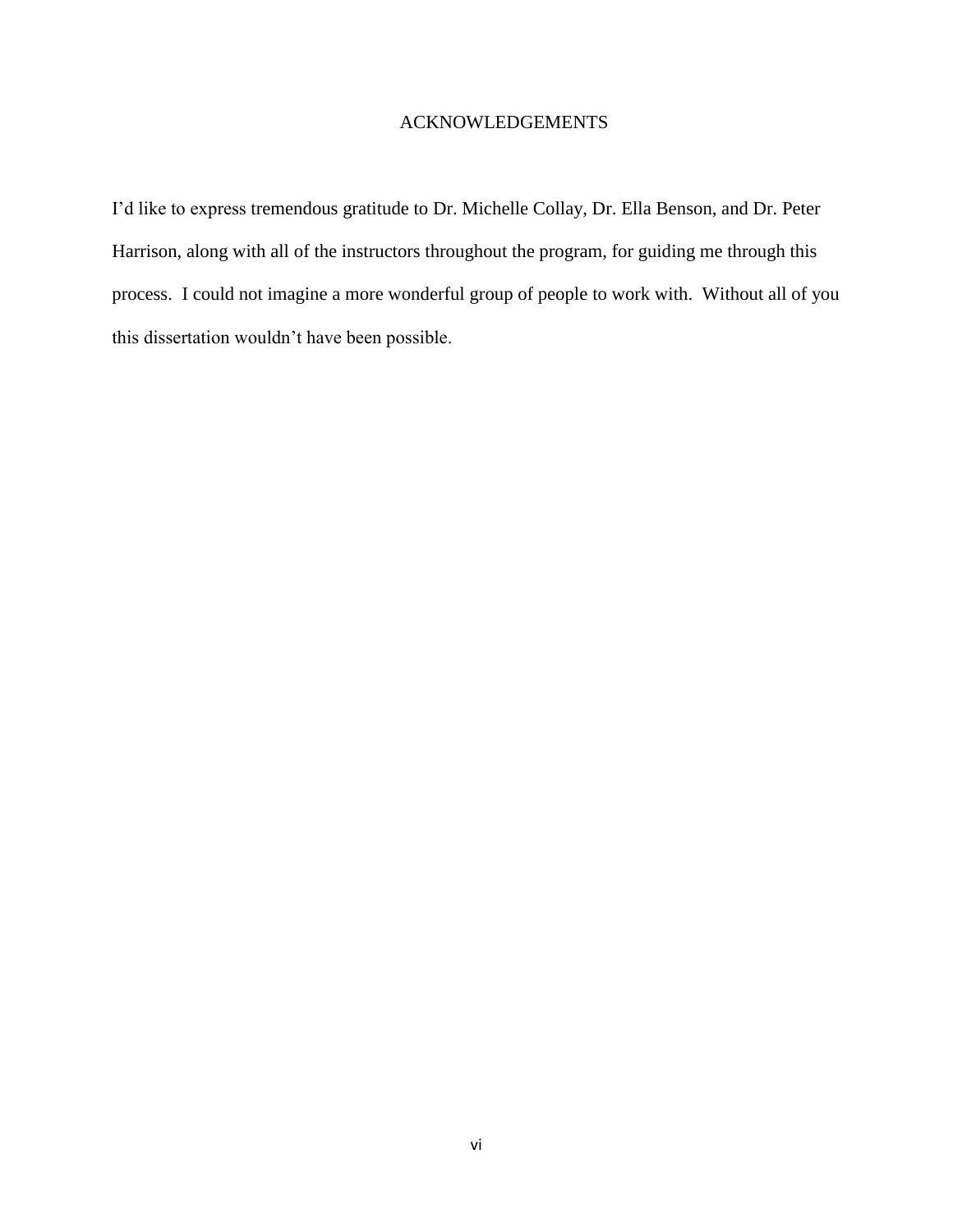# TABLE OF CONTENTS

| <b>CHAPTER 1: INTRODUCTION</b><br>$\mathbf{1}$ |                                                                        |                |  |  |
|------------------------------------------------|------------------------------------------------------------------------|----------------|--|--|
|                                                | <b>Problem Statement</b>                                               | $\overline{2}$ |  |  |
|                                                | Purpose of the Study                                                   | 3              |  |  |
|                                                | Conceptual Framework                                                   | 4              |  |  |
|                                                | Assumptions, Limitations, and Scope Page 5                             | 5              |  |  |
|                                                | Significance of the Study                                              | 6              |  |  |
|                                                | Definition of Terms                                                    | 6              |  |  |
|                                                | Conclusion                                                             | 7              |  |  |
| <b>CHAPTER 2: LITERATURE REVIEW</b>            |                                                                        |                |  |  |
|                                                | Objectives of the Study                                                | 11             |  |  |
|                                                | Poverty Influencing Students Achievement                               | 12             |  |  |
|                                                | Role of School Based Leaders in Recognizing and Mitigating the Lack of | 16             |  |  |
|                                                | Resources                                                              |                |  |  |
|                                                | <b>Family Engagement</b>                                               | 18             |  |  |
|                                                | Conclusion                                                             | 19             |  |  |
| <b>CHAPTER 3: METHODOLOGY</b>                  |                                                                        |                |  |  |
|                                                | Focus                                                                  | 21             |  |  |
|                                                | <b>Site Selection</b>                                                  | 22             |  |  |
|                                                | Participants                                                           | 23             |  |  |
|                                                | Data                                                                   | 24             |  |  |
|                                                | Analysis                                                               | 24             |  |  |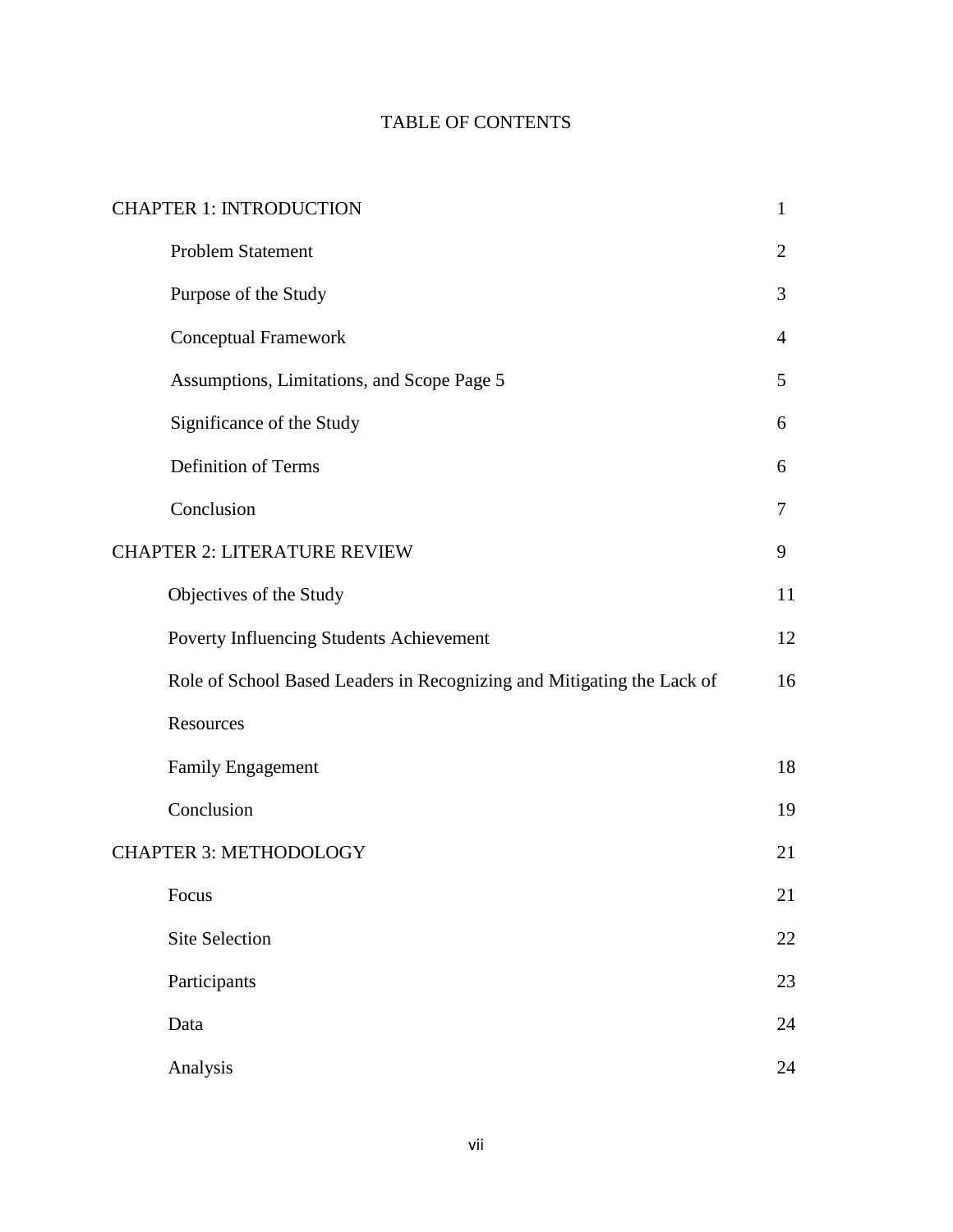| <b>Participant Rights</b>                               | 25 |  |
|---------------------------------------------------------|----|--|
| <b>Potential Limitations</b>                            | 26 |  |
| <b>CHAPTER 4: DATA</b>                                  |    |  |
| <b>Parent Responses</b>                                 | 28 |  |
| Descriptive Analysis I                                  | 33 |  |
| <b>Educator Responses</b>                               | 34 |  |
| Descriptive Analysis II                                 | 37 |  |
| <b>CHAPTER 5: CONCLUSIONS</b>                           |    |  |
| Implications                                            | 40 |  |
| Theme I                                                 | 40 |  |
| Theme II                                                | 41 |  |
| Theme III                                               | 41 |  |
| Limitations                                             | 42 |  |
| Conclusions and Recommendations for the Future          | 43 |  |
| <b>REFERENCES</b>                                       |    |  |
| APPENDIX A: PARTICIPANT ROLE AND CONTRIBUTION           |    |  |
| 56<br>APPENDIX B: CONSENT FOR PARTICIPATION IN RESEARCH |    |  |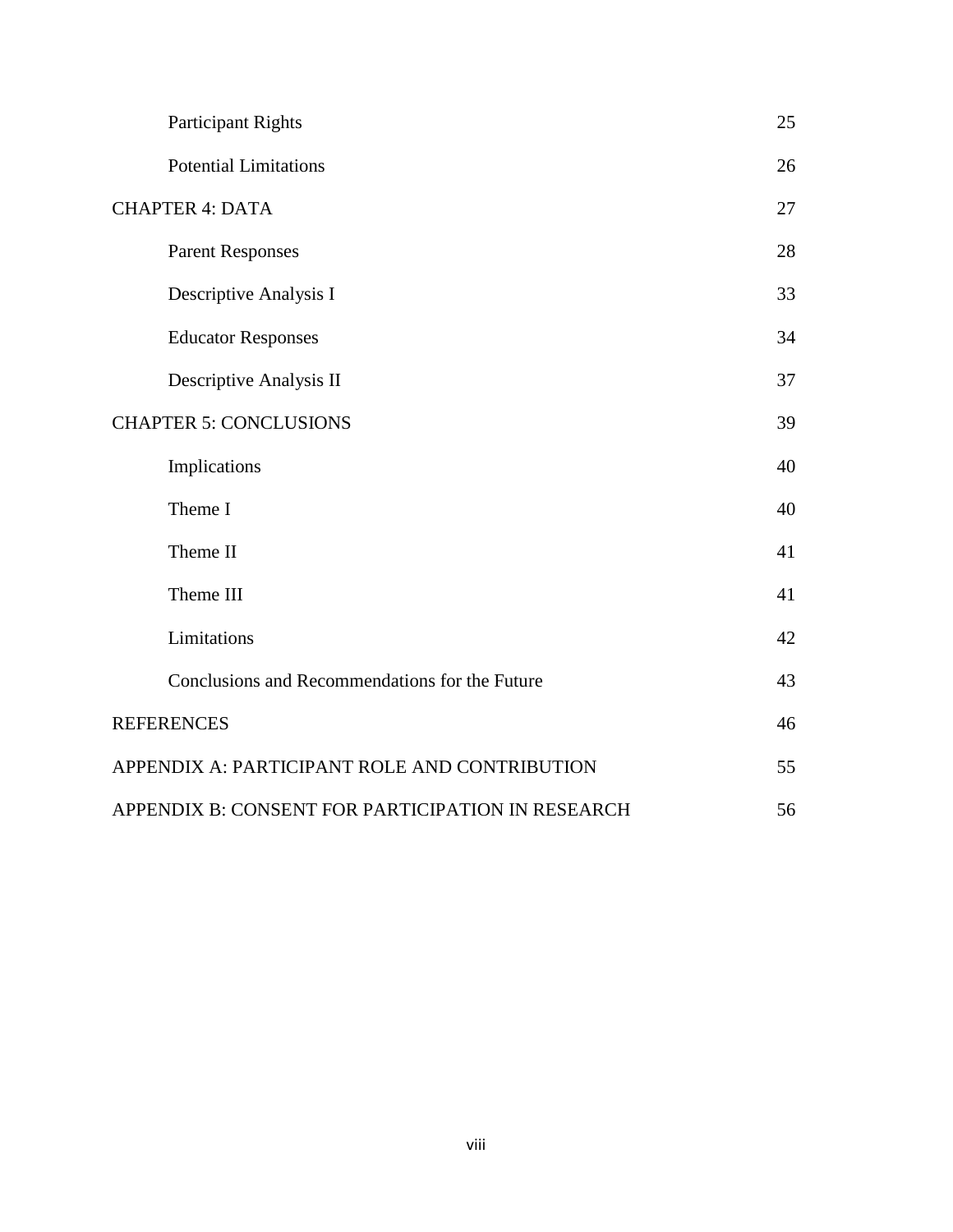# LIST OF FIGURES

1. Poverty effects and school 4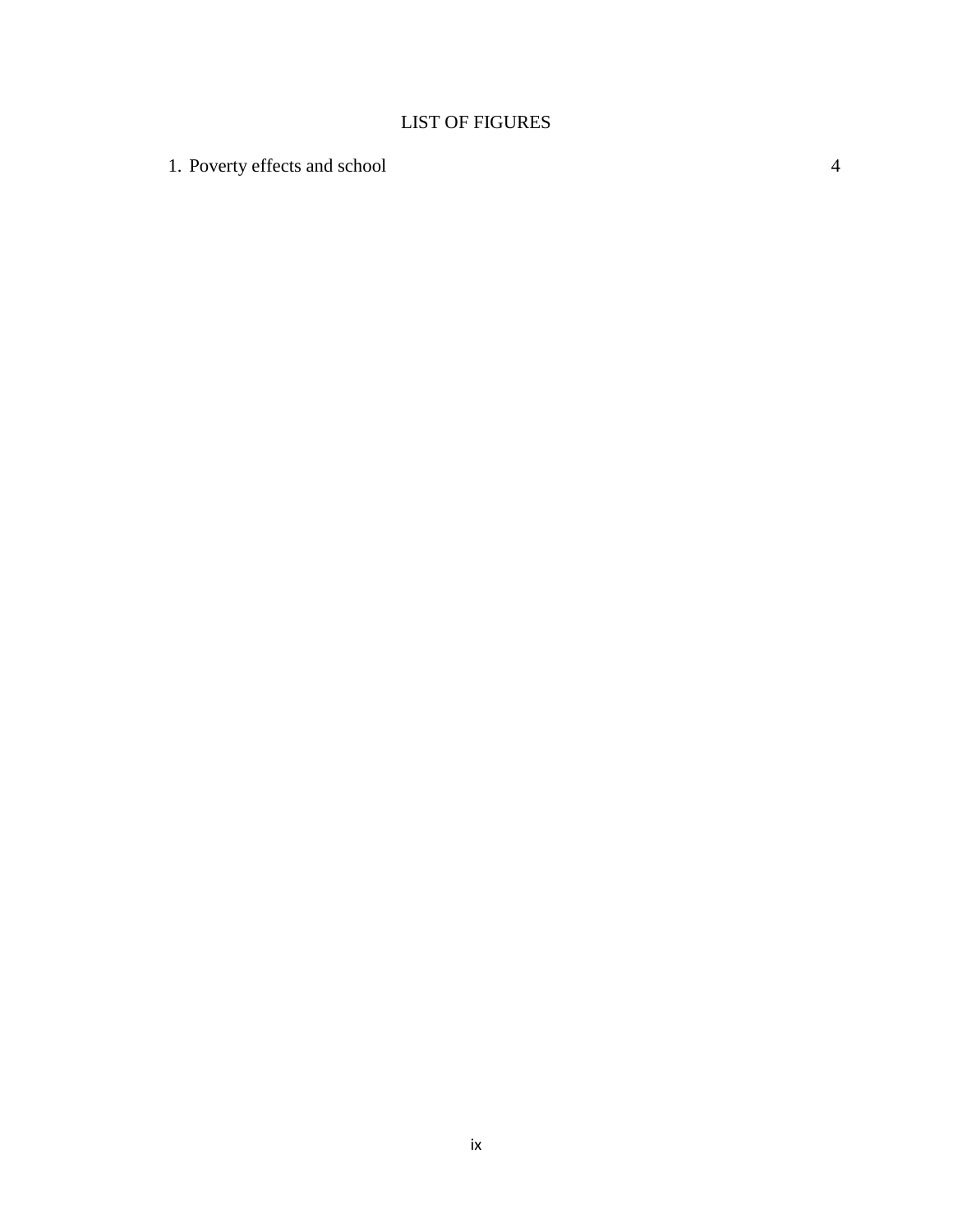## CHAPTER 1:

## **INTRODUCTION**

As the number of students facing poverty increases, so does the number of students who are having difficulty finding academic success, as the low income correlates with poor achievement in school (childfund.org, 2015). With growing poverty among our public school children it is important for districts, schools, and teachers to be cognizant of the ways in which poverty affects how children grow, behave, and learn. Students are influenced in multiple ways; academically, socially, and/or physically, when they are living in an environment that doesn't allow them to have successful educational experiences. Educators recognize that factors, outside of the school day affect academic achievement, but cannot be controlled in school. Poverty factors which define their home environment include "material need – lack of food, fuel, health care, adequate clothing and housing and lack of resource (usually financial) to meet some or all of these needs" (McKinney, 2014, p. 203). Lack of material support which can be influenced by several factors including, but not limited to, demographic and socioeconomic characteristics, academic preparation, and behavior (Stephan  $\&$  et al, 2015), are all things that affect student academic outcomes. As the number of children affected by these influences increases, the importance for educators to implement strategies to counteract them does as well. In order to identify ways in which school and home can work together to ensure the success of each and every student, educators must first recognize the specific factors that influence achievement. Once they understand these effects, they can begin to develop new strategies to support student academic growth when they are faced with these influential factors.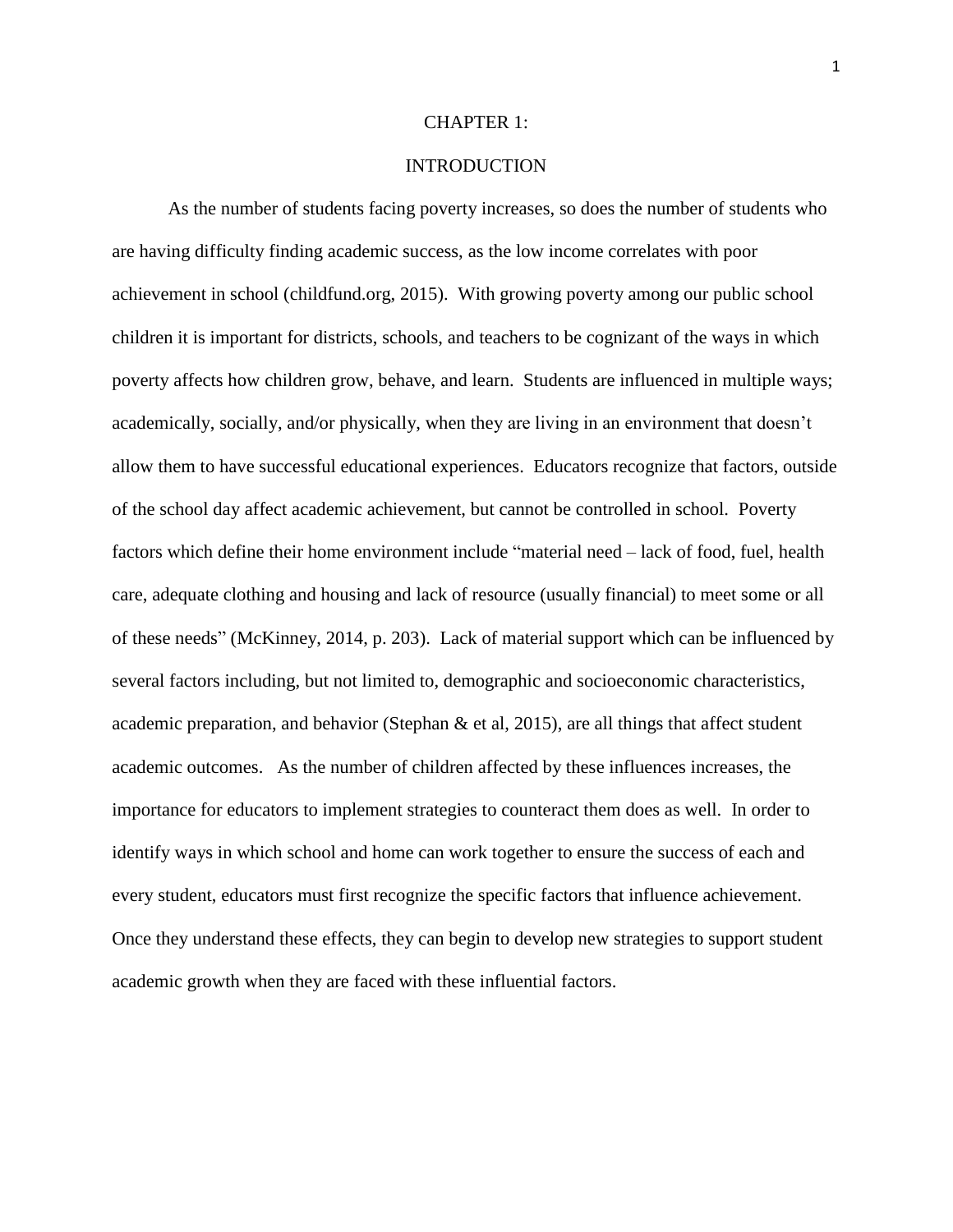### **Problem Statement**

Students who come from an under-resourced background face numerous obstacles hindering academic growth. There are 2.2 billion children in the world and one billion are living in poverty (Global Issues, 2013). Improving attainment (of basic skills) and achievement in school for children from poor families is expected to enhance life chances and well-being and provide an opportunity for social mobility (McKinney, 2014). By systematically analyzing previous research conducted on the effects a student's home environment has on their academic achievement and the impact of family engagement in student achievement, the correlation and specific factors that influence student achievement will be outlined. By evaluating the influence of these factors on academic achievement and combing the perceptions of effective engagement strategies, educators can begin to implement effective methods to engage families in their child's education, influencing how students respond to them.

According to tolerance.org (2015), The National Parent Teacher Association gives five reasons to renew the push to engage parents: higher grades, test scores, and graduation rates, better attendance at school, fewer suspensions and incidents of violent behavior, increased motivation and self-esteem, and decreased drug and alcohol use. As educators realize the increased need to involve families in school based education, not all have the tools necessary to create an environment that promotes active, consistent family engagement.

Low levels of family resources (Antaramian, Jaki, Landesman, Lee Van Horn, Masyn, & Smith, 2009) and stressful experiences in the home (Bates, Dodge, Pettit, & Schwartz, 2013) have adverse effects on student achievement. These same factors prevent families from becoming involved. By systematically analyzing previous research conducted on the effects a student's home environment has on their academic achievement, the correlation and specific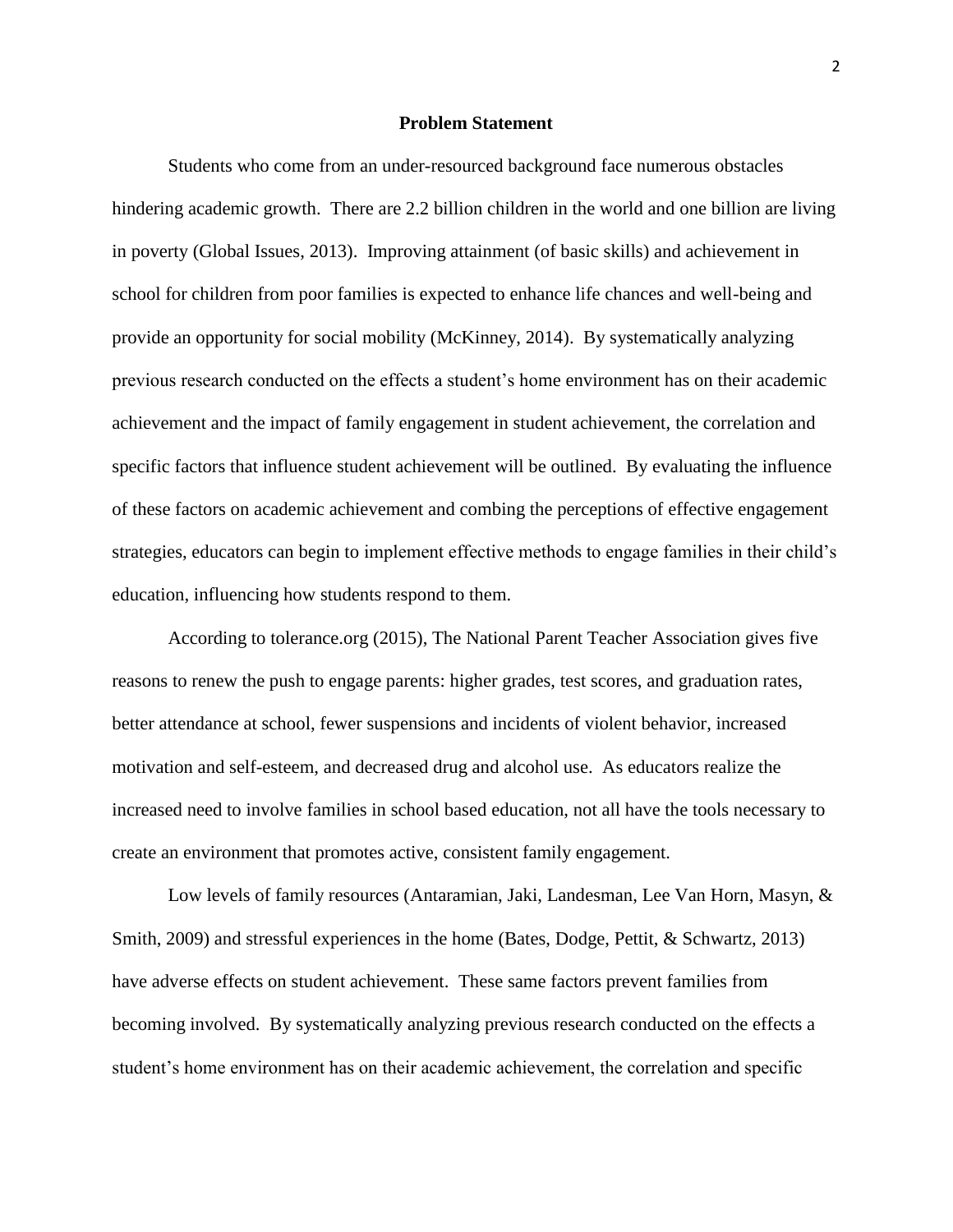factors that influence student achievement will be identified. Decades of research show that educators have had some success in providing material support to students and their relationships are invaluable to student achievement (Cotnoir  $\&$  et al, 2014). However, educators need to extend those strategies to the families of those students, building positive relationships with parents/guardians, encouraging them to become active contributors to their child's education.

## **Purpose of the Study**

The purpose of the study is to determine which strategies are most effective for educators to utilize when engaging families in school based education. "Family and community engagement is a proven strategy for strengthening schools", (McAlister, 2013, p. 40). Family engagement is a key concept in providing support for student learning. By surveying educators, administrators, other school personnel, and families of elementary school-aged children, a compilation of methodologies can be created. These effective strategies for educators to engage families in school, and support student academic achievement, can be used to counteract the influences of an under-resourced home life.

## **Research Questions**

- What types of strategies do educators utilize to engage families in the educational process?
- What types of family and community engagement do families report as being most useful to promote active family engagement in school?
- What professional support do teachers need to reach beyond the classroom walls to provide material support for students?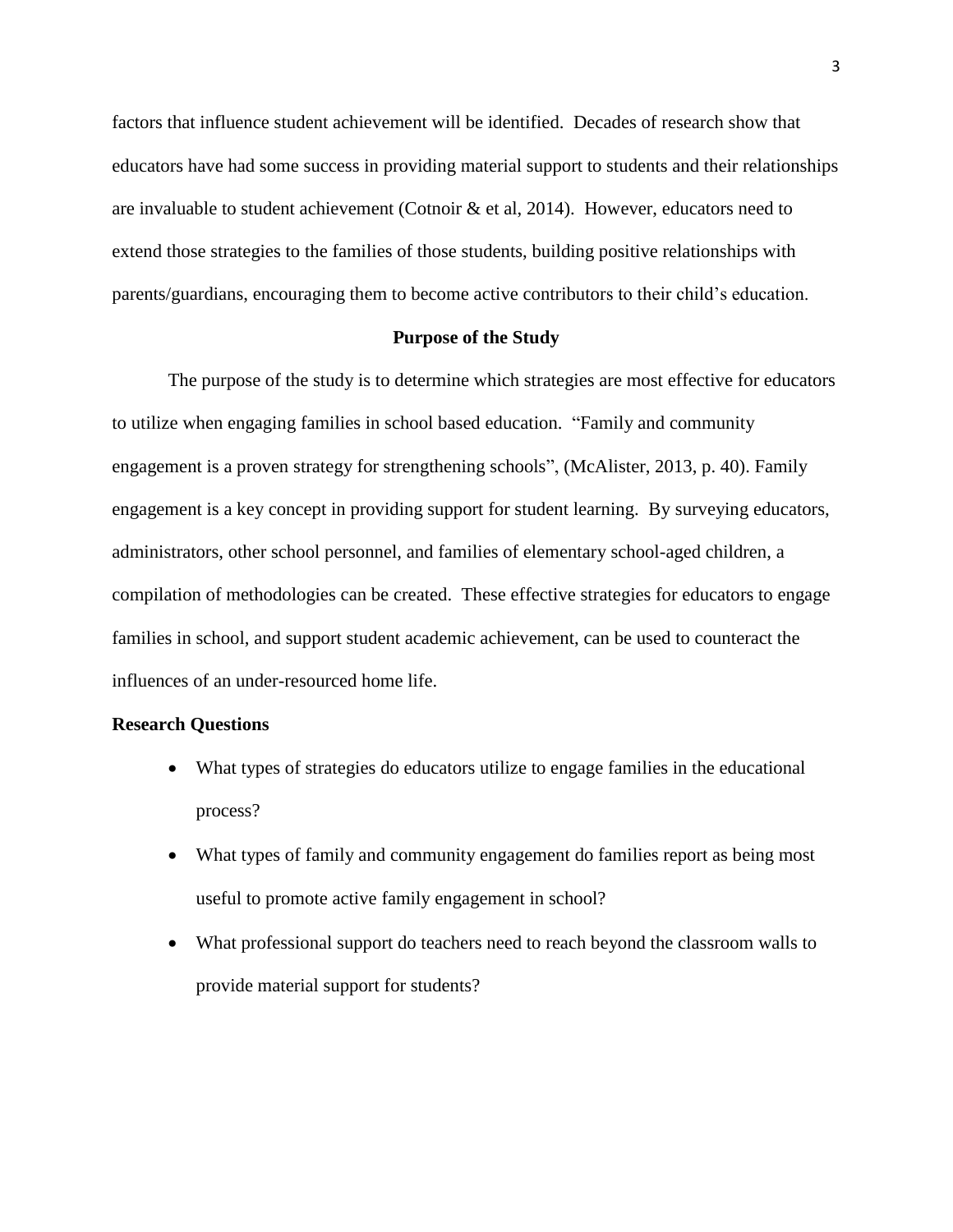### **Conceptual Framework**



#### *Figure 1:* **Poverty effects and school**

Evaluating the way in which low socioeconomic factors influence student academic achievement, social influence, emotional toll, and physical effects can help educators identify or create methods to support students and engage families in the educational process. By engaging school communities and student's families, schools are strengthened (McAlister, 2013). The combination of strong relationships at home and strong relationships at school predict greater academic growth, especially for students of low socio-economic status (Gregory & Weinstein, 2004).

 Bloomberg and Volpe, 2012, relay the goal phenomenology is to investigate the experience of the *lived experience* of people to identify the core essence of human experience (p. 32). Phenomenology is not only description, however; it is also an interpretive process in which the researcher interprets the meaning of the lived experience (Bloomberg  $& \text{Volpe}, p. 33)$ . This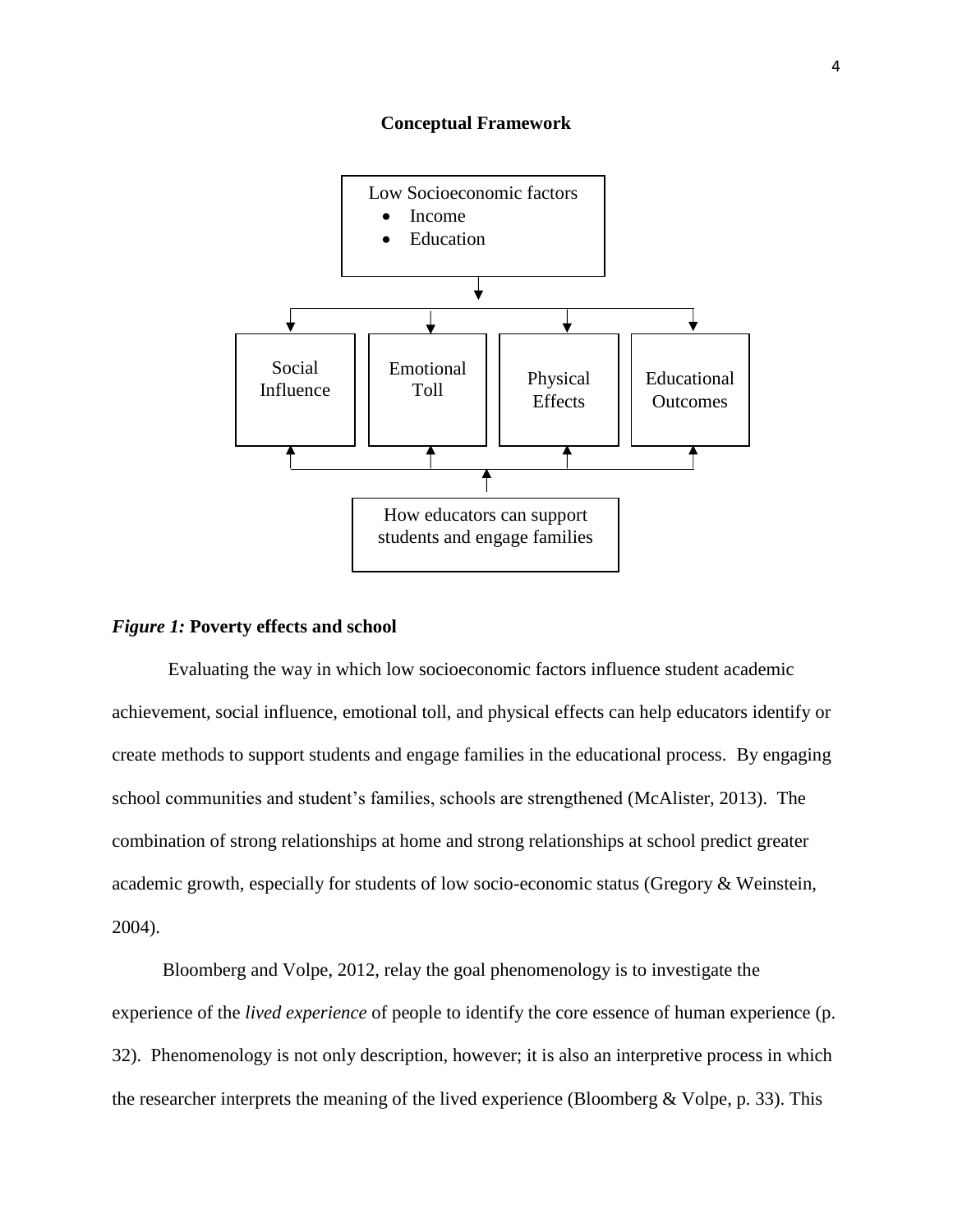will allow for researched material to be analyzed and linked to methodologies that can be implemented to assist in engaging families in school based education. Using phenomenology as a basis of research study, methods in which educators and educational organizations can assist students living in low-socioeconomic homes were examined. School-based staff members who engage their families in the educational process create improved family engagement with school. Families can identify how they experienced these methods throughout the school year. By analyzing what educators and parents identify as the most effective methods of connecting with one another, and encouraging them to take an active role in the educational process, a more efficient compilation can be created. Not only will the combined research provide a structured approach toward deep understanding (Bloomberg & Volpe, p. 33) of engagement from all stakeholders, it will also impact students in a positive manner.

#### **Assumptions, Limitations, and Scope**

The purpose of the study focuses on the belief that poverty and a lack of resources negatively influences student's academic achievement (Jensen, 2009) and that educators can counteract these factors with strategies that increase family engagement (Henderson & Mapp, 2002). "Researchers concluded that many of the factors of low socioeconomic status that negatively affect student academic success could be overcome by better educating parents about these essential needs" (Jensen, 2009, p. 39). While most studies focus on urban populations, it is assumed that students of suburban and rural communities are affected in the same manner as urban students. Research needs to include all communities of students with a wider range of influential demographic factors.

Within each of the studies analyzed, factors that influence academics both positively and negatively were identified. However, studies failed to identify ways in which schools can help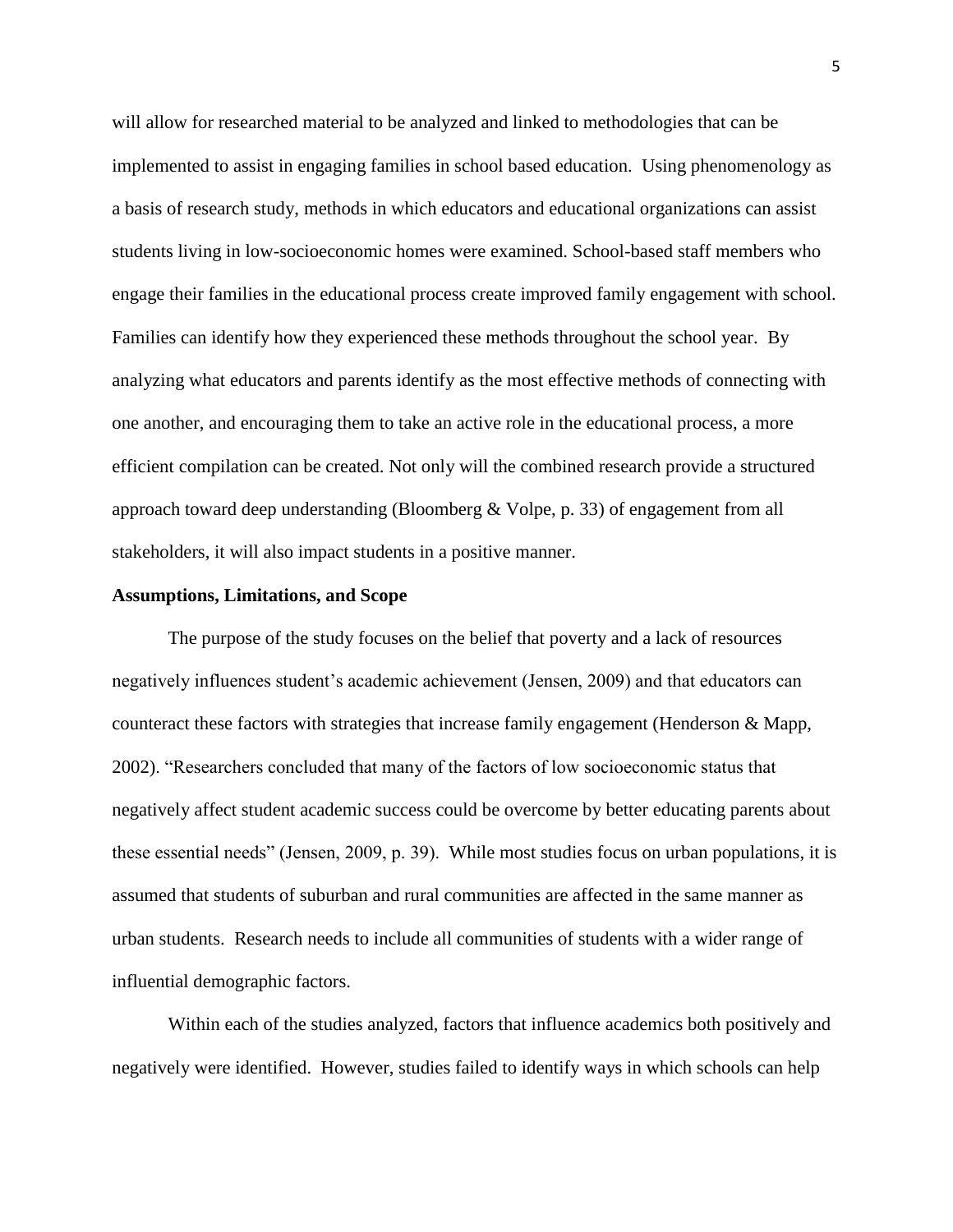lessen these influences, if negative, or enhance them if positive. Further research is needed to focus on two areas; 1. Accurately identify more effective ways for schools to engage families in education and 2. Identify ways in which schools help or encourage students who are negatively impacted by their home environment or enhance the support students get from a positive environment.

## **Significance of Study**

The collected research examines multiple studies that identify the depth of the correlation between poverty and academic achievement of elementary level students, citing specific factors that influence student success. More importantly, by identifying these outside influences, they can begin to answer the question of how we can adjust in school to combat the negative impact that the home environment may have. Parental attitudes, involvement, education level, and socioeconomic status, along with the aforementioned factors, all have impacted the academic success of students in elementary education. The review of these factors and their relation to student success will show there is a comprehensive need for a solution that calls for collaboration between home and school in attempts to remedy a complex problem.

## **Definition of Terms**

Academic achievement- Is defined as the level of actual accomplishment or proficiency one has achieved in an academic area, academic achievement (Crow and Crow, 1969) is the extent that a learner is profiting from instructions in a given area i.e., achievement is reflected by the extent to which skill and knowledge has been imparted to him or her (Deepa & Lawrence, 2013). Engagement- Marzano (2011) notes that there is no one definition of engagement and that it means different things to different people. However, he examines the four topics that constitute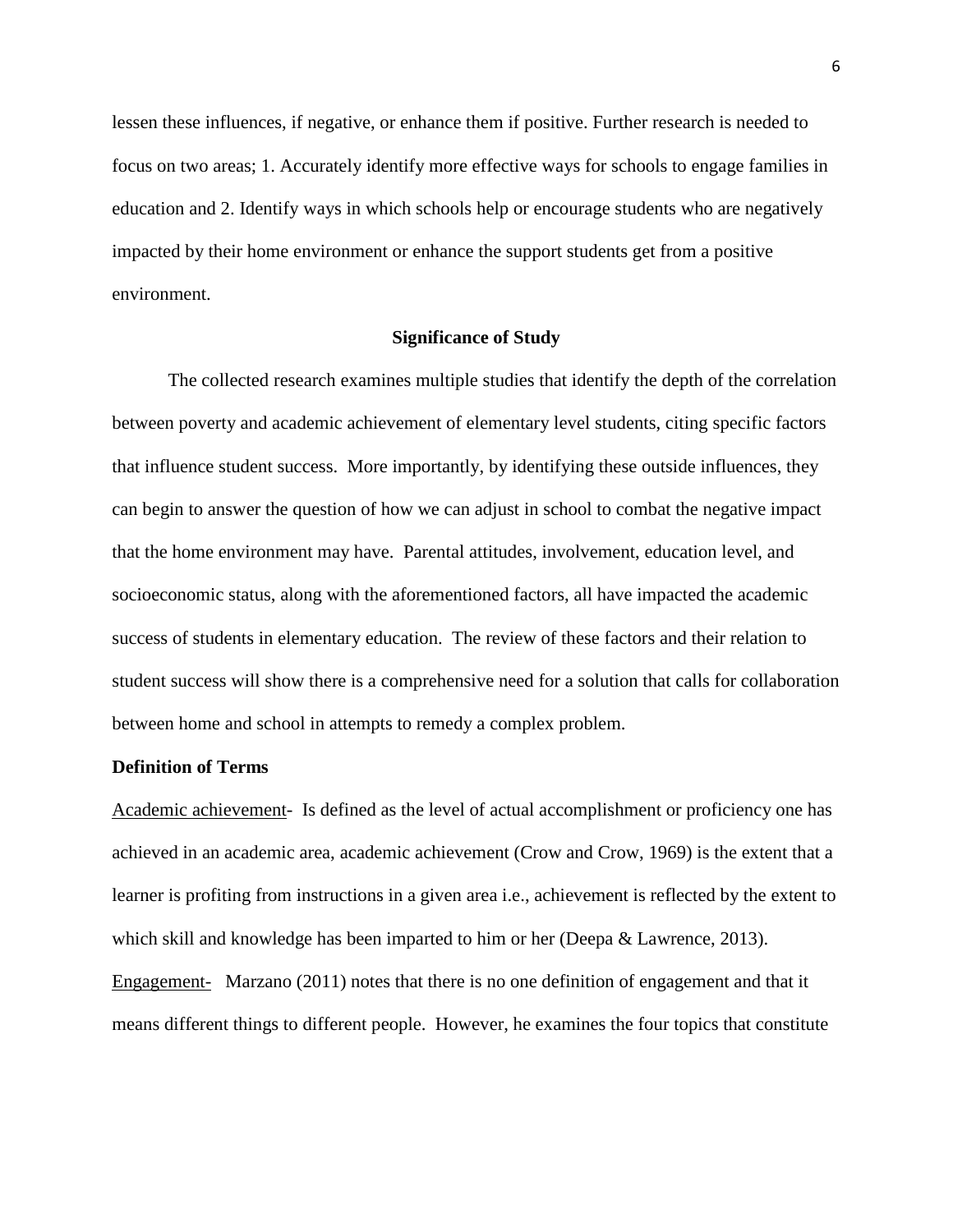the model of attention and engagement and is typical of any engagement discussion: 1) emotions, 2) interest, 3) perceived importance, and 4) perceptions of efficacy (p. 3).

Socioeconomic status- The American Psychological Association defines this as the social standing or class of an individual or group, often measured as a combination of education, income, and occupation (2015).

Poverty- "Persons with less income than that deemed sufficient to purchase basic needs- food, shelter, clothing, and other essentials- are designated poor" (Jensen, 2009, p. 5).

Family Engagement in Education Act, 2015- Seeks to target capacity building and technical assistance for effective family engagement strategies where it's needed most while encouraging state and school district flexibility to identify programming that works best for individual communities (National PTA, 2015).

#### **Conclusion**

The overall theme in the research presented here indicates that students who reside in homes of low socioeconomic status have a greater level of difficulties in school, and less active parent/guardian participation, than those who are from more affluent environments. When continuing to focus on students of poverty, where there is active parent involvement, positive perspectives of education, high expectations, and a higher level of parental educational achievement, students are reaching a higher level of academic success. Students who live in home environments where education isn't important or a priority, parents are absent from education, or where parents have a negative view of education, and there is constant stress tend to consistently struggle academically. Family background is a key determinant of student performance (Guimaraes & Sampaio, 2013). Studies conclude there is a direct correlation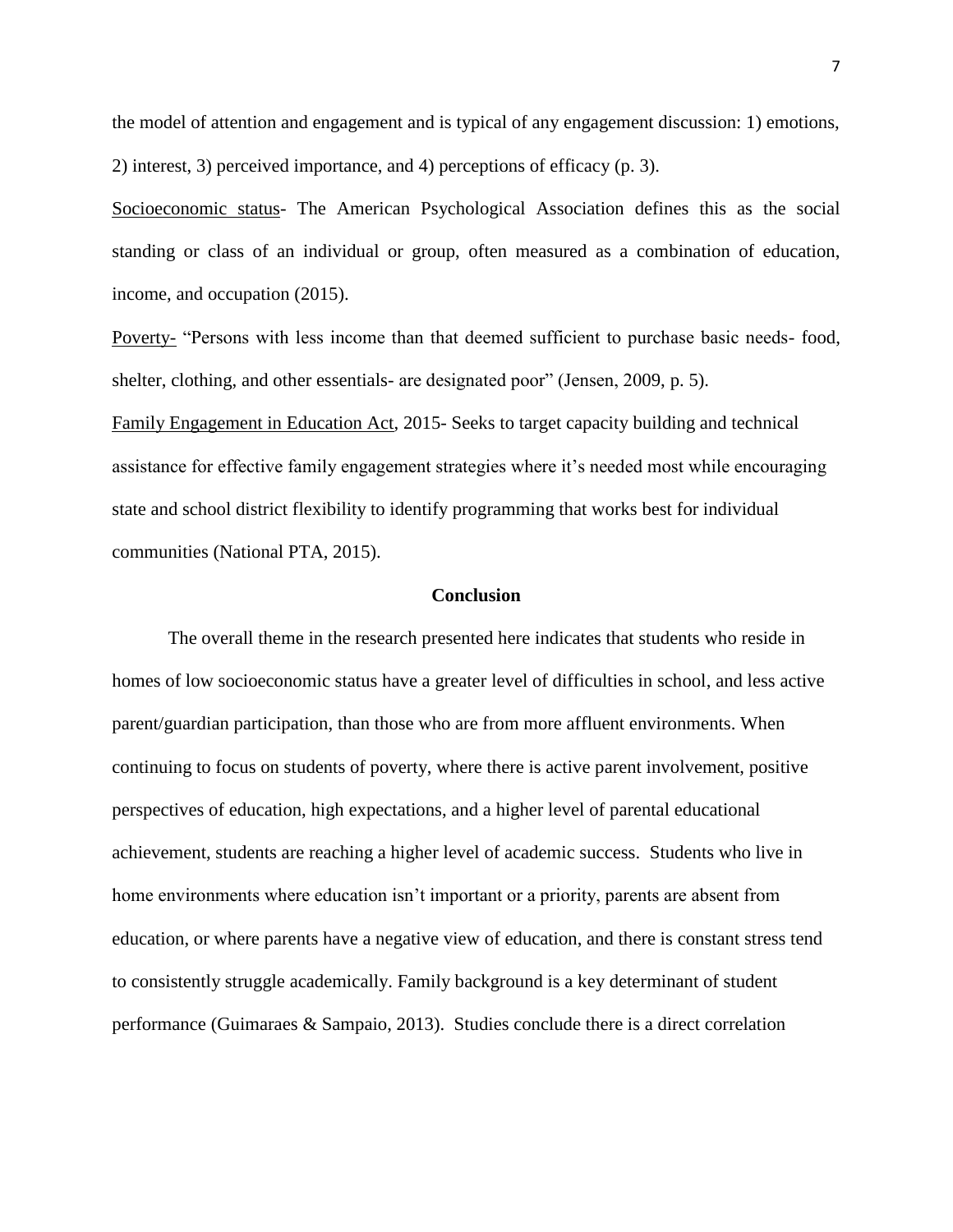between poverty and academic achievement, which leads to a need for schools to, somehow, help counteract those negative effects.

As the number of students living in poverty continues to increase, educators are left with a vital question: How can educators engage families in order to counterbalance the affect poverty has on student's academic achievement? As most teachers realize the influence of poverty goes beyond academic growth and has life-long effects on students, the need for effective strategies is ever increasing to break the cycle.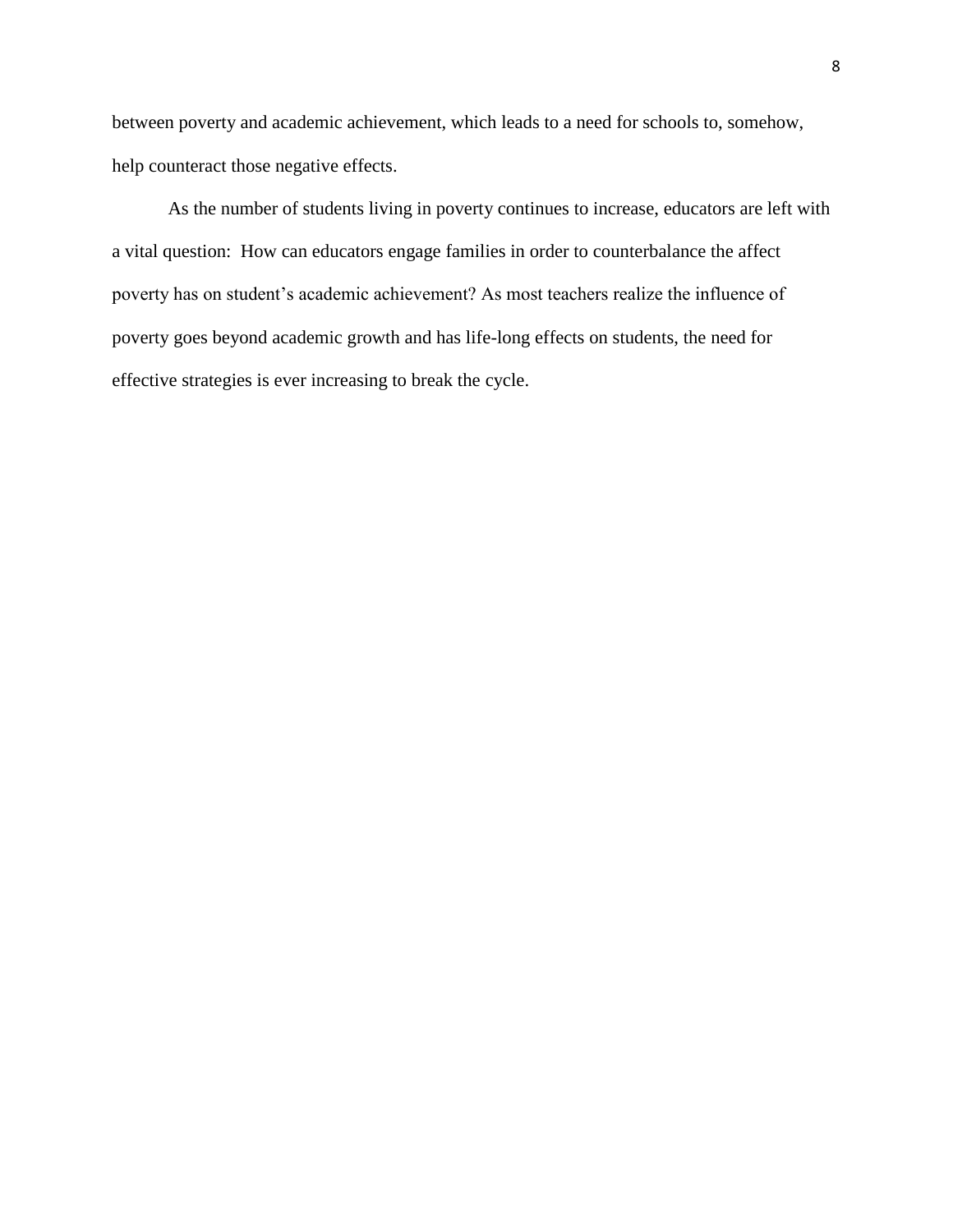## CHAPTER 2:

## LITERATURE REVIEW

With increasing poverty among our public school children it is important for districts, schools, and teachers to understand the ways in which poverty affects how children grow, behave, and learn. Students are influenced in multiple ways; academically, socially, physically, when they are living in an environment that doesn't allow them to have successful educational experiences. Educators recognize that factors, outside of the school day, affect academic achievement, but cannot be controlled in school. "Poverty factors which define their home environment include, but are not limited to, material need – lack of food, fuel, health care, adequate clothing and housing and lack of resource (usually financial) to meet some or all of these needs" (McKinney, 2014, p. 203). These factors, which can be influenced by the parent's level of education, are all things that affect student academic outcomes but aren't included in the overall consideration when student academic growth is being calculated. In order to identify ways in which school and home can work together to ensure the success of each and every student, educators must first gain an understanding of the specific factors that influence achievement before they can begin to develop new strategies to support student academic growth when they are faced with these influential factors. By using the Educational Resources Information Center (ERIC) database to research home-school connection, influence of poverty on students, and the importance of family involvement in school based education, collected research indicates that there is a direct correlation between a student's low socioeconomic environment, parent involvement and academic performance in school.

Poverty in education has been studied for decades, stemming from a constant, and growing, need to identify the influence it has on students. Studies vary in grade level,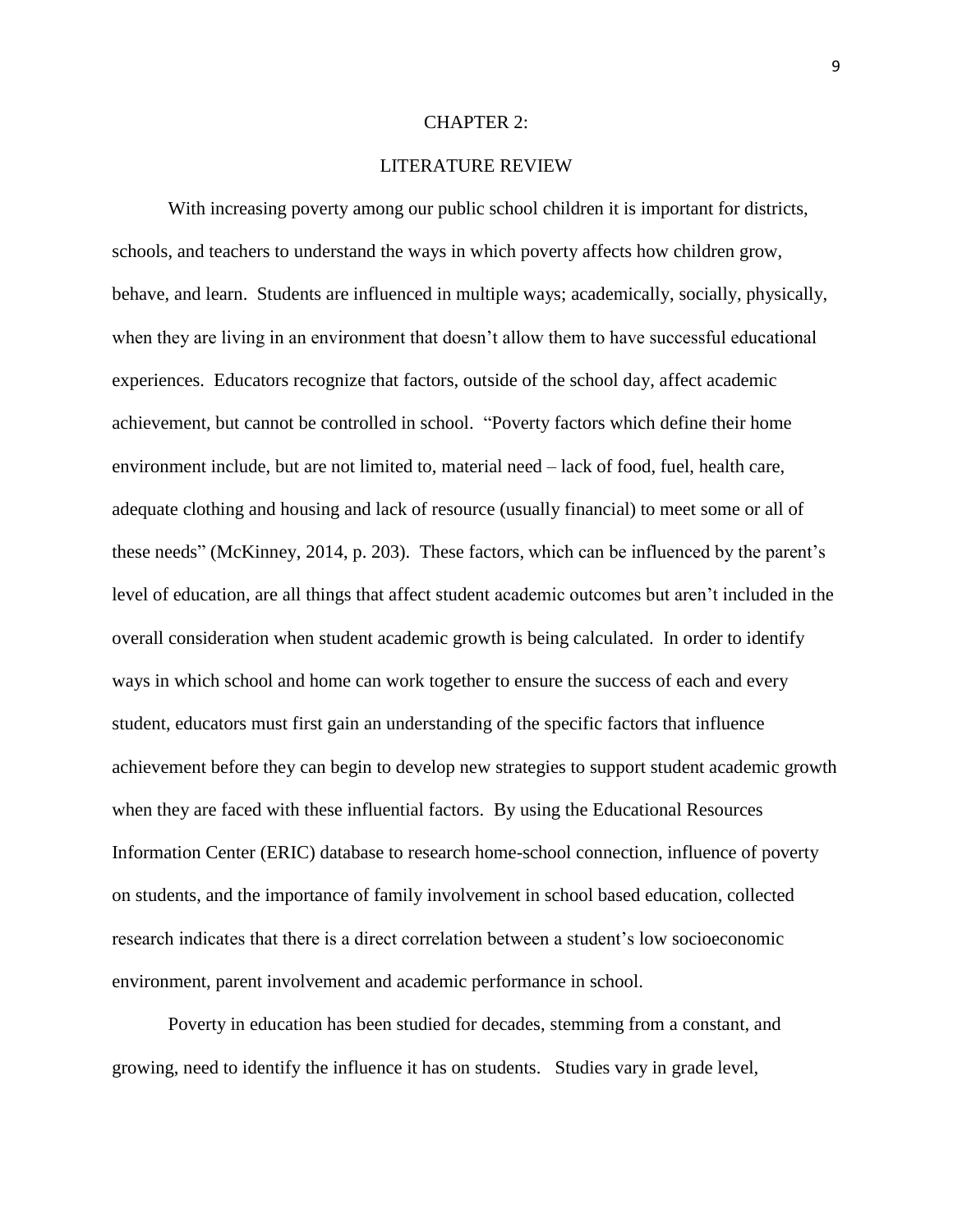demographics, race, gender, and nationality. Those dating beyond 10 years were discarded, although many draw the same conclusions as those that are recent. With a growing number of students being identified as in poverty, there has been a recent increase in studies analyzing how a child's academic growth is being influenced. The need for educators to implement strategies to assist these students and rectifying negative influences is growing. This literature on home-based factors that influence school success, will be examined to identify of how schools/educators can reduce the negative influences a low socio-economic student's home environment has on their academic achievement. Additionally, studies conducted on the influence of family involvement emphasize the influence that active engagement by those in a student's immediate home environment, has on academic achievement and the importance of a positive, strong home school connection. "Synthesis of data collected from schools that have been involved in the National Network of Partnership Schools appeared to indicate that regardless of the student's socioeconomic and/or ethnic background, when parents are involved at home and in school, there is a positive effect on the student's grades, attendance, and behavior" (Walker, 2003, p. 1). With this understanding comes the need to identify the most effective methods of engaging student's parents/guardians in their child's schooling.

Most studies in the review focus on urban populations. Research needs to include all communities of students with a wider range of influential demographic factors, such as suburban or rural poverty. Within each of the studies analyzed, factors that influence academics both positively and negatively were identified. However, until recently, most studies failed to identify ways in which teachers, educators, and administrators can help lessen these influences, if negative, or enhance them if positive. Further research is needed to focus on two areas; 1. Accurately identify more effective ways for school staff to engage families in the education of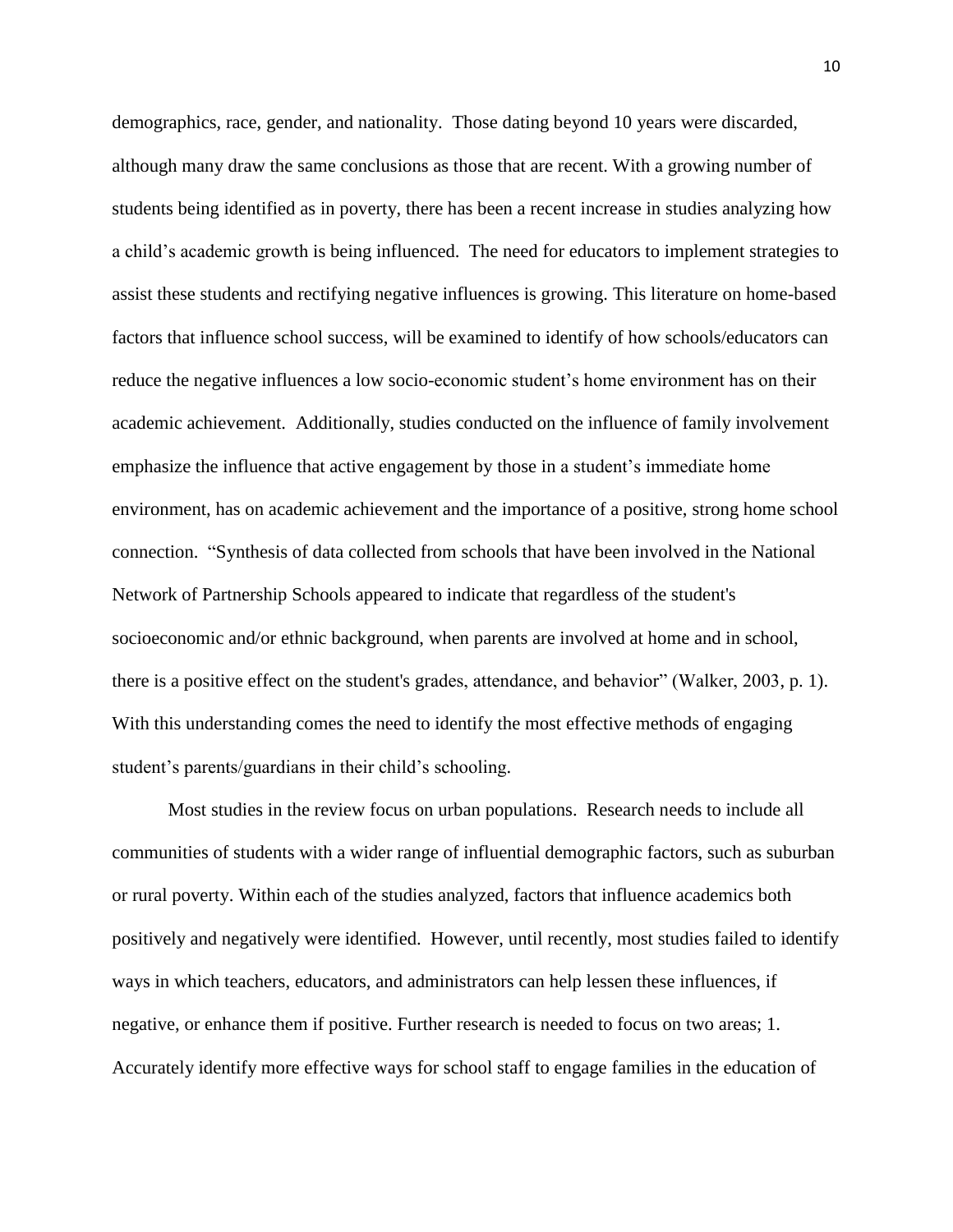their children and 2. Identify ways in which schools can encourage poverty stricken students who are negatively impacted by their home environment or enhance the support students get from a positive environment.

The following research examines multiple studies that identify the depth of the correlation between poverty and academic achievement of elementary level students, citing specific factors that impact student success and the influence of a family that is actively involved in their child's education. More importantly, as educators continue to understand these outside influences, they can begin to answer the question of how we can adjust in school to combat the negative impact that the home environment may have. Parental attitudes, involvement, education level, and socioeconomic status, along with the aforementioned factors, all have impacted the academic success of students in elementary education. The review of these factors and their relation to student success will show there is a comprehensive need for a solution that calls for collaboration between home and school in attempts to remedy a complex problem.

#### **Objectives of the Study**

Students who come from a high-poverty background face numerous obstacles hindering academic performance. Improving attainment and achievement in school for children from poor families is expected to enhance life chances and well-being and provide an opportunity for social mobility (McKinney, 2014). Increasing family engagement is, "a crucial resource not only for individual student achievement, but also for catalyzing and sustaining school improvement and for building school cultures that support all students" (Comer & Haynes, 1992; Epstein 1995; Henderson & Mapp 2002; Sebring et al. 2006; Henderson et al. 2007).

By surveying educators and parents, findings can begin to highlight what each group perceives as the most effective methods for engaging families in the educational process.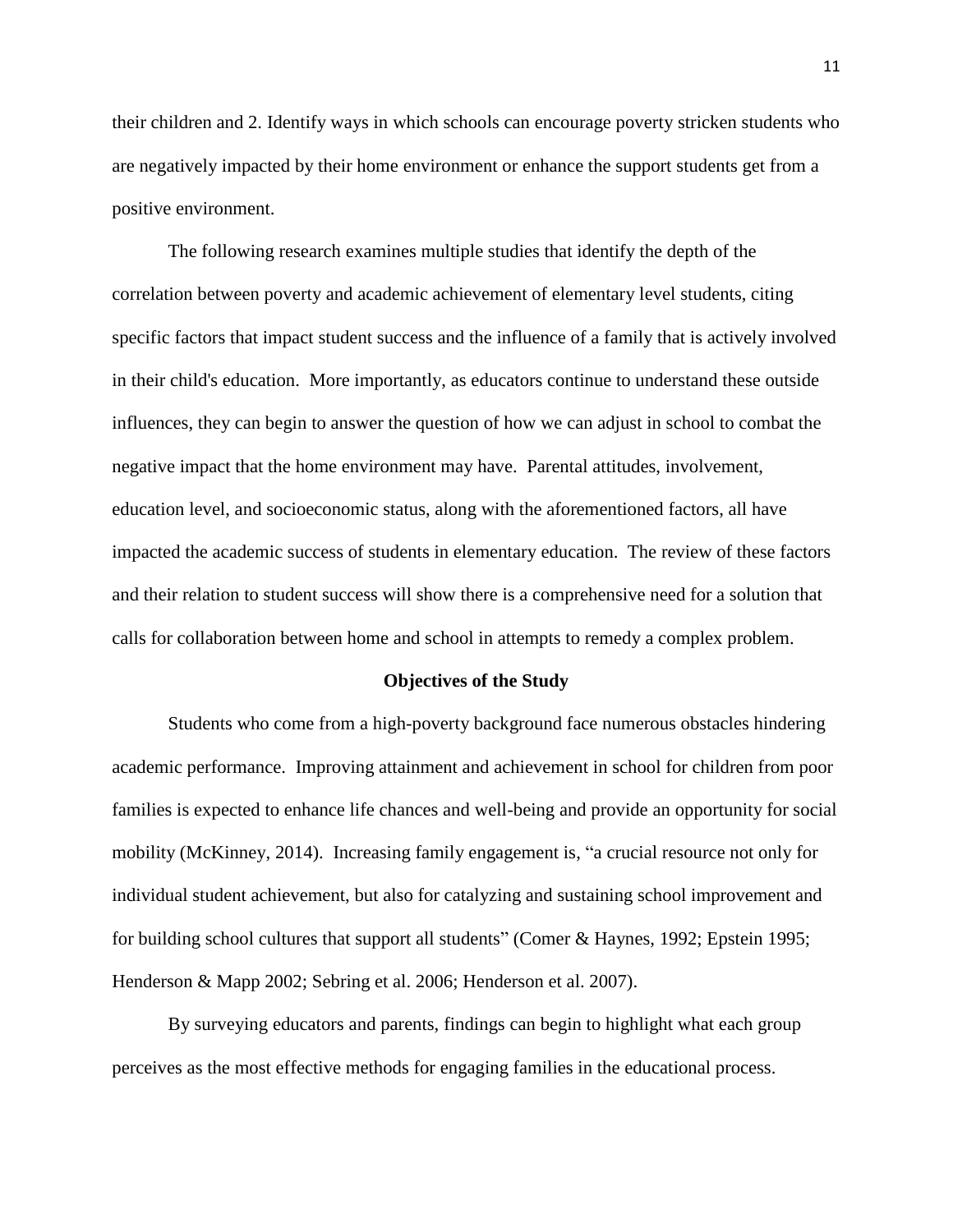Systematically analyzing previous research conducted on the importance of family engagement, especially of those children who come from an under-resourced home environment, can assist educators in increasing the connection they have with the families of their students. By identifying the perceptions of parents/guardians and what they value in communication, educators will have a better understanding of what they can do to help increase the home-school connection. Engaging families can help to counteract the influences poverty has on students.

## **Poverty Influencing Student Achievement**

High levels of poverty among school age children continue to be a barrier to academic learning. As the number of students facing poverty increases, so does the number of students who are having difficulty finding academic success, as the low income correlates with poor achievement in school (childfund.org, 2015). The latest data collected from the United States by the National Center for Education Statistics (NCES), relays that 51 percent of students in public schools, in the United States, were low income in 2013 (Southern Education Foundation, 2015). Students living in a low socio-economic environment are affected physically, mentally and emotionally. Poor prenatal care, increased illness and injury, nutritional problems, exposure to pollutants, hazardous neighborhoods, lack of educational materials, and residential instability are just a few of the issues poverty stricken students suffer from (Blazer, 2009).

Family involvement can also be influenced by socio-economic status. Parents/guardians that have to work multiple jobs to provide for their children or dependents are not as actively involved in school as other social classes (Jeynes, 2007). Parental involvement includes engaging in both activities in-school and at home. Modes of involvement include: communication-notes, emails, memos, telephone calls; and participation in conferences, events, PTA, and fundraising. Parent involvement also includes assisting students who complete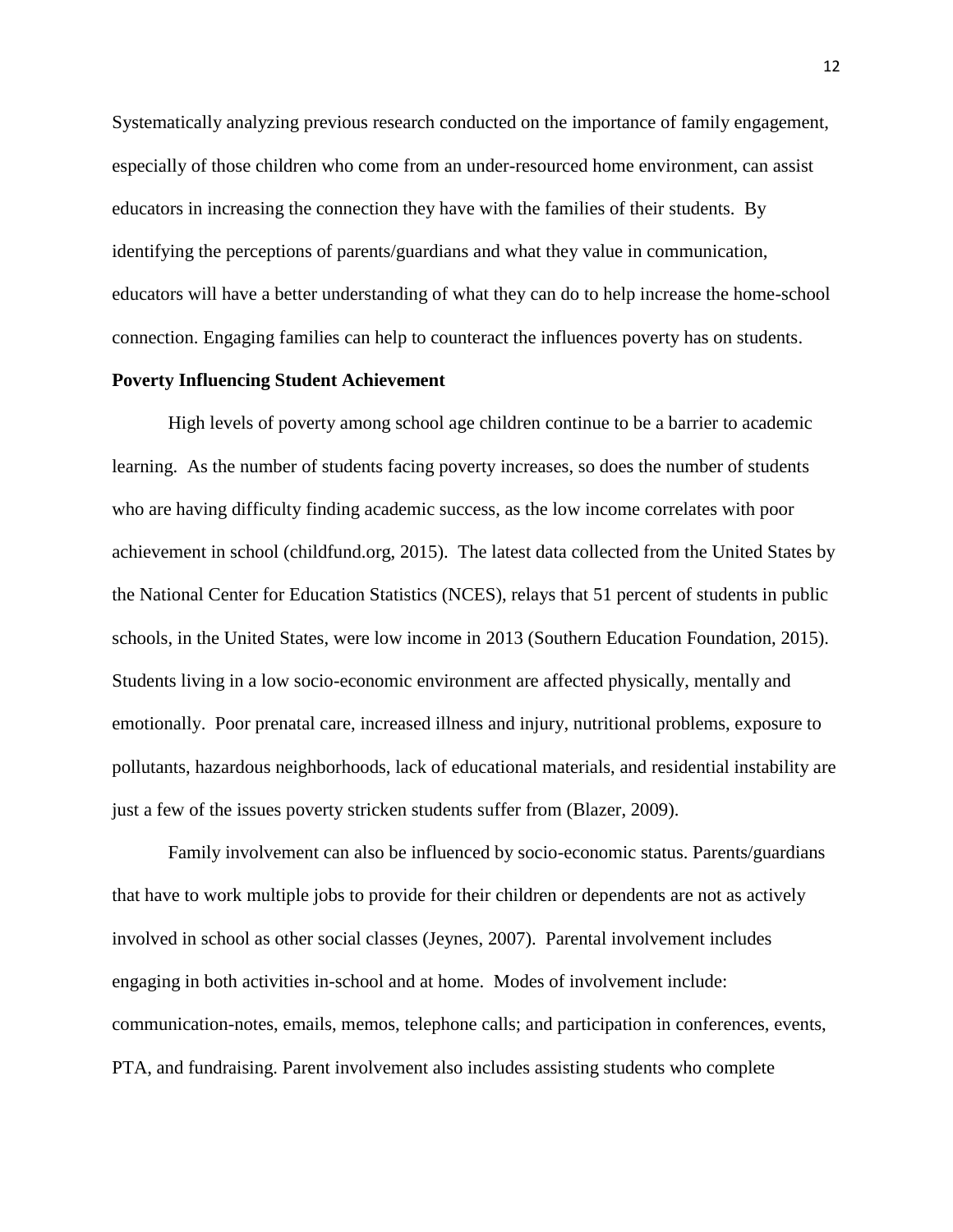homework outside of school, and those whose students are being homeschooled (Noel, Redford, & Stark, 2013). Active parent involvement, both in-school and at home, has proven to be a determining factor of good grades and positive life choices (Wiseman, 2009). Parent attitudes relayed to children at an early age set the stage for student perception of education. Combining positive academic interaction between parents and children, along with a positive nurturing environment impacts the readiness of children for school (Bradley, McKelvey, Whiteside-Mansell, 2011).

Parents that have developed strategies for fostering math and literacy skills, have helped young students to master early math and literacy concepts, that promote future academic success (Dreambox learning, 2008). An additional study noted that positive adult relationships also influence student achievement (Al-Shabatat & Ismail, 2009). The quality of these relationships has shown to have an influence on academic growth. Studies show that active parent involvement leads to higher academic success of all students-including those identified as gifted and talented students. Environment plays a vital role in the development of giftedness to achieve substantial aptitude (Al-Shabatat & Ismail, 2009).

Socioeconomic status influences how students succeed in school. Family background is a key determinant of student performance (Guimaraies & Sampaio, 2013). As family income increases and the parent's level of education increases, expectations increase, student work ethic increases, and, subsequently, so do student scores. Additionally, Guimaraies and Sampaio point out, families with a higher income level can afford extra tutoring for their children (2013). High income household are more likely to be involved in a student's education (Hartlep  $\&$  Ellis, 2010).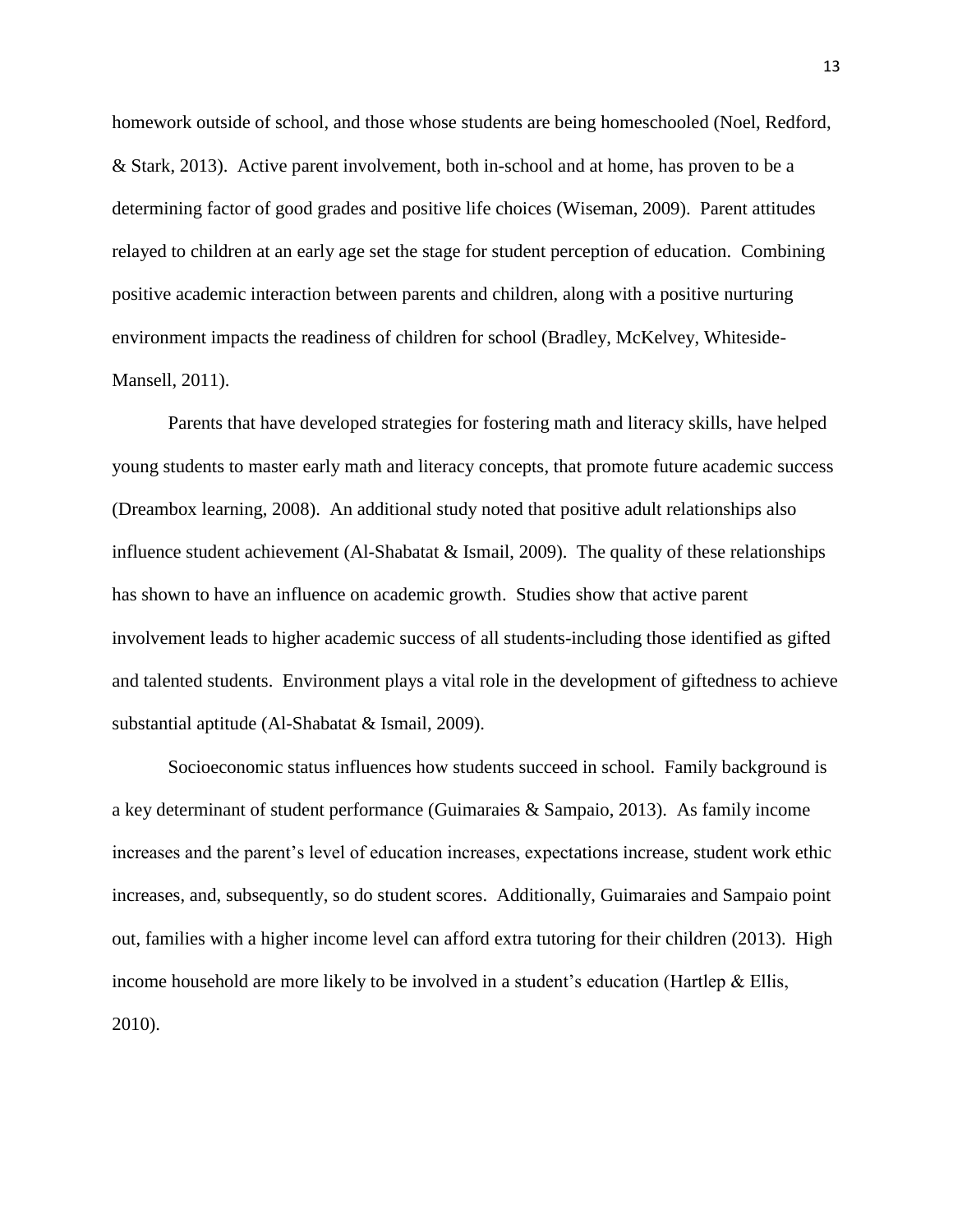The effects of positive interactions between home and school, and the importance of a supportive home environment are not restricted to one age or academic level. Studies show that the academic achievement of all students is positively impacted when it is influenced with positive home environments, and supportive parents who encourage an optimistic view of education. When looking cross-culturally, the effects lead to the same results. As cultures outside of the United States educate their students differently, it has been shown that parental involvement, and learning within informal settings, leads to positive academic outcomes as it may not be the importance of family in the cultural context, but rather in the importance of family (Dentzau, 2013).

A student's home environment influences academic achievement in many ways. Variables related to family background, such as family income and a parent's schooling, have been studied in order to understand the obstacles faced by students coming from a disadvantaged background (Guimaraes & Sampaio, 2013). Low levels of family resources (Antaramian, Jaki, Landesman, Lee Van Horn, Masyn, & Smith, 2009) and stressful experiences in the home (Bates, Dodge, Pettit, & Schwartz, 2013) have adverse effects on student achievement. Additionally, "structural family factors and behaviors influence risk and resilience in adolescents" (Boon, 2008, p. 86).

Low socioeconomic status influences students in multiple ways. Children in low income households suffer from a variety of additional concerns. Lack of resources, such as food, clothing, or basic needs, force students to focus on matters other than academics. Students are needed by families to obtain jobs at an earlier age, pulling focus away from academics. Parents aren't home to assist with homework, and often, older children are responsible for younger siblings. Students who live in poverty are subject to prenatal disadvantages, increased illness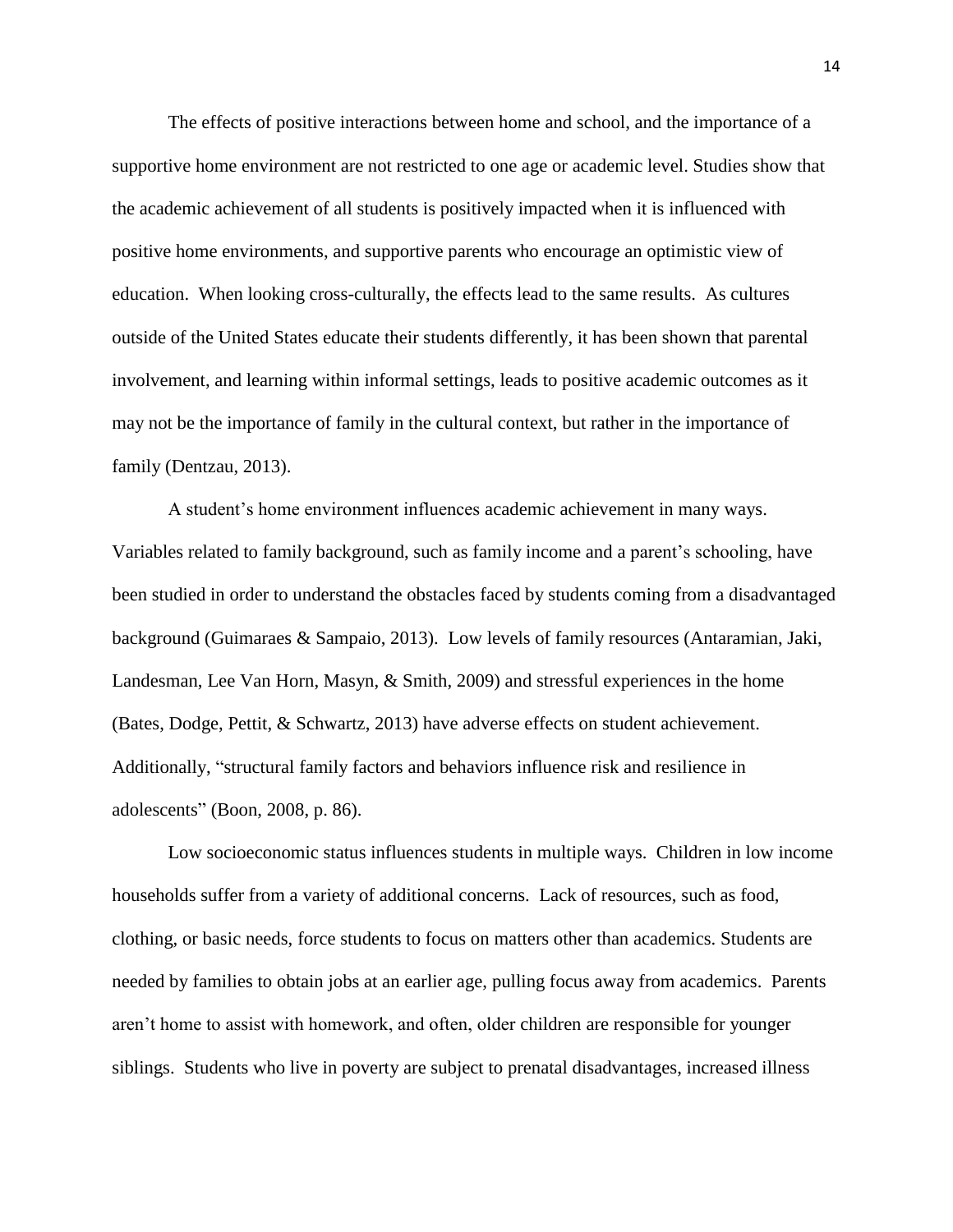and injury, nutritional problems, exposure to pollutants, hazardous neighborhoods, family violence, lack of attention, lack of materials, and general instability (Blazer, 2009).

Negative or infrequent relationships with adults also adversely affect student achievement. Studies show that students who are reentering school are negatively impacted by the poor nature of student teacher relationships (Whanell & William, 2011). The quality of teacher-student and parent-student relationship directly affects academic outcomes. Low income families who lack access to technology run the risk of infrequent communication. As technology is increasingly prevalent in schools, educators utilize it as a mode of communication. When families lack that access, it limits their ability to frequently connect with schools.

Poverty-related stress, and its effects, is carried into the school day, inhibiting academic growth and social interactions. "Students subjected to stress may lack crucial coping skills and experience significant behavioral and academic problems in school" (Jensen, 2009, p. 22). Research also identified that the rate of suspension, combined with structural family factors, and low academic achievement level, contribute to greater student drop out (Boon, 2008). Factors that lead to low achievement tend to flow into other avenues of student life and for an extensive period of time. Early risk significantly predicts overall educational attainment (Burchinal, et al, 2010). Students identified at a young age to be at risk are affected even into early adulthood.

Studies also examine the role schools play in fostering parent involvement. School administrators need training to help them broaden their views of parent involvement (Ferrara, 2011). How schools employ family engagement is the most important factor influencing family involvement. Students that come from poverty stricken backgrounds bring their difficulties into school with them. Chronic exposure to poverty causes the brain to physically change in a detrimental manner (Jensen, 2009, p. 2). The four primary risk factors afflicting families living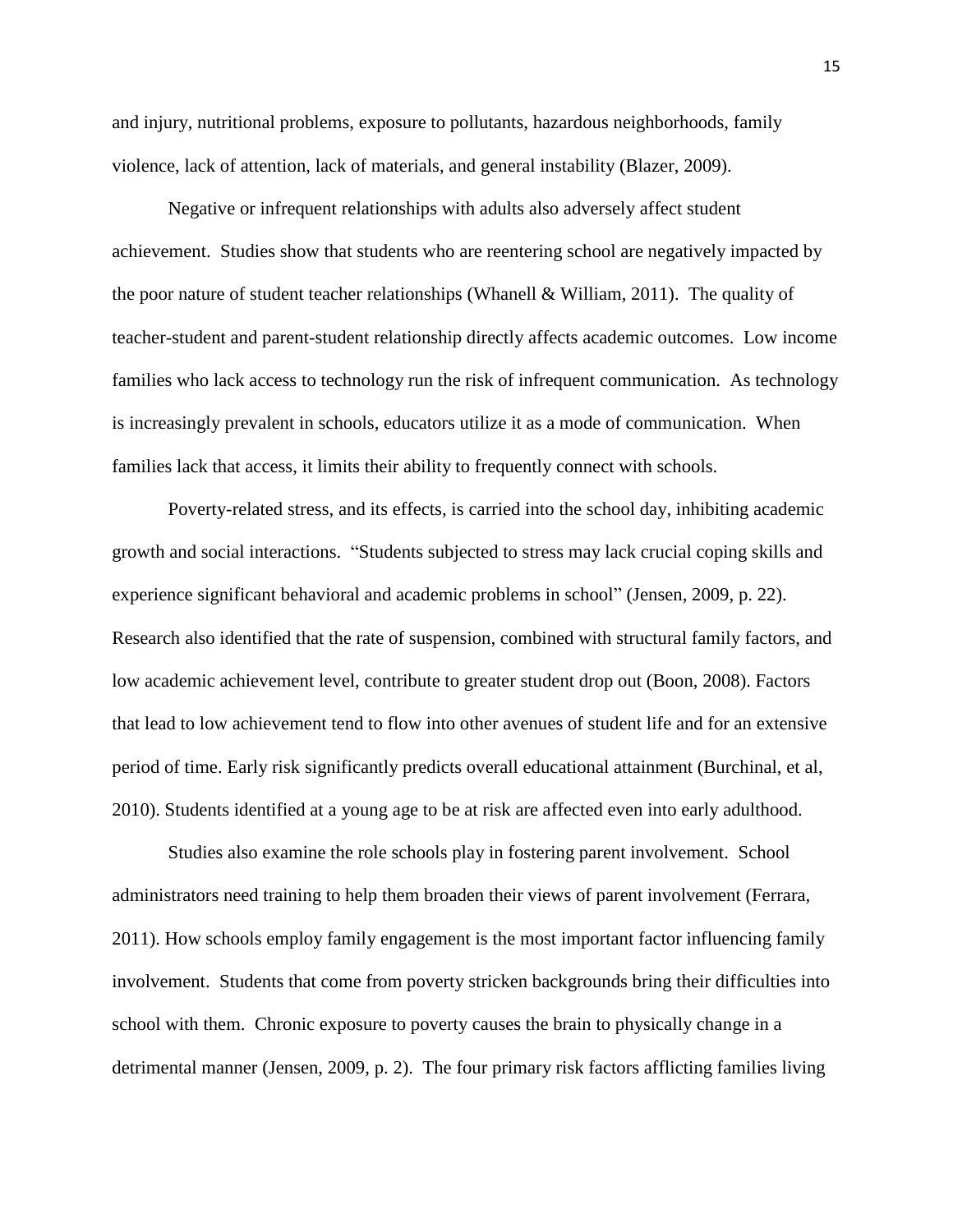in poverty are: emotional and social changes, acute and chronic stressors, cognitive lags, and health and safety issues (Jensen, 2009, p. 7). Students suffering from social factors common in a low socioeconomic environment are seeking basic needs and survival. School, typically, is secondary. When a family is embedded in poverty, the child's education becomes least on their scale of preferences, for a family without resources, survival takes a front seat (Gassama, 2012, p. 1). When children are in fear, their ability to think is greatly affected, not being able to think makes one incapable of learning. This chronic difficulty explains why children of poverty are often lagging behind in development (Gassama, 2012, p.12).

## **Role of School-Based Leaders in Recognizing and Mitigating the Lack of Resources**

The number of children living in poverty is consistently increasing. It is important for educators to identify ways to counter the effects poverty has on student learning. Building a strong communication link between schools and families, especially for those students coming from those under-resourced home environments (Ferrara, 2011) is vital to reducing the influence of those effects. Using technology to increase communication is another suggestion. In order to diminish behavior problems, teachers and parents need to use technology as a means of providing fast, efficient communication, which, in turn, affects academic success. (Grant, 2011)

Smaller class sizes can help reduce the gap between high and low income students (Blazer, 2009). Blazer goes on to identify that highly qualified teachers who are trained to work specifically with children of poverty can help to combat the negative effects of low income families. Specialized training for working with students of poverty would also improve a school staff's ability to effectively communicate with families, especially in districts where the percentage of students receiving free or reduced lunch is significant.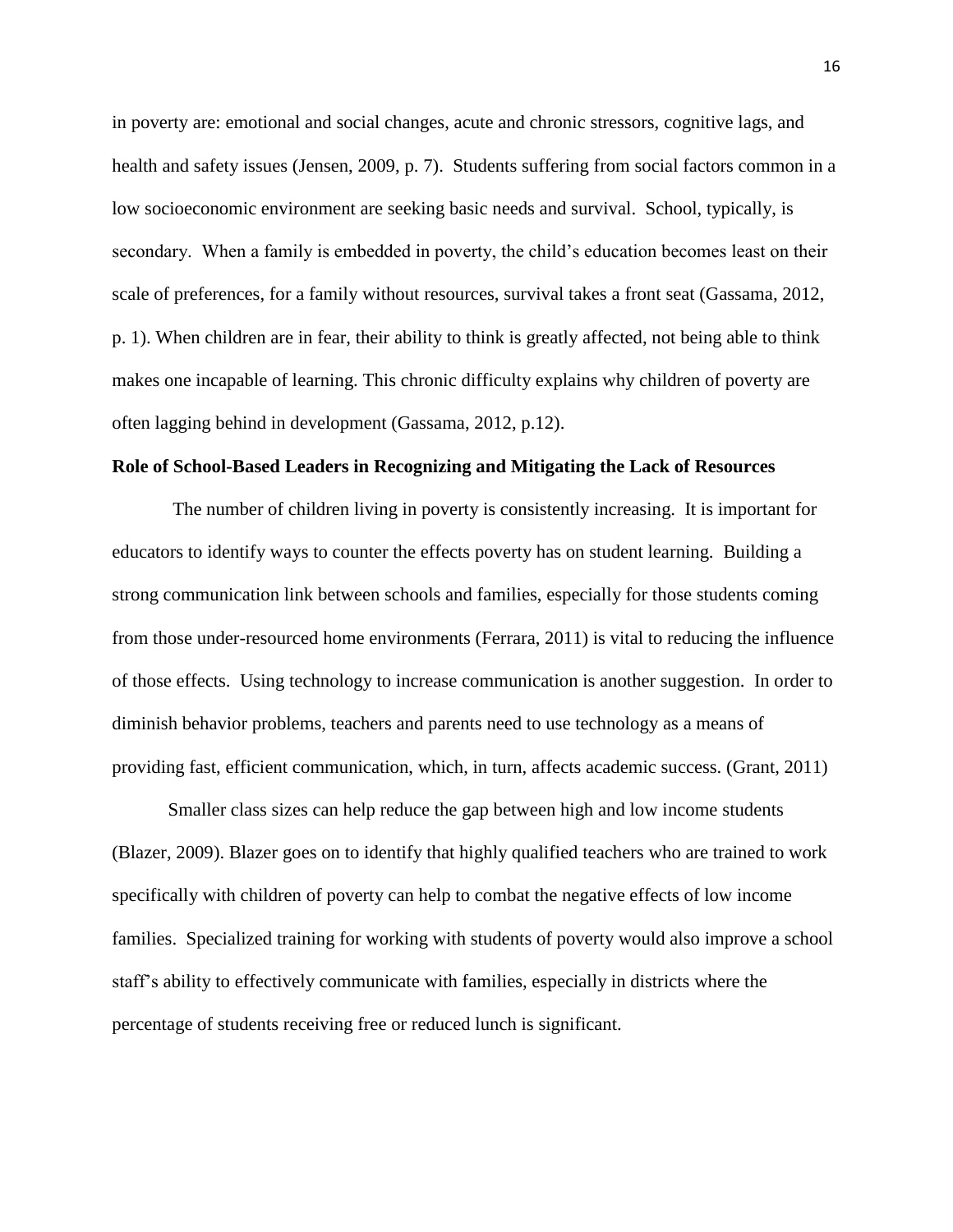Although few suggestions were offered by researchers for engaging families in their child's schooling, additional studies, and further research is needed, some schools have been more successful than others. While research does, overwhelmingly, support findings that the poverty negatively influences student achievement, there are high achieving, high poverty schools. Schools and teachers that aim to meet the basic needs of their students and families remove barriers that inhibit learning (Cleaver, 2011). According to Blazer (2011), reforms relevant to high poverty schools include:

- Socioeconomic integration to reduce economic disparities
- Cultural congruence with instruction
- Greater availability to advanced coursework and career education
- Smaller schools and classrooms
- Highly qualified teachers
- Awareness of the culture of poverty and sensitivity to children's needs
- Efforts to reduce student mobility
- Preschool programs
- School based health centers and nutritional programs

The combination of strong relationships at home and strong relationships at school predict greater academic growth, especially for students of low socio-economic status (Gregory & Weinstein, 2004). In return, Gregory and Weinstein also note that high achievement promotes positive relationships and perceptions, creating a cycle where each factor positively influences the other. It is acknowledged that positive relationships, whether at home or at school, have an effect on academic achievement. Not only does this apply to early learnings, but it also extends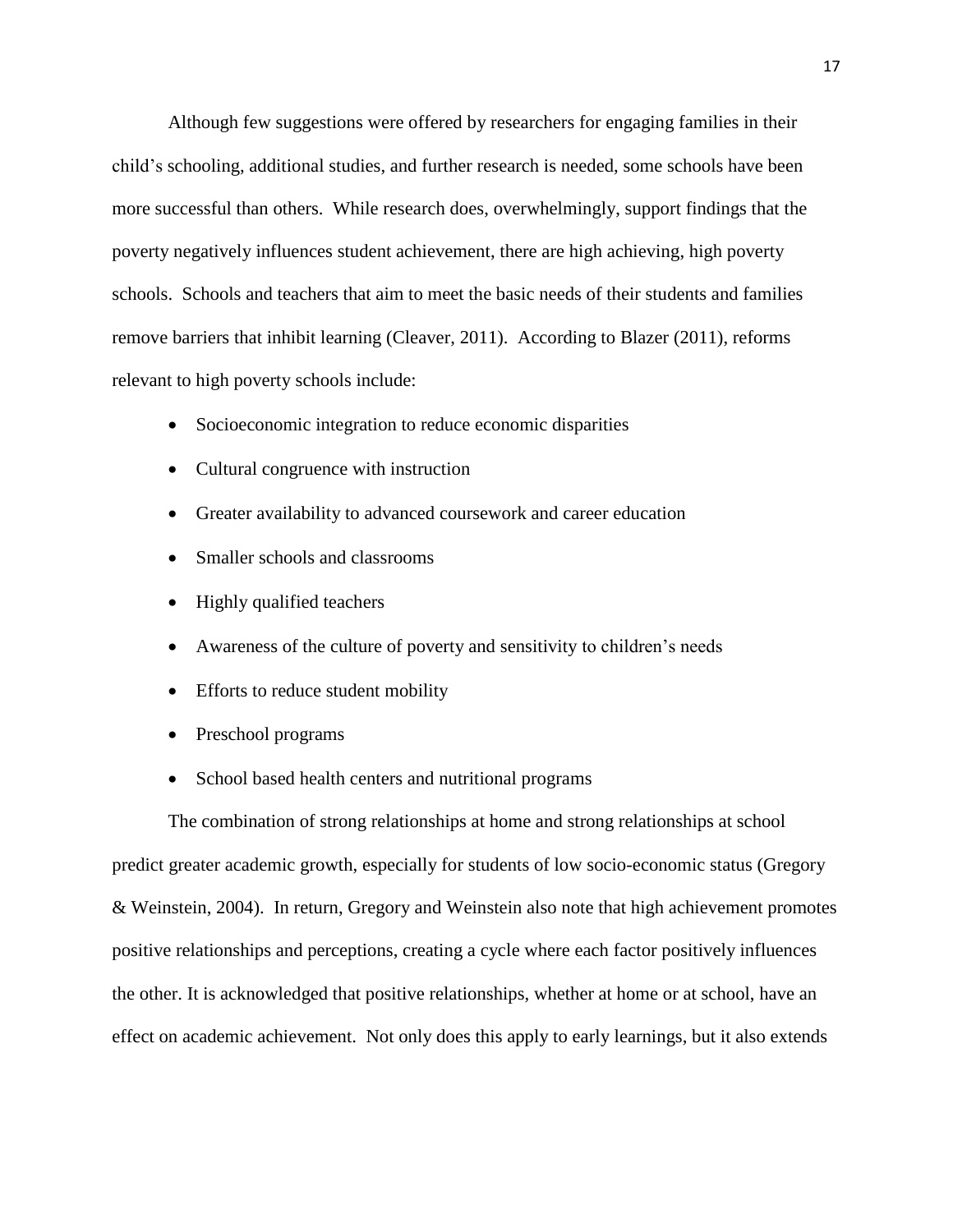to students who have dropped out and are re-entering school. The quality of student-teacher relationships influenced the quality of academic outcomes (Whanell & Allen, 2011, p. 23).

"Along with various socioeconomic and cultural factors, success in high poverty urban schools is also determined by variables at the individual level, in the form of various learning skills and likings" (Olivares-Cuhat, 2011, p. 2). These variables include: learning style preferences, language learning strategies, and emotional intelligence (Olivares-Cuhat, 2011).

## **Family Engagement**

Family and community engagement is a proven strategy for strengthening schools (McAlister, 2013). Eric Jensen (2009) states that including parents and providing adult support and outreach are important to building strong relationships (p. 73). "Schools have limited funding, yet many community agencies have the resources and the will to donate or partner with schools to provide support services" (Jensen, 2009, p. 73). Jensen continues to outline how community outreach can be used to provide free medical services, free tutoring, free mental health services, or free books. When these critical needs are not met, all family members experience additional stress in the home. If schools can assist in providing resources, they "remove real-world concerns that are much higher on their mental and emotional priority lists" (Jenson, 2009, p. 73). As poverty increases the need for a greater degree of parent involvement exists.

The Essential Supports for School Improvement report notes that program development must occur along three dimensions: (1) Teachers need to be knowledgeable about student culture and the local community and draw on these in their lessons, and (2) School staff must reach out to parents and community to engage them in the processes of strengthening student learning, and (3) Schools should draw on a network of community organizations to expand services for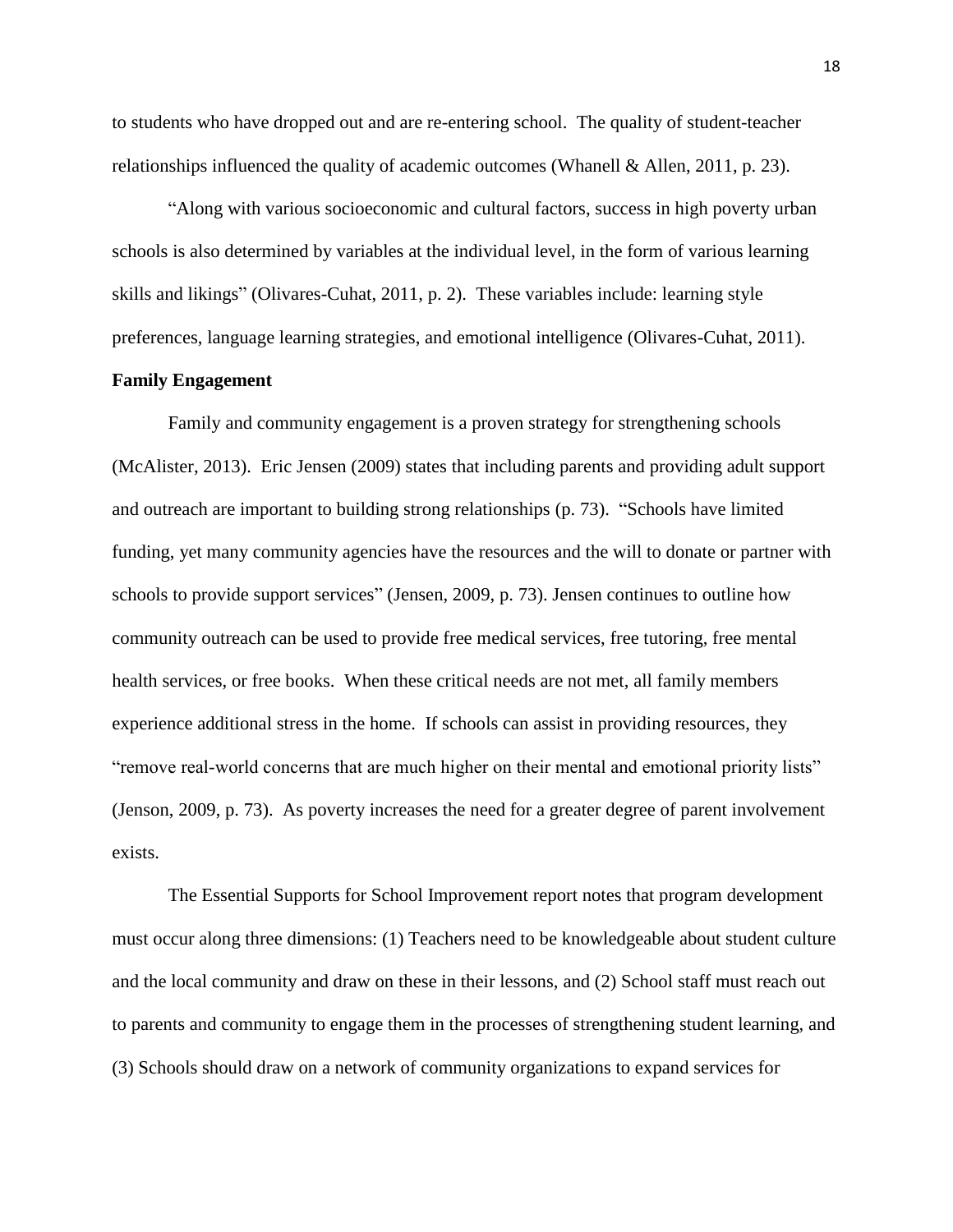students and their families (Sebring, et al, 2006). The home-school connection is important to ensuring student success. A study of school improvement found that schools who had teachers that were "especially active" in meeting with and telephoning parents, and in sharing instructional materials to reinforce learning at home, had larger gains in student achievement (USDOE, 2011). The impact of parental involvement is great and educational staff needs to make a larger effort in engaging families in the educational process.

The Stanford Encyclopedia of Philosophy suggests that the goal of phenomenology is to study the structures of consciousness as experienced from the first person point of view (Smith, 2013). Phenomenology will allow for researched material to include first-hand experience of engagement strategies from the point of view of educators, administrators, and parents of elementary school-aged children. The information they provide will be analyzed and linked to methodologies that can be implemented to assist poverty stricken students in thriving academically. Phenomenology looks at how participants' different views of family engagement and their roles in education can be a factor in actual involvement. Using phenomenology as a basis of the research study, methods in which educators and educational organizations can assist students living in low-socioeconomic homes can be identified by highlighting real life experiences, including parent/guardian perceptions of their role in education and how welcomed active involvement is from classroom teachers. When analyzing what role poverty plays in a child's overall development, educators can begin to identify the best strategies for involving parents/guardians. Not only will the combined research lead to increased parent involvement, but students' education will be impacted in a positive manner.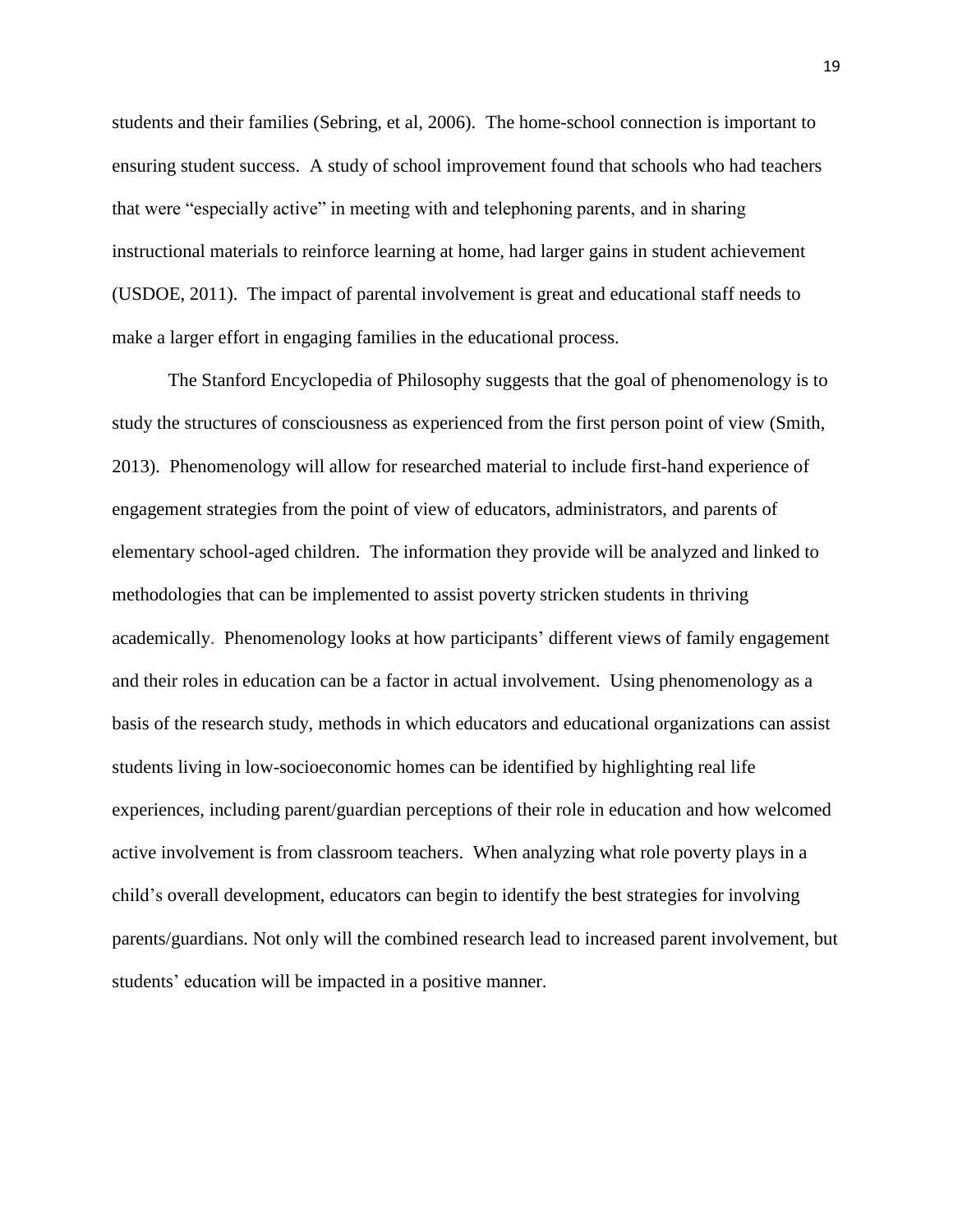## **Conclusion**

The overall themes presented here indicate that students who reside in homes of low socioeconomic status have a greater level of difficulties in school than those who are from more affluent environments and that family engagement approaches can help to reduce those negative influences. Specifically, with continuing to focus on students of poverty, where there is active parent involvement, positive perspectives of education, high expectations, and a higher level of parental educational achievement, students are reaching a higher level of academic success. Students who live home environments where education isn't important or a priority, guardians are absent from education, or where guardians have a negative view of education, encounter constant stress and consistently struggle academically. Family background is a key determinant of student performance (Guimaraes & Sampaio, 2013, p. 47). Reviewing the multiple studies that have been conducted, indicating there is a direct correlation between poverty and academic achievement, leads to a need for schools to, somehow, help counteract those negative effects.

As most teachers realize the influence of poverty goes beyond academic growth and has life-long effects on students, the need for effective strategies is ever increasing to break the cycle. Reviewed literature already highlights the negative impact of poverty and positive impact of an actively engaged family. The need for implementing effective engagement strategies continues to grow.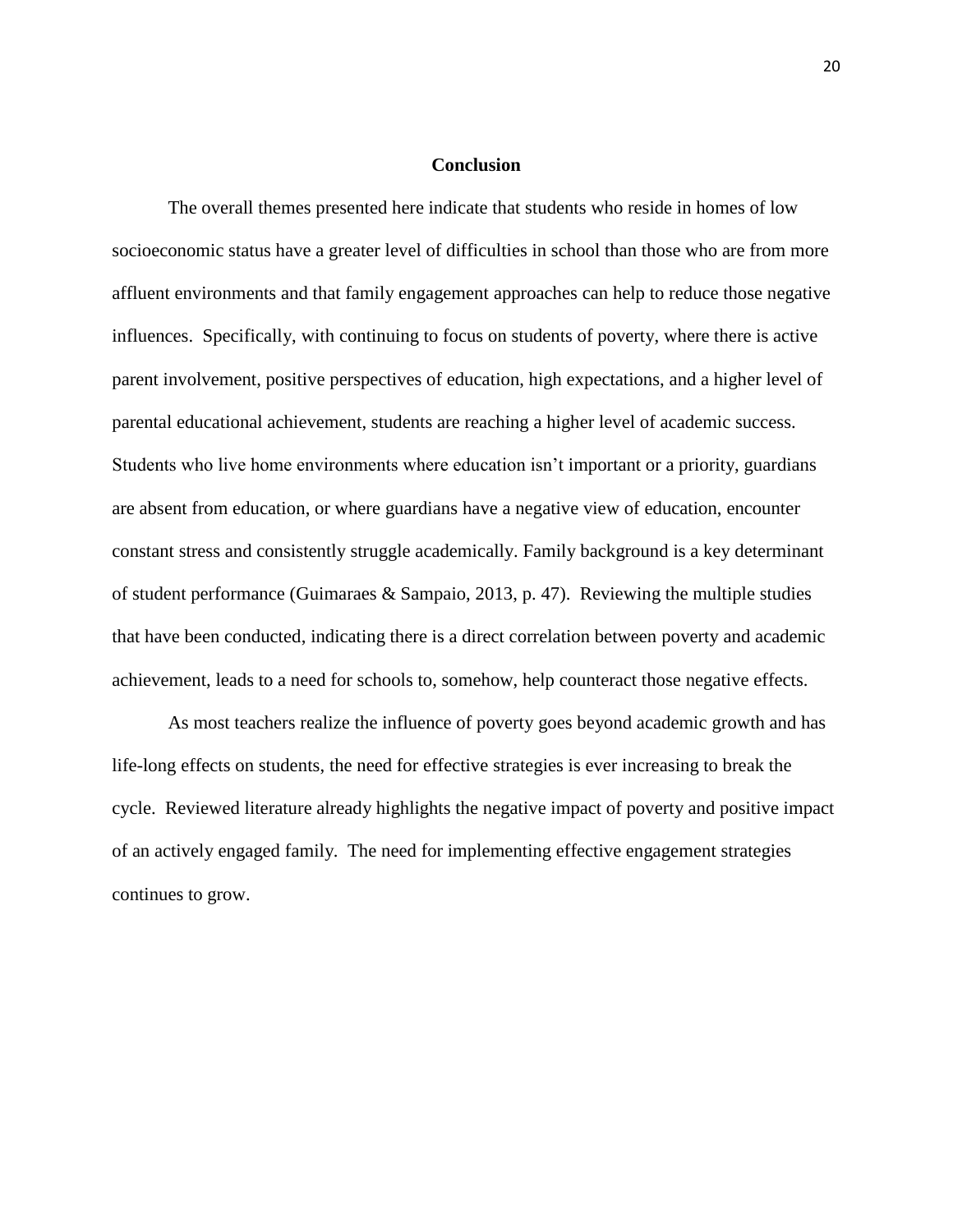## CHAPTER 3:

## **METHODS**

Research has shown that when families are active in their child's education, student achievement rises. When families are involved in their children's education, children earn higher grades and receive higher scores on tests, attend school more regularly, complete more homework, demonstrate more positive attitudes and behaviors, graduate from high school at higher rates, and are more likely to enroll in higher education than students with less involved families (USDOE, 1997).

The United States Department of Education states (2014) The Challenge: Many states, districts, and schools struggle with how to execute partnerships and cultivate and sustain positive relationships with families. A common refrain from educators is that they have a strong desire to work with families from diverse backgrounds and cultures, and to develop stronger partnerships of shared responsibility for children's outcomes between home and school, but that they do not know how to accomplish this.

The number of children being affected by poverty creates a need for educators to identify effective strategies for engaging families in their student's education. In the proposed qualitative study, utilizing phenomenology, data will be examined to investigate the meaning of the *lived experience* of people to identify the core essence of human experience or phenomena as described by the research participants (Bloomberg & Volpe, 2012, p. 32) focusing on the homeschool connection.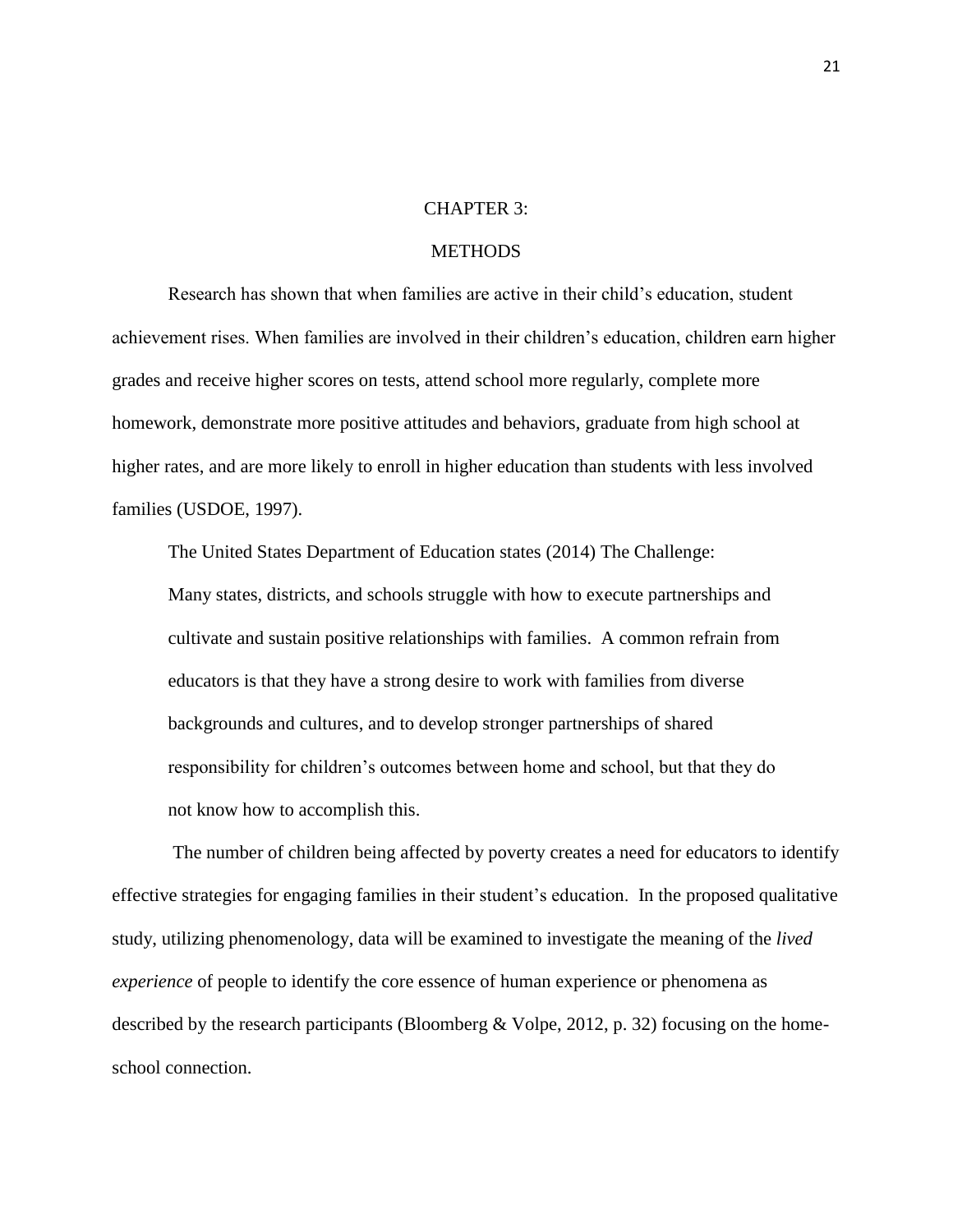The guiding question is: *What are teacher, administrative, and parent perceptions of successful family engagement strategies?* Additional questions include:

- What types of strategies do teachers and administrators utilize to engage families in the educational process?
- What types of family and community engagement strategies do families report as most useful to promote active family involvement at school?
- What additional strategies, do families feel, educators should adopt to promote family engagement?
- What professional supports do teachers need to reach beyond the classroom walls to provide material support for students?

## **Site Selection**

The study was conducted in one school district consisting of two suburban elementary schools, kindergarten through 5<sup>th</sup> grade, in Upstate New York. According the US Census Bureau and the New York State Education Department poverty levels in this district reach 35% in one building and 51% in the other. Additionally, this district has been engaging in professional development revolving around Eric Jensen's *Engaging Students with Poverty in Mind* and Carol Dweck's, *Mindset*. The study provides additional information to the existing theoretical framework they are focusing on.

Conducting the study in this environment allowed for data to be compiled from a setting which targets the low-socioeconomic status student, placing an emphasis on strategies best employed to engage this specific group. As the students of this district, and each building within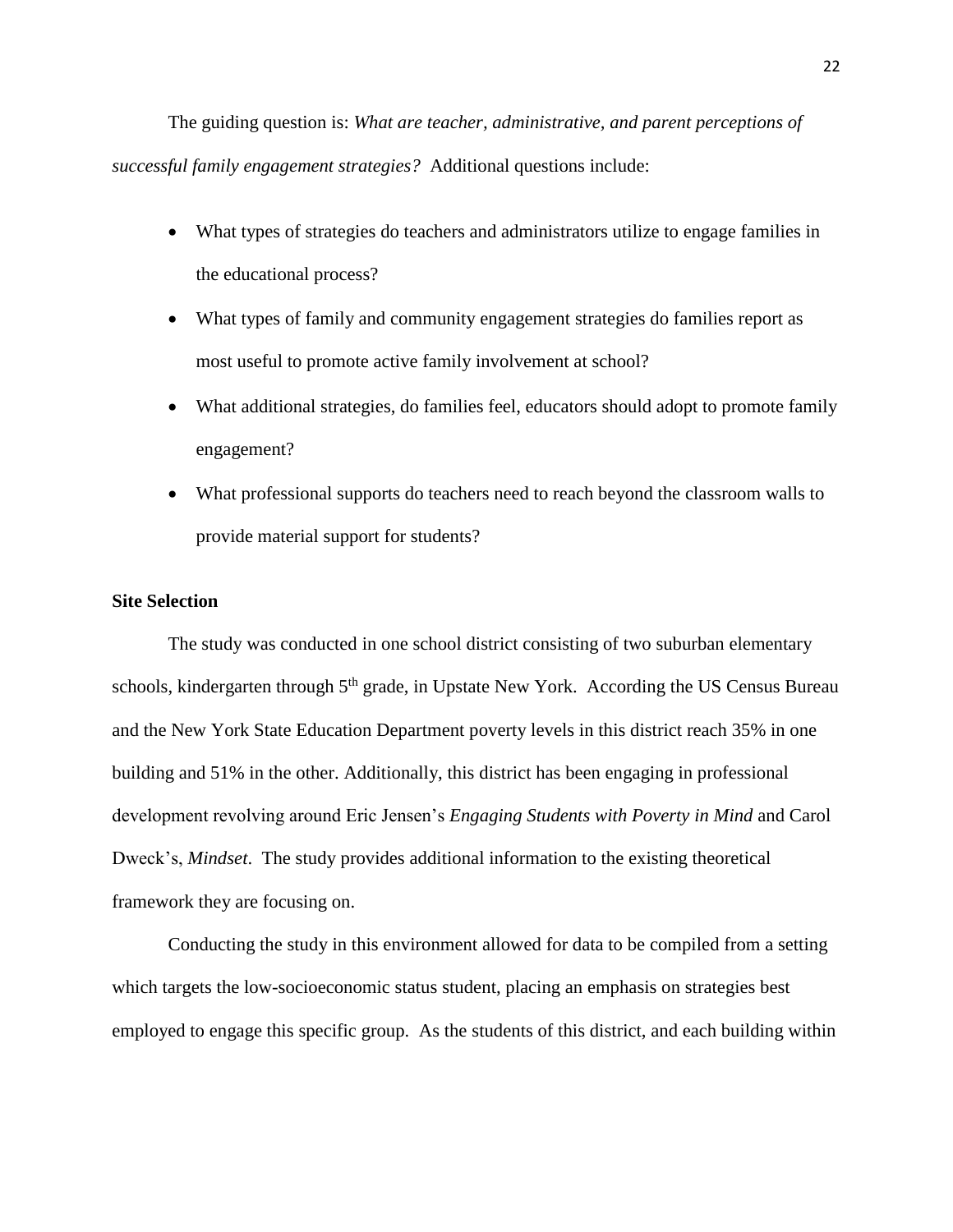the district, fall into that under-resourced group, they offer a varying perspectives of engagement, education, and the relationship between home and school, than those of an affluent background.

## **Participants/Sample**

The participants of the study represent three stakeholder groups: classroom teachers, administrators and parents. All faculty members, from each school, were asked to participate. Classroom teachers were asked to identify the most effective methods of family engagement, at the classroom level, that they have discovered through personal experience. Two administrators and two school social workers were invited to contribute the same information as classroom teachers, with a focus on the building level. Parents were asked to provide examples of the most effective methods educators (classroom teachers and administrators) have employed to encourage them to increase participation in their student's education, and their perceptions of those methods.

The procedure began with all individuals receiving a written invitation to participate. Each letter included the purpose and method of data collection, including their rights as participants. All stakeholders (teachers, administrators, and parents) were asked to provide perspectives about home-school interactions, and created a detailed and more comprehensive view of the home-school connection, its importance, and what they feel are the most valuable strategies for schools to use when including families.

(See appendix A)

## **Data**

The qualitative study identified the strategies/methods that encourage the greatest amount of family engagement in school. The survey and interview/focus group data documented stakeholder perspectives on specific strategies, or influencing factors on family engagement.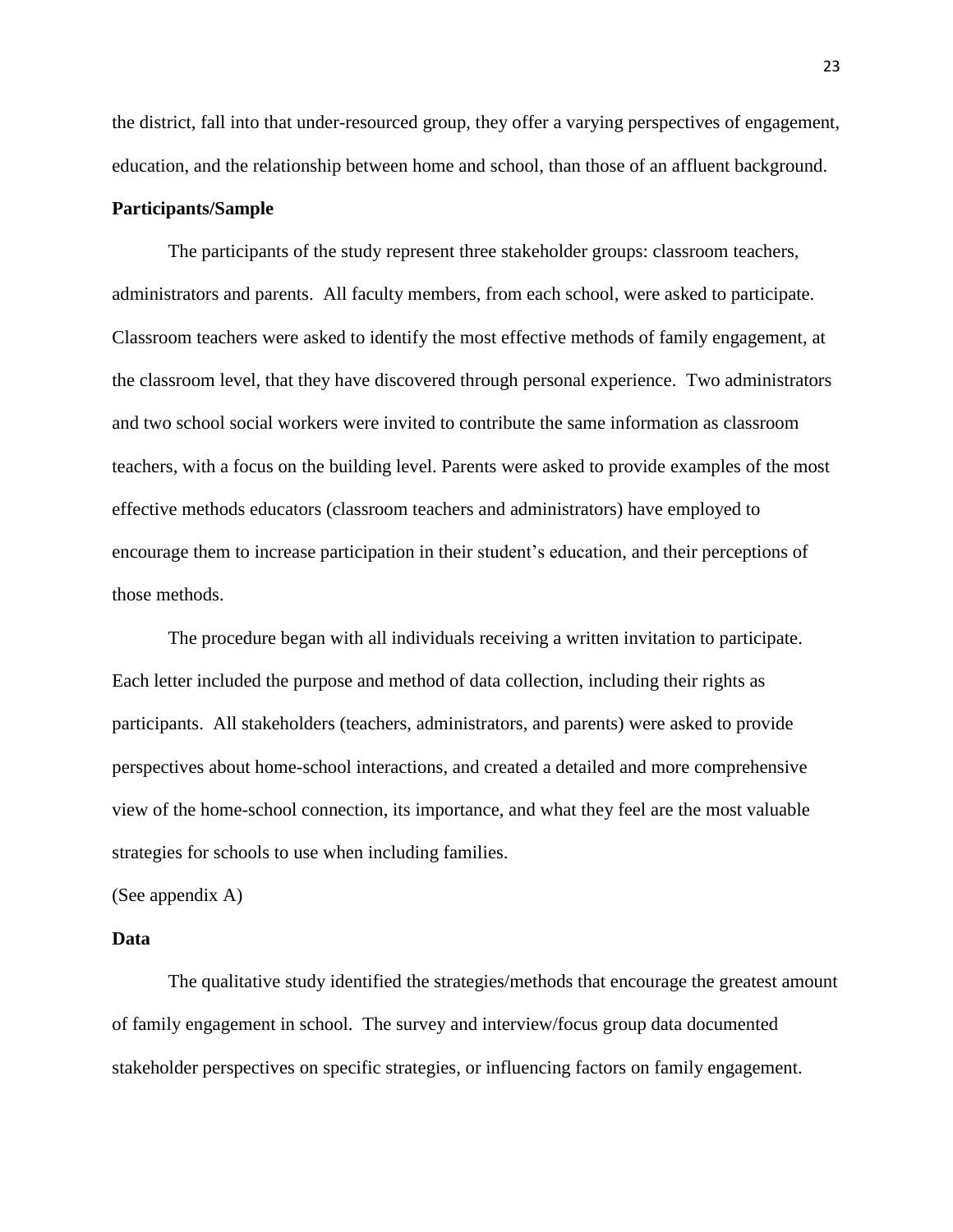Data collected includes survey responses from classroom teachers, social workers and/or administrators, and parents of elementary school aged students.

Data was collected with each participant survey. The majority of the data was in the form of multiple choice responses with some short responses. A web-based survey was created, via Survey Monkey, and sent electronically to school district employees. Hard copy surveys were sent home with students for parents to complete. Additionally, interviews were conducted of school social workers, select classroom teachers and administrators, and parents were willing to offer a live response in interviews. Interviews consisted of open-ended questions geared towards eliciting examples to explain answers. These interviews were transcribed and classified with survey responses of members of the appropriate group.

All data were collected by this participating researcher and arranged by site and participant role. After the initial round of data collection, it was determined that other schools, in our area, did not need to be included. However, if it had been necessary, any additional schools would have met the same parameters as initial school-suburban elementary schools (K-5) with a poverty rate not below 30%.

#### **Analysis**

All responses were pooled at each site and collected at a set date and time. In conjunction with the interviews, all interviews were recorded for transcription, maximizing the data collection. Brief notes were taken during the interview and contributed to expanding the conversation and probing for deeper meaning and clarification. Following Creswell's qualitative process of data analysis, all collected and transcribed data was explored and coded based on text segments in order to create broad themes. Initially, collected data was analyzed, coded, and grouped by method of engagement and reported effectiveness. Creswell (2012) states the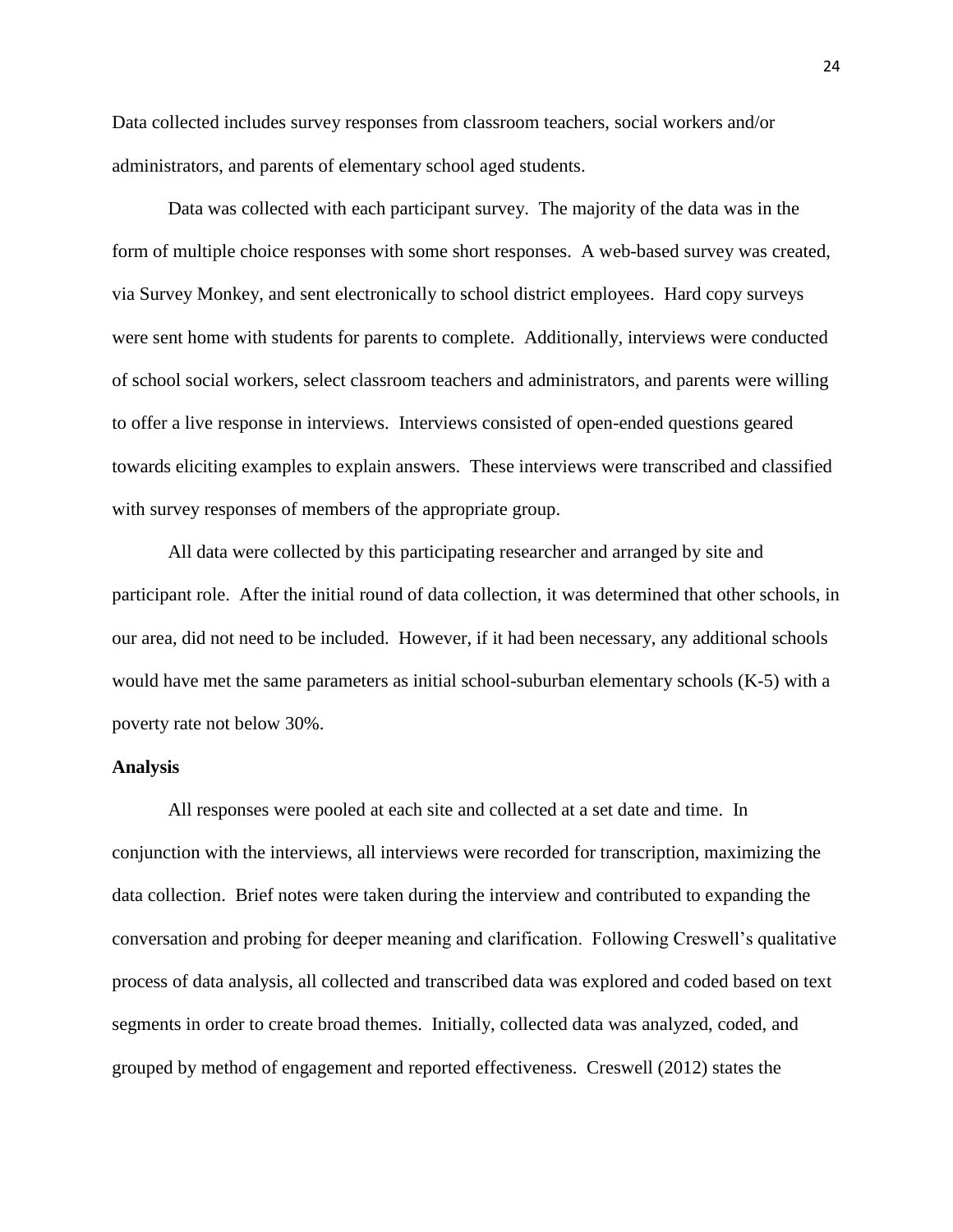process of analyzing text (or images) in qualitative research begins when you code the data (p. 243). Segments were labeled with codes which included; setting of the participant, participant's perception of home involvement, activities and methods of engagement, frequency of involvement, and other factors, depending on the responses received.

Open ended questions were asked during interviews with a mix of open-ended and closed-ended on questionnaires. The advantage of this type of questioning is that predetermined closed-ended questions can net useful information to support theories and concepts in literature (Creswell, 2012, p. 220). Both types of questions elicit responses that can be coded in the aforementioned categories.

## **Participant rights**

To gain support from participants, there is a need to convey that they are participating in a study and they will be informed of the purpose (Creswell, 2012, p. 231). Participants' rights were relayed in various ways. Prior to data collection, consent was granted by the district superintendent. This initial permission was sought from the district superintendent to conduct faculty surveys and distribute family surveys. All participants were advised of study details, including the goal of giving back findings when the study was complete, if they so desire. Involvement in the survey, either web-based or hard copy, was voluntary and responses were given anonymously. Each subgroup had distinguishing characteristics in their questions that note affiliation. Interview transcripts withheld all names, only relaying position and/or grade level if approved by the participant.

Unintended outcomes may include the realization that an educator's lack of effective strategies may contribute to low parent involvement, and there is a greater need for professional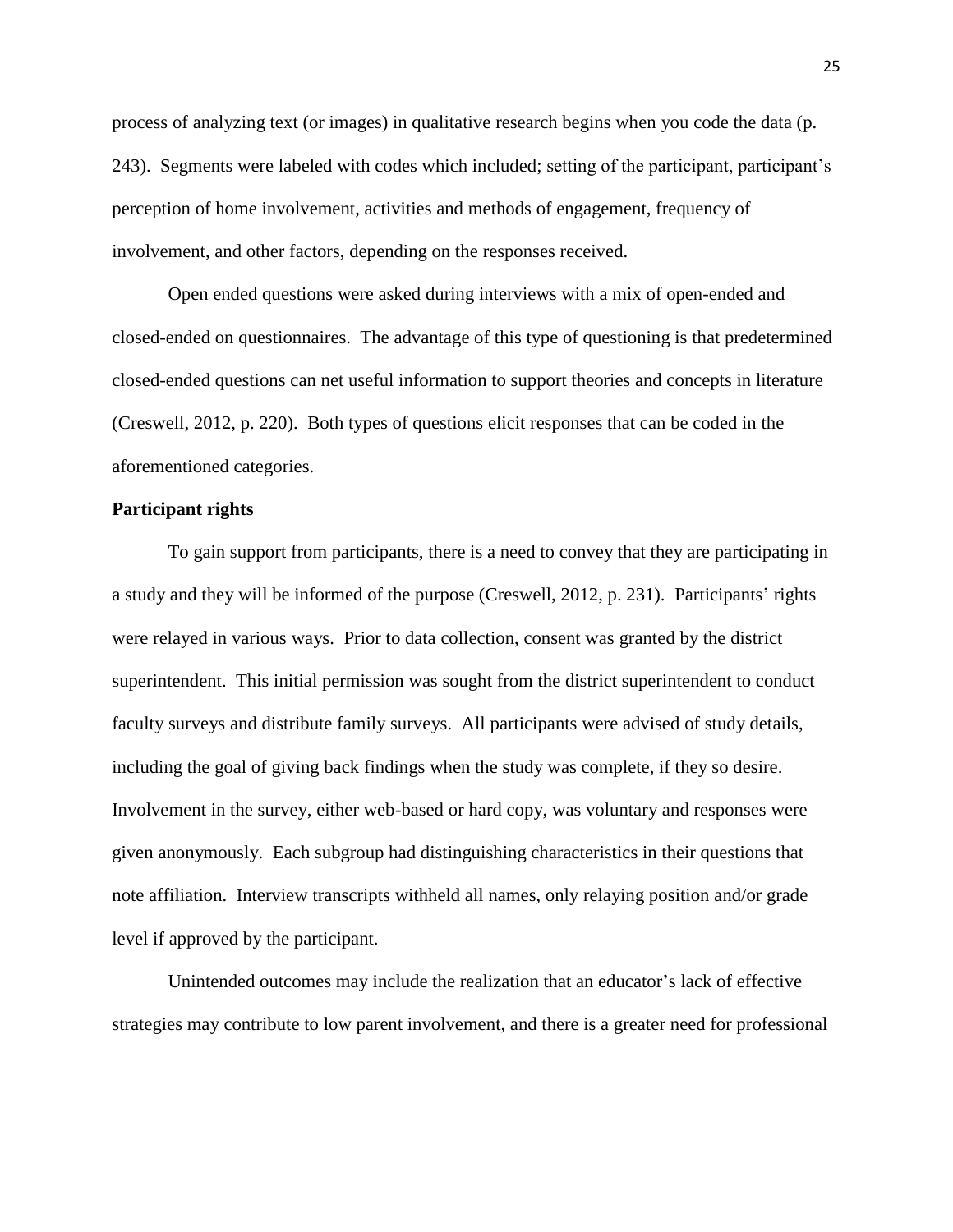development. Additionally, the study revealed counterproductive attitudes towards home involvement.

### **Potential limitations of the study**

As a participant researcher, I found that the staff at the chosen site was supportive with this study and eager to learn of the findings. While the study was approved by the superintendent and the accompanying board of education, the surveys were strictly voluntary. If there is a lack of participation, results will be limited. As a participating researcher and member of a neighboring district, yet former member of the participating district, those who are acquaintances may choose to remain silent. Additionally, the study was dependent on clear and unobstructed responses. Lastly, if educators felt that their administrators or parents would pass judgement on the current strategies they use to engage families, in comparison to what the study determined are the most effective or informed strategies, it may have affect their desire to participate.

#### **Conclusion**

Previous research outlines the importance of family involvement in student achievement. The study aimed to identify the most effective methods for educators to engage families in school based education. Educators need to build strong, long-term relationships, identify the most critical areas of need, and offer content that parents need most (Jensen, 2009, p. 73). These matters are necessary in strengthening the home school connection. Additionally, educators can systematically organize their communication with the most effective engagement methods, encouraging active and consistent family involvement. By identifying the most effective strategies, educators can continue to increase family participation which will, in turn, have a positive influence on student achievement. *How* we do that is the focus of this study.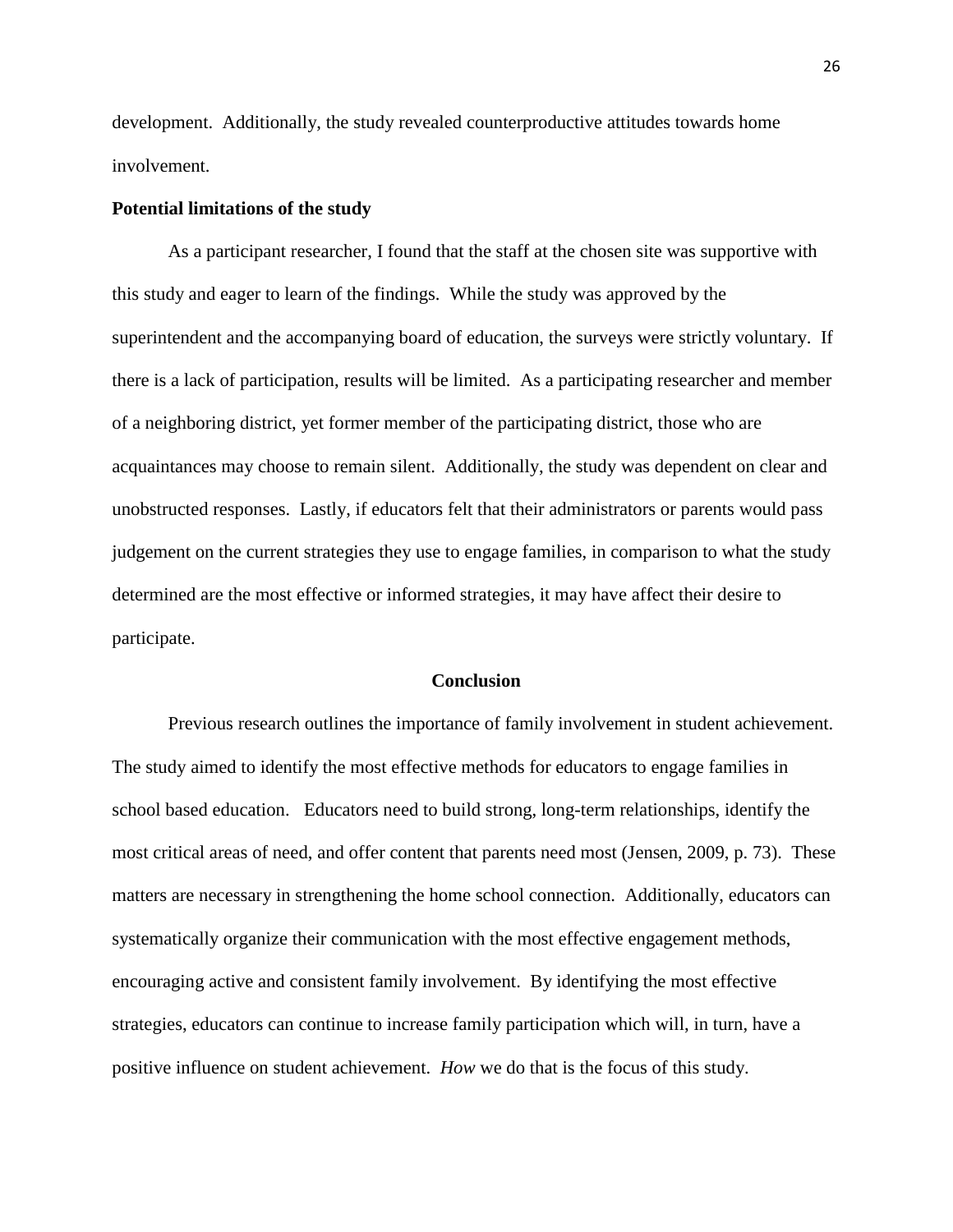## CHAPTER 4:

## DATA

As identified in previous chapters, the home-school connection is becoming increasingly important as external demands are occupying parents/guardians time and attention, decreasing the amount of time they are dedicating to their student's education. "The term 'parental involvement' in schools reflects a broad spectrum of parental actions and activities focused on various issues and conducted within and outside school ground" (Fisher, 2016, p. 462). As the number of students living in poverty increases, educators are experiencing pressures to increase levels of parent engagement. "The National Coalition for Parent Involvement in Education reports that family-school partnerships lead to gains for just about everyone involved in education." According to the coalition, "Students do better in school and in life. Parents become empowered. Teacher morale improves. Schools get better. Communities grow stronger'" (Edutopia, 2011). With external demands on their time and energy ever-increasing, educators need to utilize various strategies to connect with families and involve them in education. As the literature has identified the effects poverty has on a child's education, "poverty and deep poverty can put these children at greater risk for developmental and health problems" (Ratcliffe and McKernan, 2012, p. 3). It is vital for educators to combat these effects as best they can, requiring them to employ new, and differing, strategies to engage parents/guardians of their students. However, not all educators are aware of what the most useful strategies for engaging families are, failing to create that connection needed to promote parent involvement.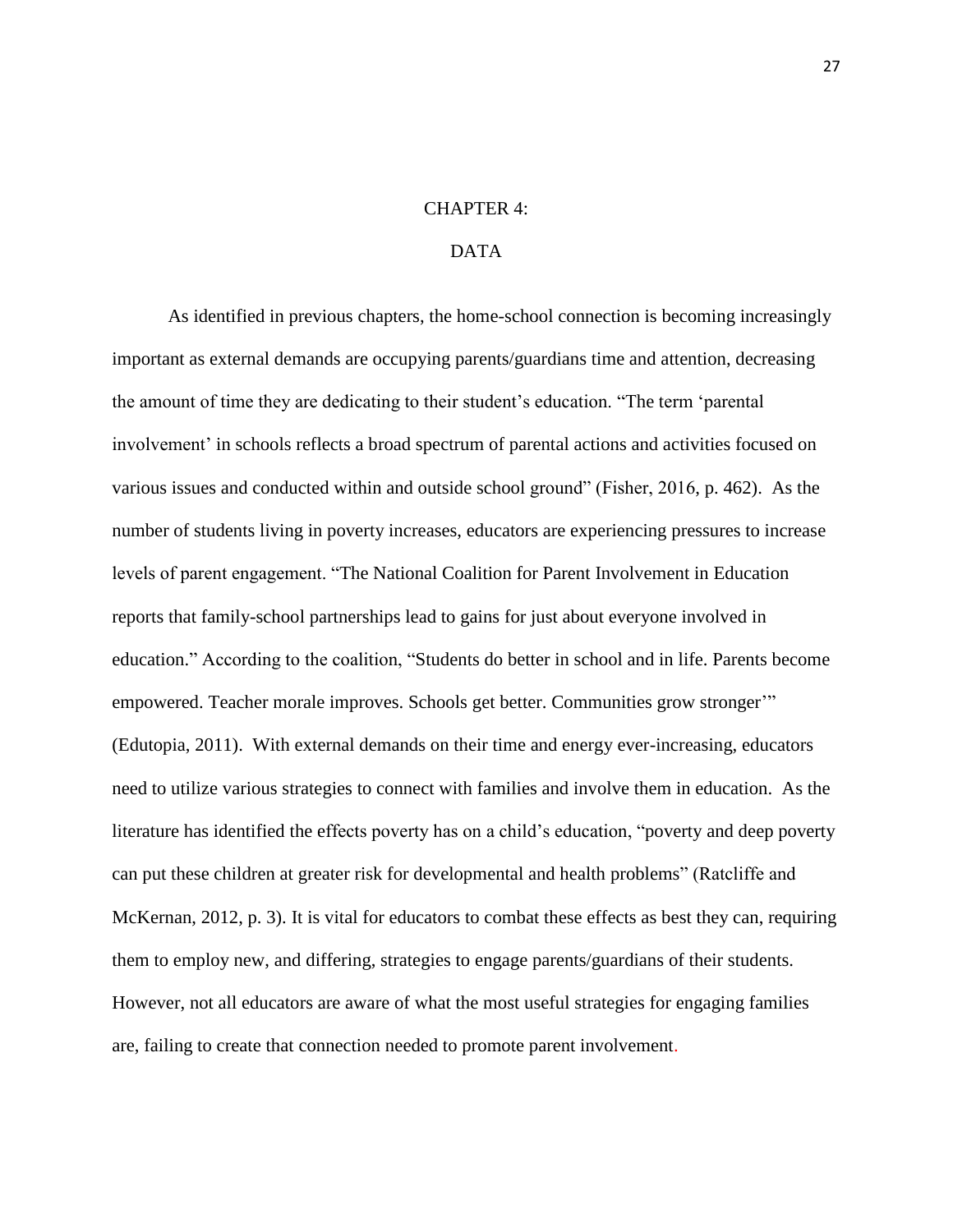The study was designed to ascertain what educators and parents of elementary aged children perceived as the most effective strategies for building the home-school connection. The survey was distributed in an upstate New York school district, consisting of two elementary buildings with poverty levels recorded at 35% and 51%. Sixty parents took part in the project, completing the survey and offering their viewpoint on the home-school connection. Identifying the most effective strategies for engaging home with school based education requires the perspectives of both educators and parents/guardians. For one group to be represented, and the other not considered, would mean losing a perspective vital to the process. By analyzing the differing perspectives, the researcher can identify similarities and themes within the responses. These themes, as reported as both home-based and school-based, are recognized as effective strategies for home engagement. Prior to identifying the discovered themes, it is necessary to highlight, briefly, a synopsis of responses from the participating groups of responders, both educators and parent/guardians. While a description of responses will be shared, it is important to note that there will be no personal, identifiable data provided on participants to protect their anonymity. Additionally, data will be reported by subgroup with corresponding individual responses where appropriate. The results of the survey identify common themes, and perceived effective strategies, from both subgroups.

#### **Parent Responses**

The survey parents and guardians were asked to complete was offered in either a webbased or hard copy version. The survey incorporated both multiple choice and short response answers. Parent questions were focused on:

- Discovering the current methods of communication
- Why communication is initiated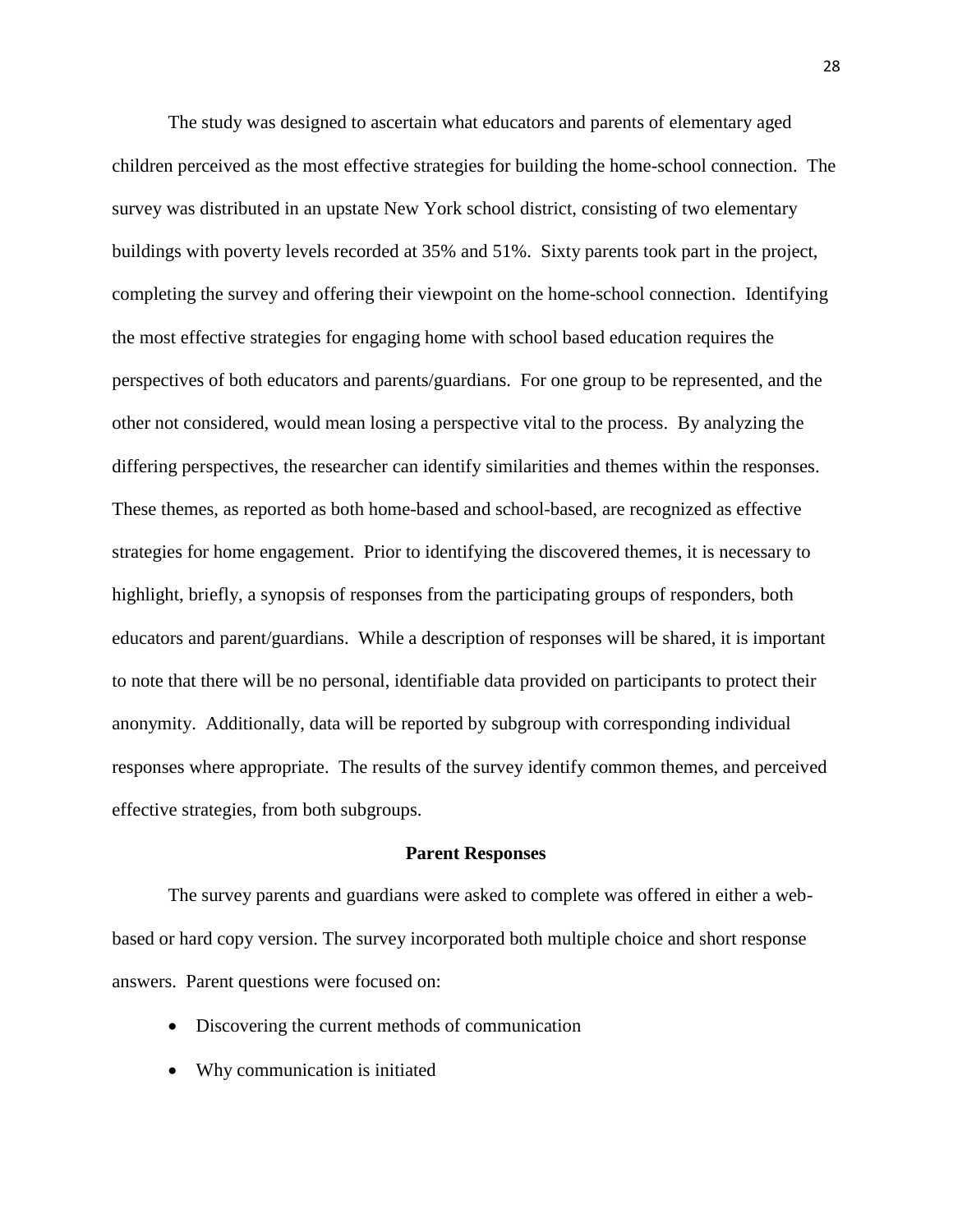- How often educators communicate
- Current levels of involvement
- What schools could do to encourage greater involvement
- The perceived importance of the home-school connection

Question 1: How often does your child's teacher contact you?

Fifty-five percent of responding parents report being contacted most frequently when there is an issue at school. "When parents and teachers together view their relationship positively, teachers indicate that children demonstrate greater social competence and fewer behavioral problems in the school setting" (Kim, Minke, et al, 2012, p. 6). When educators are connecting with parents and guardians only when there is a concern at school, it creates a barrier, inhibiting positive relationships from being built. "Teachers can discourage parent involvement, whether they are aware of it or not. Factors, such as negative school experiences, may prevent parents from participating at school" (Hansen, 1999, p. 8). The second most reported frequency of communication is that it comes weekly, 33%, in the form of newsletters from the classroom teacher with no information specifically pertaining to the children, but general happenings in the classroom.

Question 2: I prefer my child's teacher contact me by:

Parents and guardians had the ability to answer this question with more than one response. Responses included; note home, newsletters only, phone call, email, and other (with written response). Eighty-two percent of respondents chose email as their preference, followed by a phone call. Additional written responses include; text, Facebook, and whatever works best for the educator. "Instead of delivering a top-down message, social-media tools allow for backand-forth dialogue between home and school. This can facilitate discussions in both large and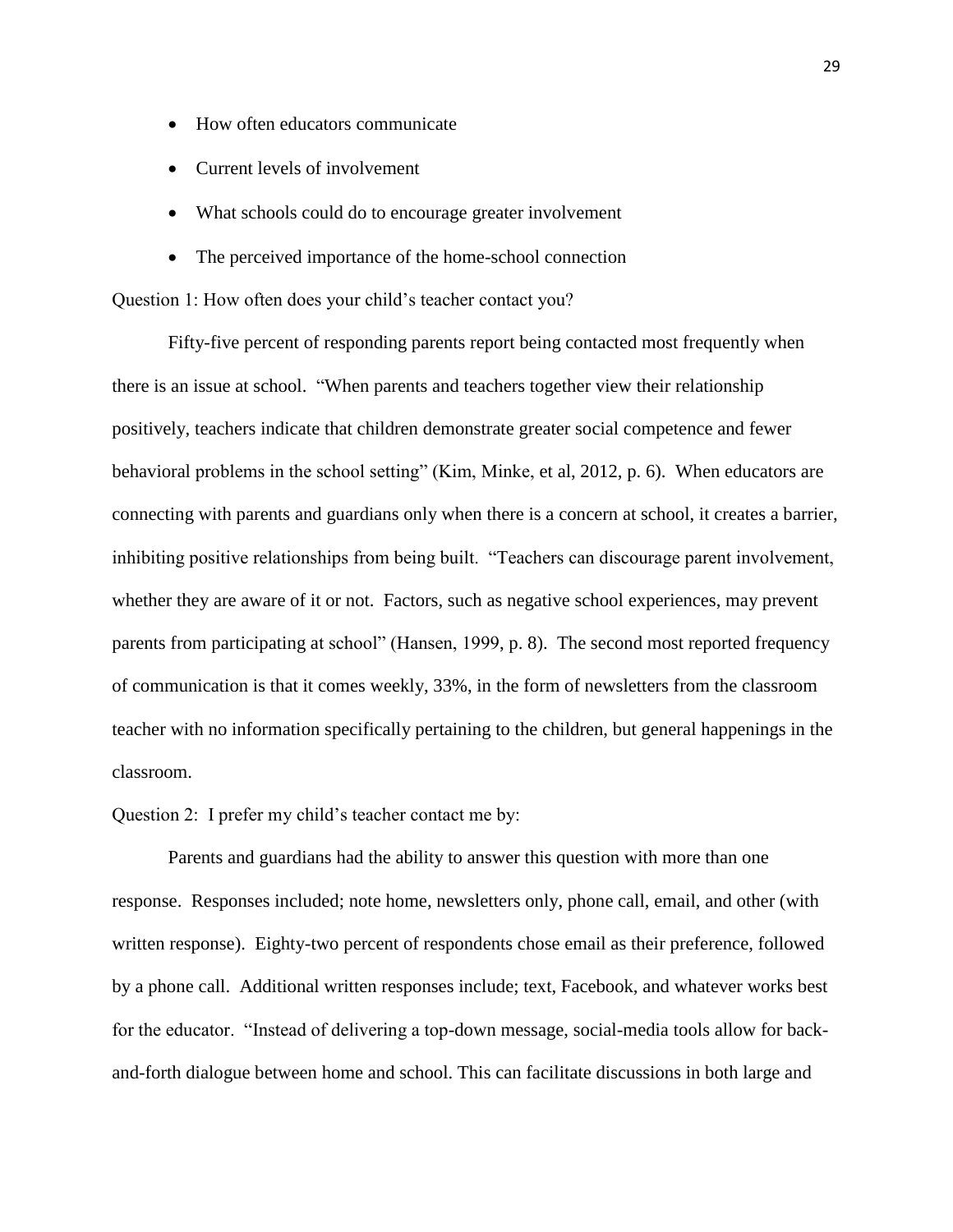small learning communities" (Edutopia, 2011). Teachers are using multiple web-based applications to reach out to parents/guardians, providing them with information throughout the school day.

Question 3: What does your child's teacher most often contact you about?

Parents had the option of choosing more than one response with this question. The main reasons parents are contacted include; academics (42%) and behavior (40%). More specific information that was reported indicated special education communication, Section 504 plan or individualized education plan (IEP) accommodations and modifications. Sheehey and Sheehey (2007) relay the importance of communication with parents stating that parents might not have the time to respond to written communications but appreciate hearing how their child is doing.

Question 4: How often are you invited to meetings to learn specific information regarding your child?

With some parents having reservations about becoming involved in school it is important for educators to increase their efforts to strengthen communication. "The problem would seem that to be a lack of common ground. Parents and professionals have difficulty establishing a level of collaboration that will benefit the child because they are coming from very different places" (Sheehey & Sheehey, 2007, p. 3). Parent responses revealed that 58% of them feel they are only 'sometimes' invited to attend meetings at school, followed by 24% who felt they are always invited. Additional comments that reveal reasons for invitations include, but not limited to, special education meetings and discussions regarding student behavior. Hansen believes that parent communication should begin with a welcome letter the first day of school with initial meetings to occur immediately. "This sets a positive tone for the year and lets the parents know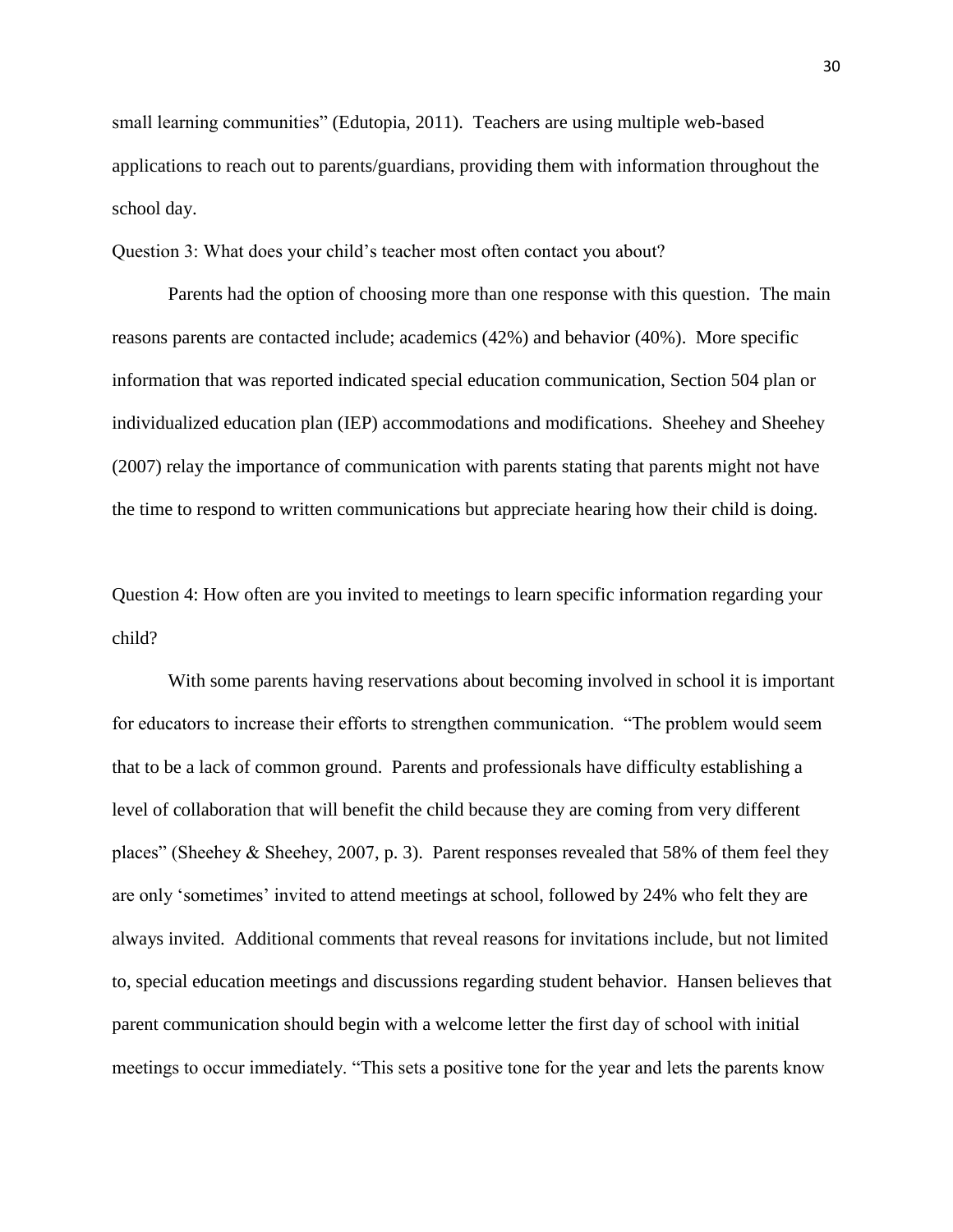the teacher is available as a resource to them" (Hansen, 1999, p. 7). By creating early, positive contact educators are helping to build the home-school connection.

Question 5: What could school staff do to increase communication?

Past research recommends numerous methods of increasing communication with parents; Hansen (1999) lists welcome letters, conferences, phone calls, newsletters, and journaling as positive steps, Edutopia (2011) recommends web-based communication with virtual classrooms, mobile phone applications, texts, and surveys, school film nights with discussions, and reading programs, while Sheehey  $\&$  Sheehey (2007) stress that parents ask for information, share experiences, be actively involved and be available.

The survey that was conducted also returned several suggestions for school to increase communication. Although these responses were personal to what these parents have experienced, some of them mirrored the previously researched responses. Reportedly, parents would like the school to send daily notes, weekly notes, an increase in parent conferences, an increase in email communication, and utilize social media. In addition, several comments state they would like to see an increase in events that highlight student achievement.

Question 6: What types of functions would encourage parents to become more active in school?

Interestingly, several respondents opted to not answer this question. Those that did would like to see an increase in school functions-student celebrations, such as morning programs and art shows. Others would like to see additional field trips where parents could serve as chaperones. The response that was most often repeated, other than additional events, was a request for educators to deliver instruction to parents on current methods and strategies,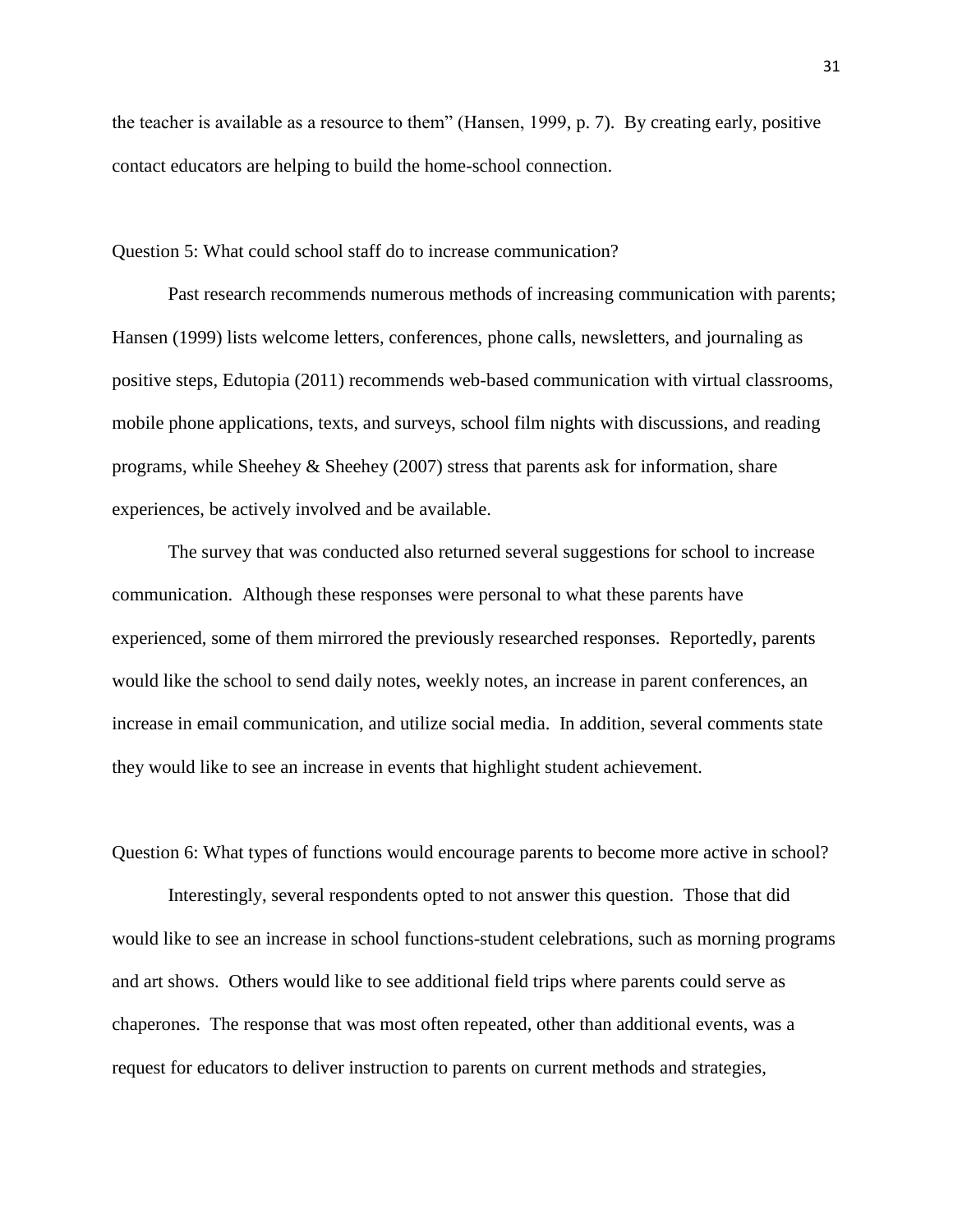education topics related to reading, parenting, peer pressure, nutrition, drugs, and core methods… "The things that we did not learn back in our day" as one respondent stated.

Question 7: How often do you help your child with their school work?

In addition to parent involvement including communication with and participation in school, parents can make a positive impact by becoming involved at home. When asked how often parents assist their students with homework, the most frequent response was 'always' at 58%, followed by 26% stating often. Ten percent of respondents chose 'other' as their response, stating that they help their student as needed, or they check work when it's completed, not necessarily helping as they work.

#### Question 8: Are you an active member of your school's PTA/PTO?

The respondents had four options to choose from with this question; active member (30%), member but not active (40%), not a member (26%), and other (4%). The two that chose other responded with 'officer and active on district level' and 'not a member, but active with after school groups for kids'.

Question 9: On a scale of 1 to 10, how important is the home-school connection?

Using a scale of 1 (not important) to 10 (very important) parents ranked the importance of the relationship between home and school. The average or mean of the responses was 9.76. Parents recognize the importance of home-school connection, 41 out 49 respondents who answered this question felt that a 10 out of 10 was most appropriate. "Public agenda's research among low-income and minority parents over the last decade shows indisputably that nearly all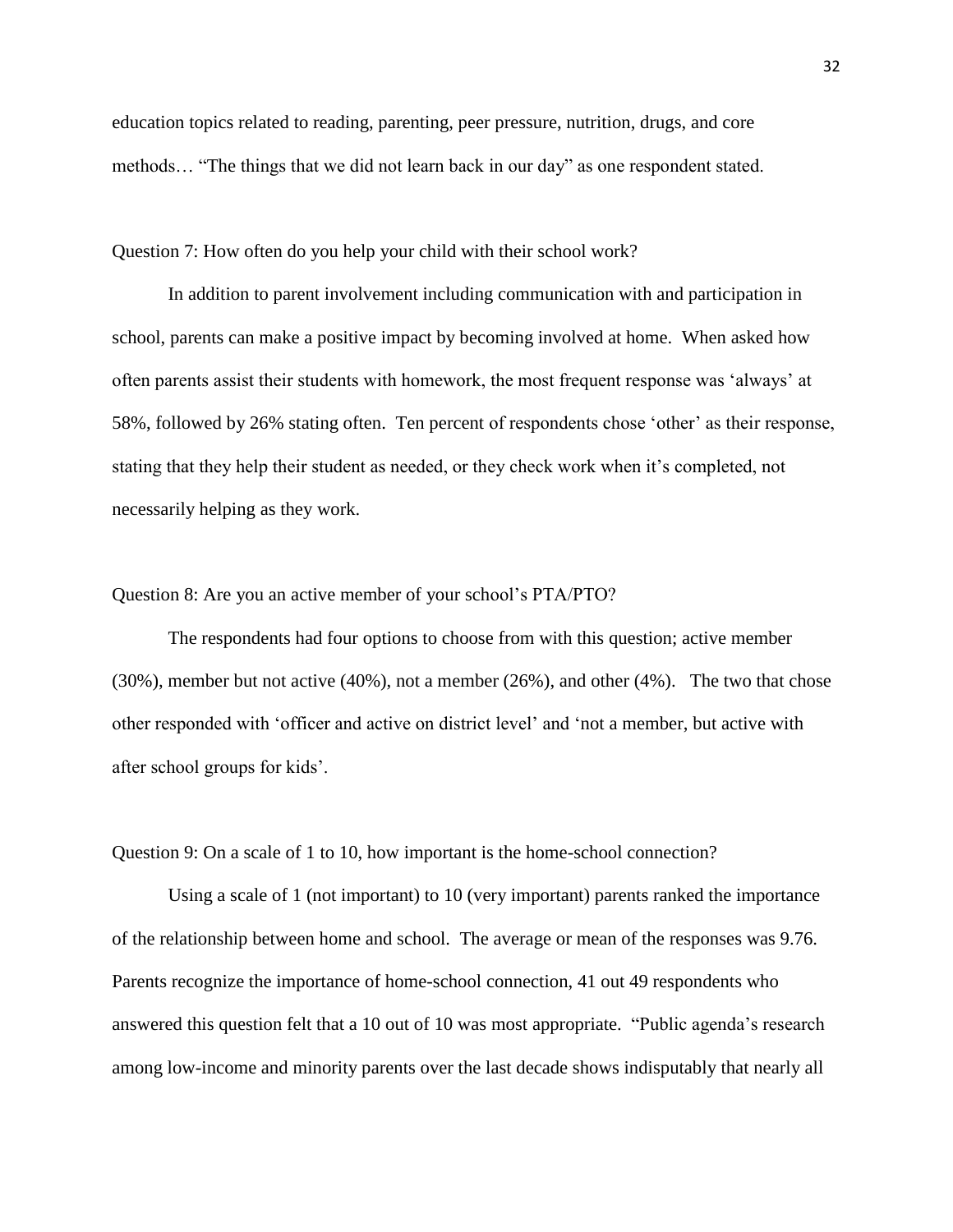recognize the importance of education in their children's lives and they are typically less satisfied with local schools than parents overall" (Johnson, 2011, p. 9).

## **Descriptive Analysis I**

Parents were asked to offer their perspectives on how involved they currently are, what communication methods they are currently using to contact the teacher or how they are contacted, how often they are contacted and why they are being contacted. Technology, as reported, has helped to increase the amount of communication between educators and parents/guardians. The use of text messaging and email, and web-based learning management systems, such as Schoology, Google Classroom, and Remind, are more convenient methods which also expedite the response rate. These methods are especially being used when student behavior or academics need to be addressed in real-time. In regards to why parents are being contacted by school, 42% of that communication is about academics, 40% is about behavior. Other reasons for school contact that were reported pertained to special education, weekly newsletters, and student medical concerns.

Parents of primary-aged students report to be, slightly, more involved in school than those of intermediate grade level students. Of the parents of primary-aged students (53% of the total), 38% of them reported that they always respond to communication initiated by the teacher as compared to 21% of the intermediate grade level parents which represents 47% of the total, while overall 58% of responding parents report they only 'sometimes' respond to their child's teacher when they are contacted. Detailed responses as to why they only sometimes return the teacher-initiated communication include; time, work hours, lack of energy, and frustrating conversations. Additionally, 71% of parents offered suggestions for increasing parent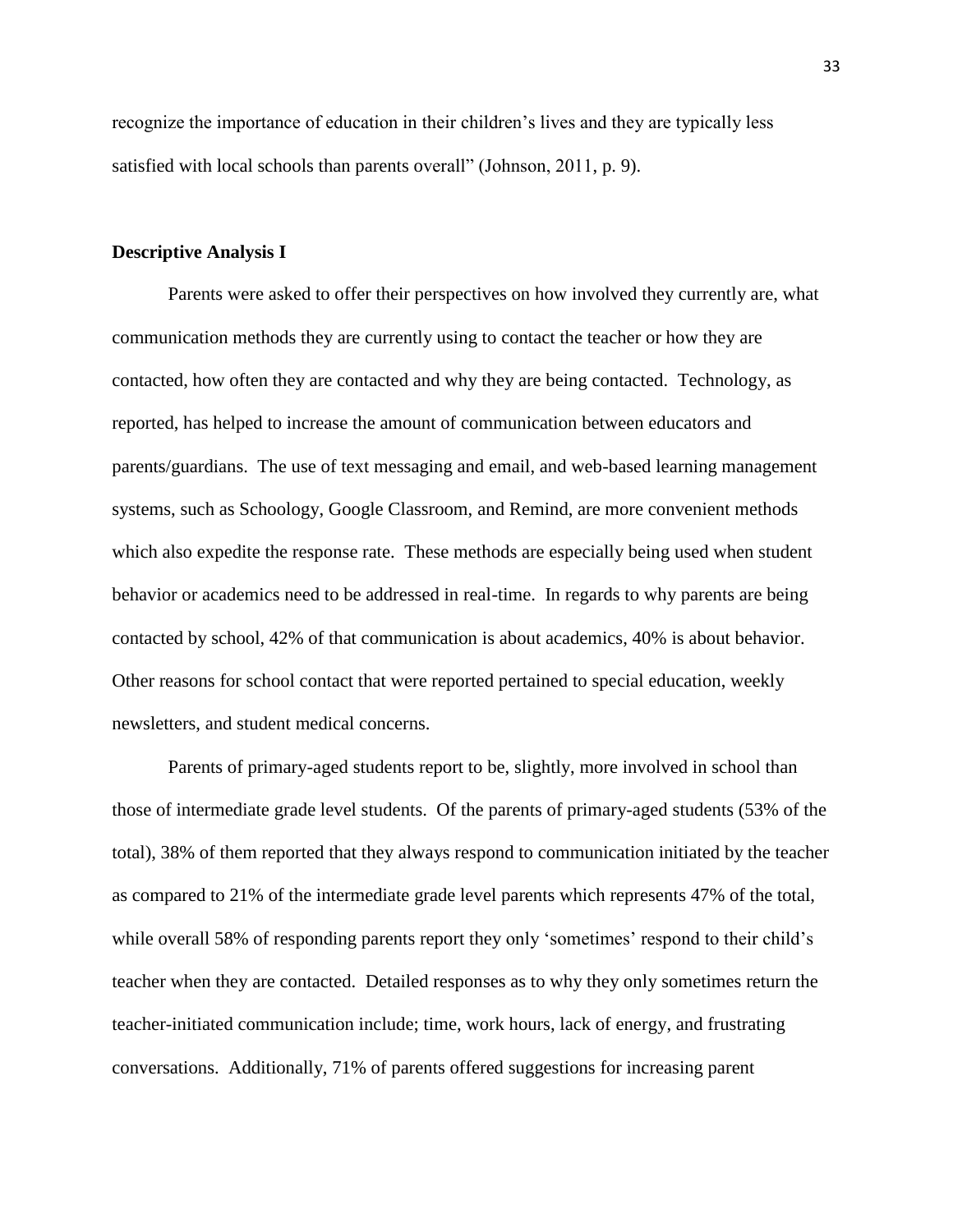involvement in school. Suggestions include; additional art or music shows that highlight the students, a built in morning or afterschool program where parents have an active role, free or low cost functions where food is offered, increasing the amount of evening family functions, and, the suggestion most frequently repeated (25% of responses), offer evenings for parents to learn the materials their students are learning in school so they are better prepared to support them at home.

#### **Educator Responses**

Educators were asked to complete a survey consisting of both multiple choice and short answer responses. The educators that were asked to participate work with students in kindergarten through grade 5 and are members of the same school district as the participating parents/guardians. A total of 71 educators accessed the questionnaire. However, not all answered every question. They, too, were offered a hard copy to complete or the opportunity to complete a web-based version. Receiving over seventy completed educator surveys, the common themes among them weren't much different from the parent/guardian surveys. Teacher survey questions focused on:

- How often they contact their student's parents/guardians
- What they find the most effective method is
- What they contact parents or guardians about
- If they would like increased communication
- The types of functions most attended by parents

Question 1: How often do you contact your student's parents/guardians?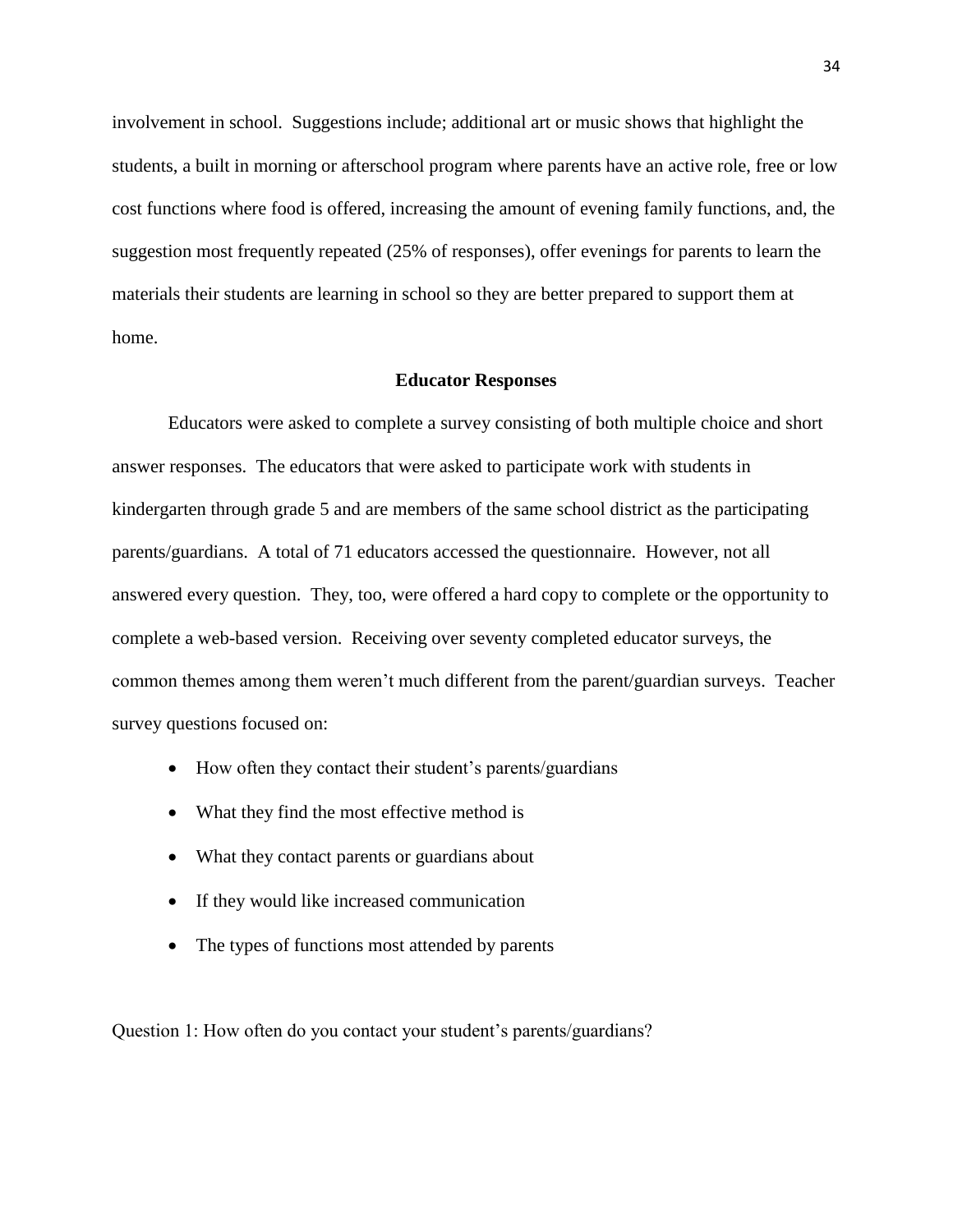Forty-five responses were given for this question, with 38% reporting weekly contact, 7% monthly, 44% when there is an issue, and 11% when there is an event at school. In addition, 12 educators responded with comments in lieu of choosing from the multiple choice selections. Typed in responses include; when a child has done marvelously well, some daily (but not always the same parents), and biweekly communication. Hansen (1999) states that teachers who use journaling as a means of communication, on a regular basis, were able to plan more effective instruction, could better understand their students, inform parents of student success, and convey their philosophies or learning and teaching.

Question 2 and 3: What mode of communication do you use most to contact parent(s) /guardian(s)? What do you find to be the most effective mode of communication?

Sixty-four educators chose to reveal which mode of communication was utilized most. 44% of the respondents reportedly use email as their main mode of communication, 30% use the telephone, 16% write personalized notes home, and 10% rely on newsletters only. The responses are parallel to those regarding the most effective mode. Sixty educators responded with the following responses: note home- 10%, newsletters- 15%, email- 43%, and phone- 32%. Combined with email, the creation of web-based applications within the education realm, was the most utilized and effective means of communication with parents/guardians, according to the written in comments.

Question 4: When you contact parents/guardians, how often do they respond?

The responses to this question seem to contradict those of the parents/guardians. Educators report that only 15% of parents always respond to their attempts at communication,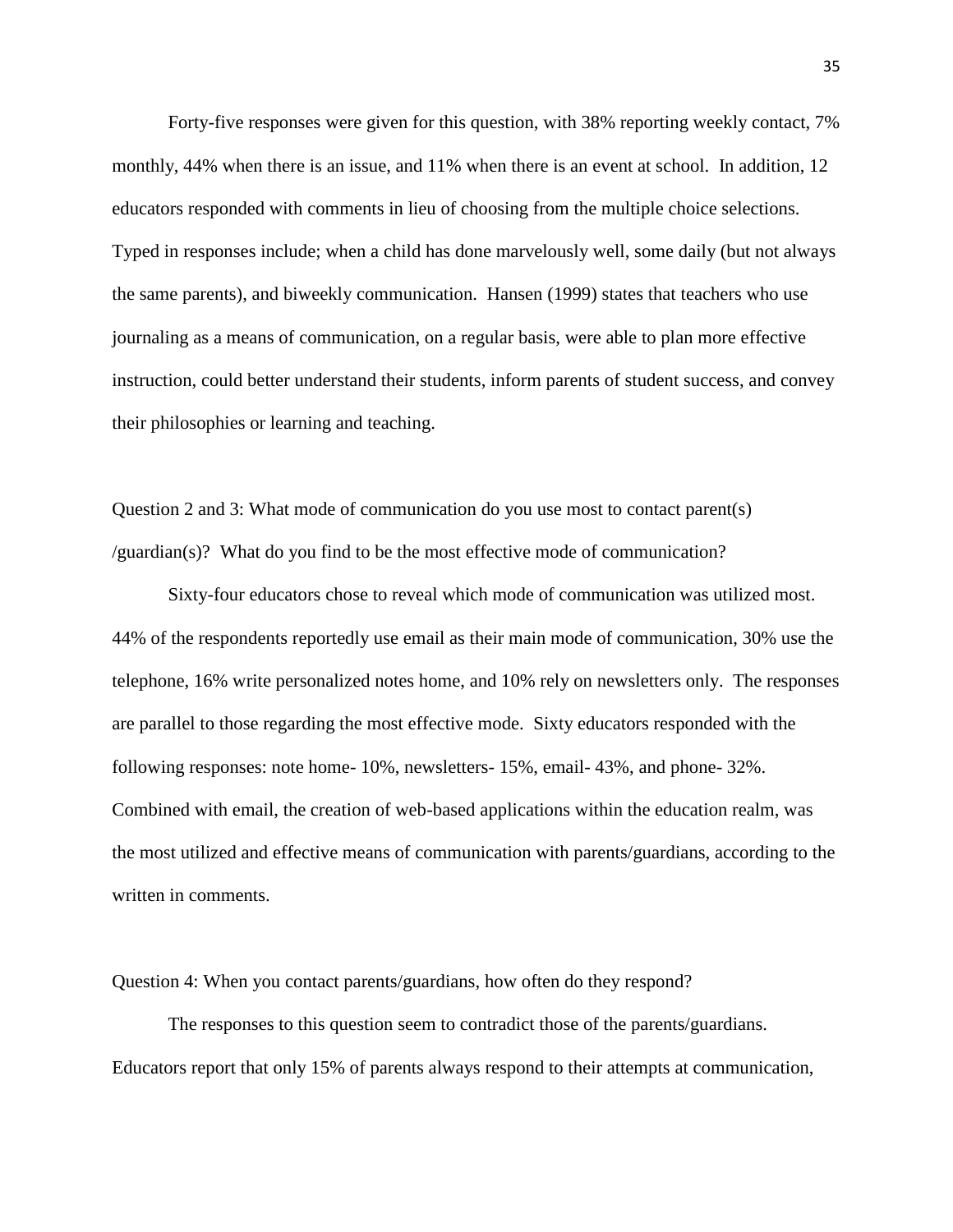37% sometimes do, while 47% often respond. As with any relationship, communication is an important piece to finding success. The Technical Assistance and Training System (2010) identifies barriers to family involvement including pressures on families, families feeling unwelcome, families not knowing how to contribute, language and cultural barriers. They also state children need a strong home-school connection to be successful in school.

#### Question 5: What do you, most often, contact home about?

The responses to this question were directly in line with the parents who answered what they are most contacted about. Of the fifty-two educators who responded to this question, 44% reported to contact home about academics, matching the 44% who reportedly contact home about behavior while the other 12% contact home with information about school functions.

Question 6: Would you like increased communication with your student's parents/guardians? If so, what would be the most effective method of accomplishing this?

Thirty-three percent of the educators that responded to this question stated that they would not like increased communication with their student's parents. In addition, 27% feel the way to accomplish increased communication is for parents to be more involved, or as one stated "it would be great if I heard back from more parents". Methods of increasing communication being offered include email, blogs, greater use of web-based applications, and multiple modes of accessing parents. To encourage parents to utilize technology to communicate with schools, Edutopia (2011) recommends holding a family technology night to introduce new-media resources to the parent community.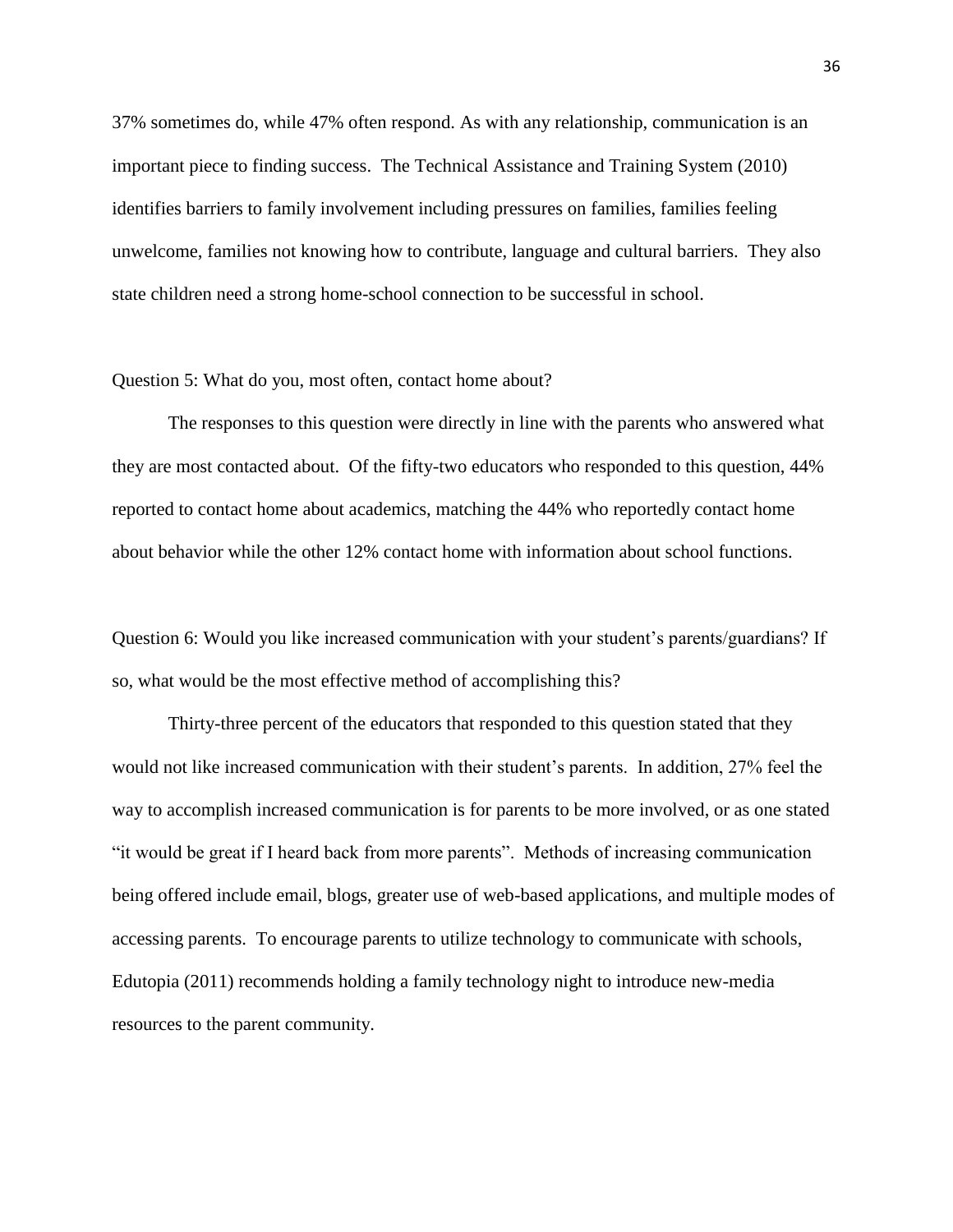Question 7: What types of functions do parents most attend?

Responses to this question mirrored the parent's responses. Educators report the highest attended functions include; concerts and recitals, conferences, family events, and functions that highlight student success (art shows and science fairs). "Effective parent involvement programs match the needs of the school and community in creating a positive school climate" (Barrera  $\&$ Warner, 2006, p. 73). With corresponding educator and parent responses, this would be a positive, productive area to begin building parent involvement.

Question 8: Are you an active member of your school's PTA/PTO?

The respondents had the same four options to choose from as the parents/guardians group did; active member (26%), member but not active (45%), not a member (29%), and other (0%).

## **Descriptive Analysis II**

Participating teachers range from kindergarten to fifth grade, with class sizes from 7 to 50. Classroom teachers, special teachers, and academic intervention specialists (AIS) participated in the study and all have varying experiences with parents. Reporting the importance of communication, on a scale of 1-10, educators rate the importance of home-school connection as 9.1 of 10.0. When asked if educators would like increased alternative communication, several responded with 'no', as technology assists them. Reports also note that communication, via technology in general terms, is one-sided and parents respond only when it specifically pertains to their child. Other responses focused on in-school parent involvement, not just communication. Communication seems to be extremely high in the primary grades and decreases, somewhat, in the intermediate grades. Educators were also asked what types of functions have the highest turnout in parent attendance or participation. Concerts or events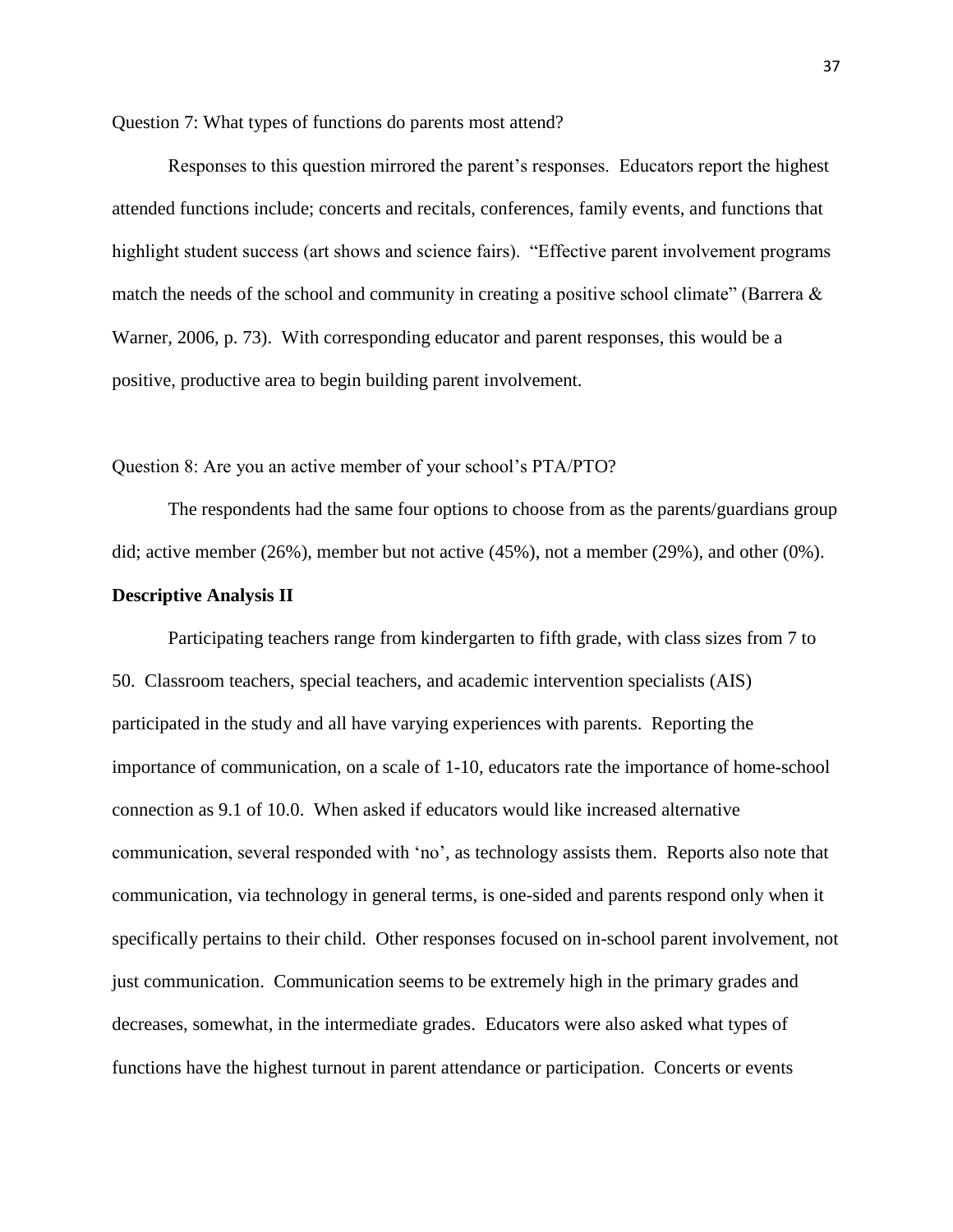where their children are performing, curriculum nights, and parent conferences are reported to be the functions that parents attend most often.

Additional comments made by educators about communication include:

- Parents who care. I have had a few that have said they don't care
- I know it is important, but finding time and means can be challenging
- It's tough and time consuming but needs to be done to make a positive relationship with each family
- It seems that the families you most need to connect with are the families that don't return phone calls or show up to conferences
- Projects that the parents and students can work on together-they keep communication open

When analyzing the participant responses, it can be concluded that, with the use of technology in education, communication from school to home is a strength. Active parent participation needs to be increased. The home-school connection is critical in helping to improve student academics, attendance rates, and overall feelings of school importance.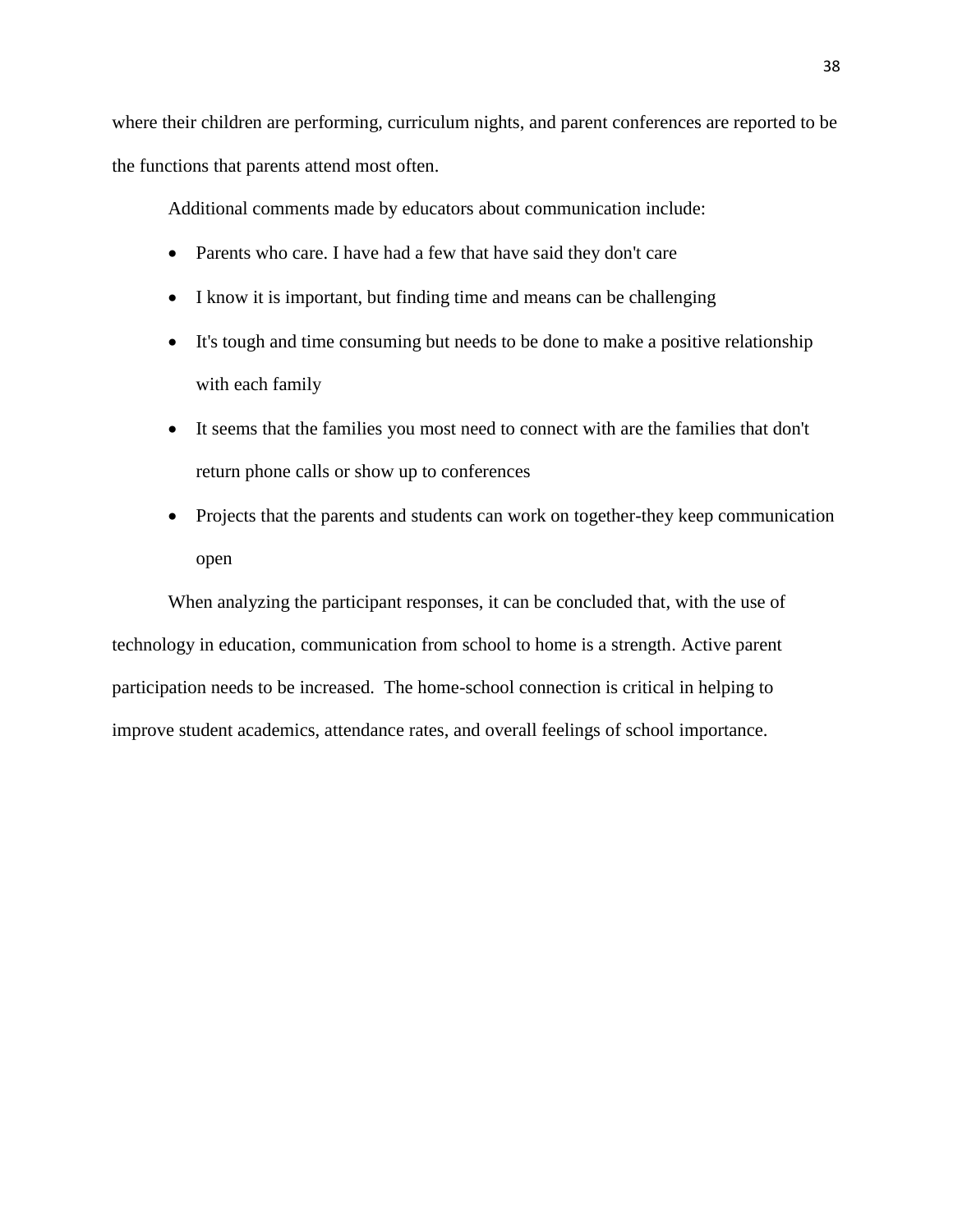#### CHAPTER 5:

## CONCLUSIONS AND RECOMMENDATIONS

The purpose of the study was to determine the most effective methods for creating and strengthening a positive home-school connection as perceived by parents/guardians and educators in a suburban, public elementary school. An initial literature review emphasized the increasing number of students living in poverty, the effects of living in poverty and the need to establish a strong rapport with students' parents/guardians so as to help counteract the effects poverty has on children and their academics. Because most literature presented here focuses on students who come from urban areas and how poverty influences their physical, emotional, social and academic development, there is a need for suburban and rural research to be conducted. Overall, parental support and involvement in school activities is lower among poor parents (Gassama, 2012). Therefore, educators must "develop the competencies to engage families as partners in learning to improve student academic success" (Caspe, Lopez, Chu & Weiss, 2011, p. 2).

Families feel more capable of contributing to their child's education when his/her school makes efforts to build cooperative, respectful relationship between the school's staff and families. Studies show that when the school frequently communicates with parents and offers them meaningful opportunities to be involved, parents feel more connected to their child's school. (Coalition for Community Schools, 2016).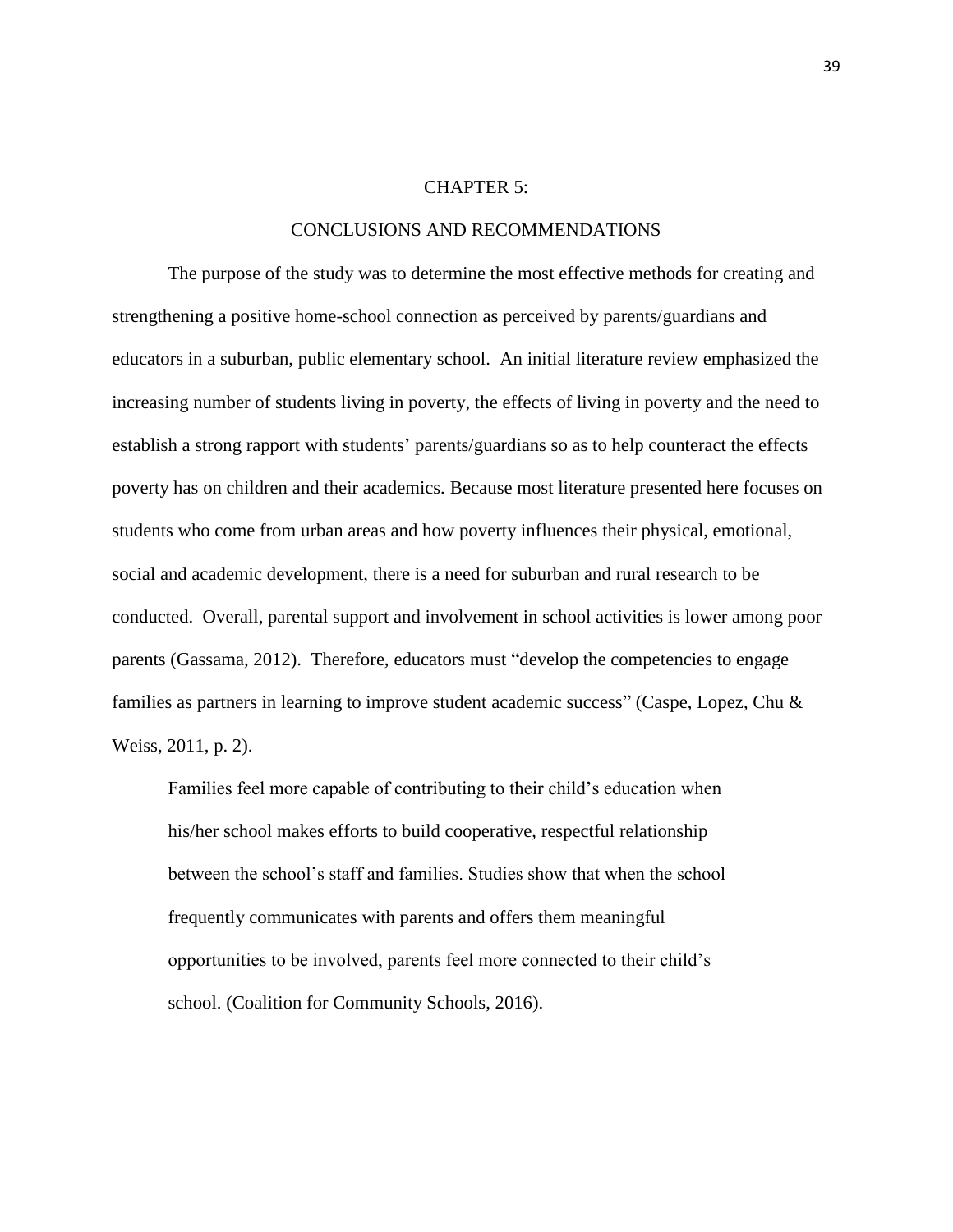## **Implications**

Previously conducted research, along with the survey results, reveal common themes regarding how parents and educators perceive the home-school connection:

Theme 1: All parties see the importance of building positive relationships

Theme 2: Increased connections are wanted and technology has helped in increasing modes of communication

Theme 3: Events that highlight student achievement increases parent involvement

## **Theme 1: All see the importance of building positive relationships.**

Reviewing all responses, it is evident that all parties see the importance of creating and fostering a positive home-school connection. While sometimes difficult to do, positive relationships assist students in multiple, meaningful ways. Many studies have found that students with involved parents, no matter what their income or background, were more likely to earn higher grades and test scores, enroll in higher-level programs, be promoted, have better social skills, show improved behavior, increased homework completion, improved school attendance, and graduate and go on to post-secondary education, and can alter attitudes and behaviors about school (Child Trends, 2013, Christenson & Sheridan, 2001, Henderson & Mapp, 2002, Jensen, 2009, McAlister, 2013, McNeal, 2014). Although all see how important this relationship is, not all implement the most effective strategies for creating and sustaining that relationship-this applies to both educators and parents. However, seeing the importance of home-school interaction is the first step needed in working towards creating the environment desired.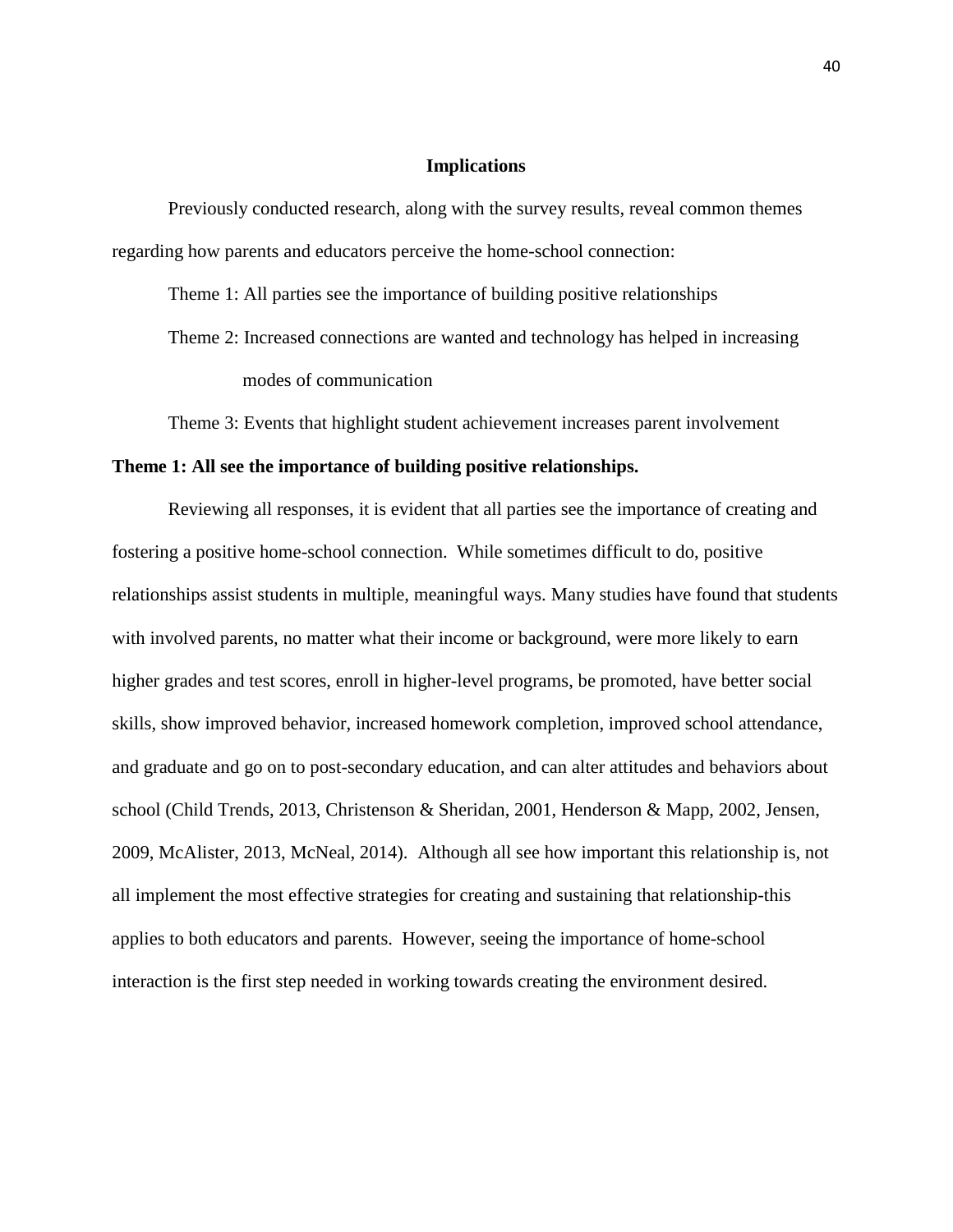# **Theme 2: Increased connections are wanted and technology has helped to increase modes of communication.**

Communication between home and school is the foundation of a solid partnership (Barrera & Warner, 2006, p. 73). As reported by both participant subgroups, increased homeschool connections are desired. As students progress through grade levels, it is important for relationships to be developed early on, and maintained without suffering due to the demands of daily life. As technology continues to be a force in education, educators are turning to more modern methods of communicating with parents and guardians.

As reported in the survey, current methods used include, but are not limited to: Facebook, Google apps for education, Schoology, Remind, BuzzMob, or TeacherKit. Educators are also utilizing email and text communication in addition to traditional phone calls and sending handwritten notes home. This increase in communication methods allows parents and educators to send messages in real-time, on a variety of devices, increasing parent contact. Some applications also give parents access to student grades and teacher comments on a regular basis. Multiple methods help to increase and create a more effective and efficient flow of communication. As reported by survey respondents, the combination of methods helps to keep all parents informed of what's happening in school.

#### **Theme 3: Events that highlight student achievement increases parent involvement.**

When asked for suggestions to help increase parent presence in school, the most common recommendation received, from both groups of respondents, was to increase school events that emphasize student achievement. Adjusting programs to the specific needs of families is key to positive family-school cooperation (Barrera & Warner, 2006, p. 74).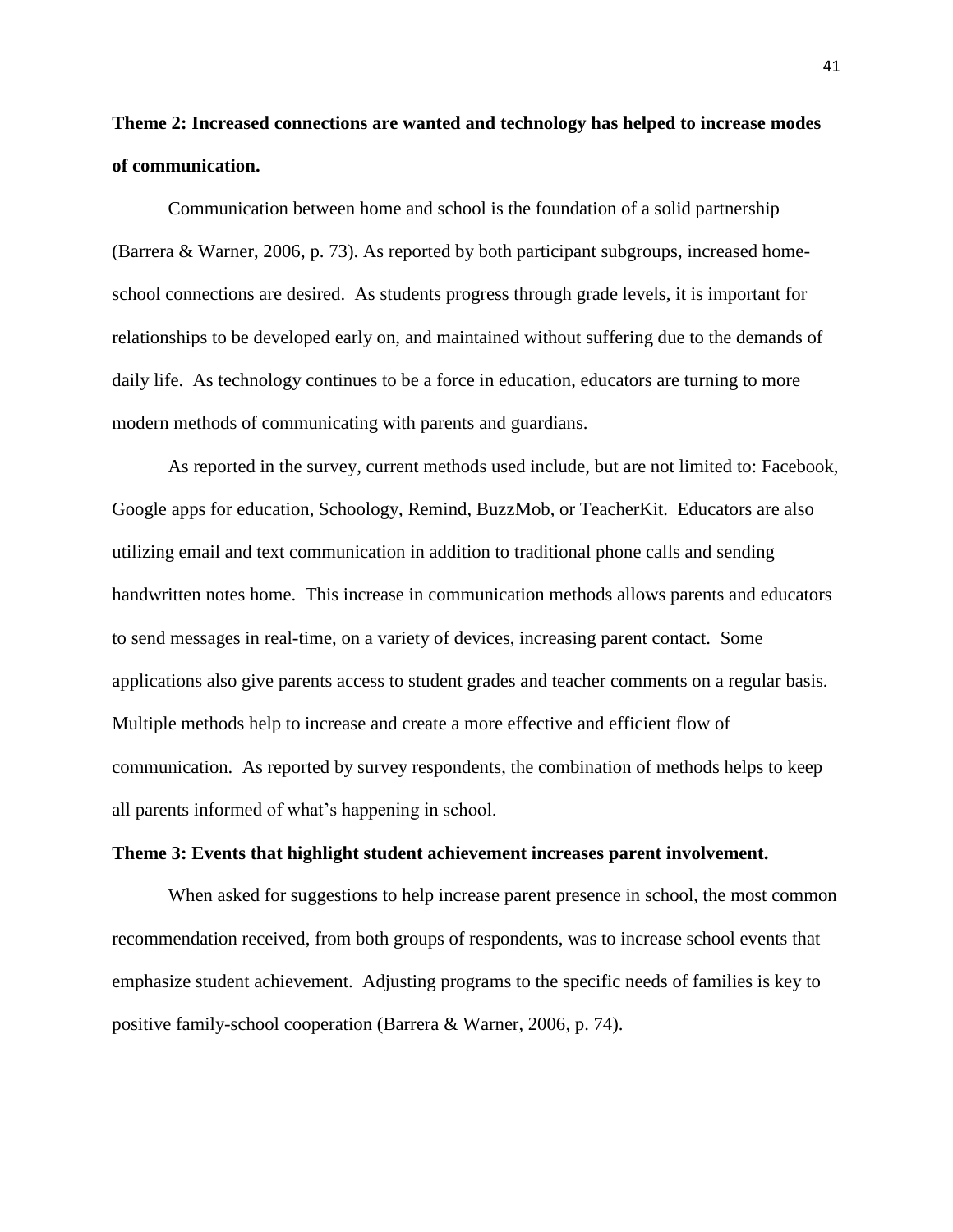As previously addressed, those who are struggling to make ends meet at home are focused on survival first. By creating increasing opportunities to invite parents in and celebrate student achievement, parent response increases (Meador, 2016). The community schools model, which brings together wrap-around services and a range of arts, music, academic, cultural, and other programming for students and parents during and beyond the school day, has improved family engagement and increased student well-being and achievement (Blank, Melaville & Shah 2003).

## **Limitations**

Few limitations of the study exist, yet could play a significant role in determining emergent themes. The surveys were offered to all parents/guardians of students in kindergarten through 5<sup>th</sup> grade, roughly one thousand students. While the study focused on engaging families and encouraging greater participation, those that completed the survey seem to have established strong connections with their child's educators. Therefore, the perceptions of those respondents could be different from those who are not actively involved in the education of their students. This limitation could also pertain to older groups of students and parents. The study focused on educators and parents/guardians of students in kindergarten through grade 5. Within the study, as grade levels got higher, perceptions of participants shifted. If the pattern continued, middle and high school views would differ greatly from elementary school.

Additionally, some educator perceptions relayed negative views of parent involvement, or lack of it. A few teachers reported that the parents of their students weren't interested in establishing a rapport. Though these responses only represent a few, one could question whether the sentiments extend further than just those that reported, especially if educators at the middle or high school levels were to be invited to participate in the survey.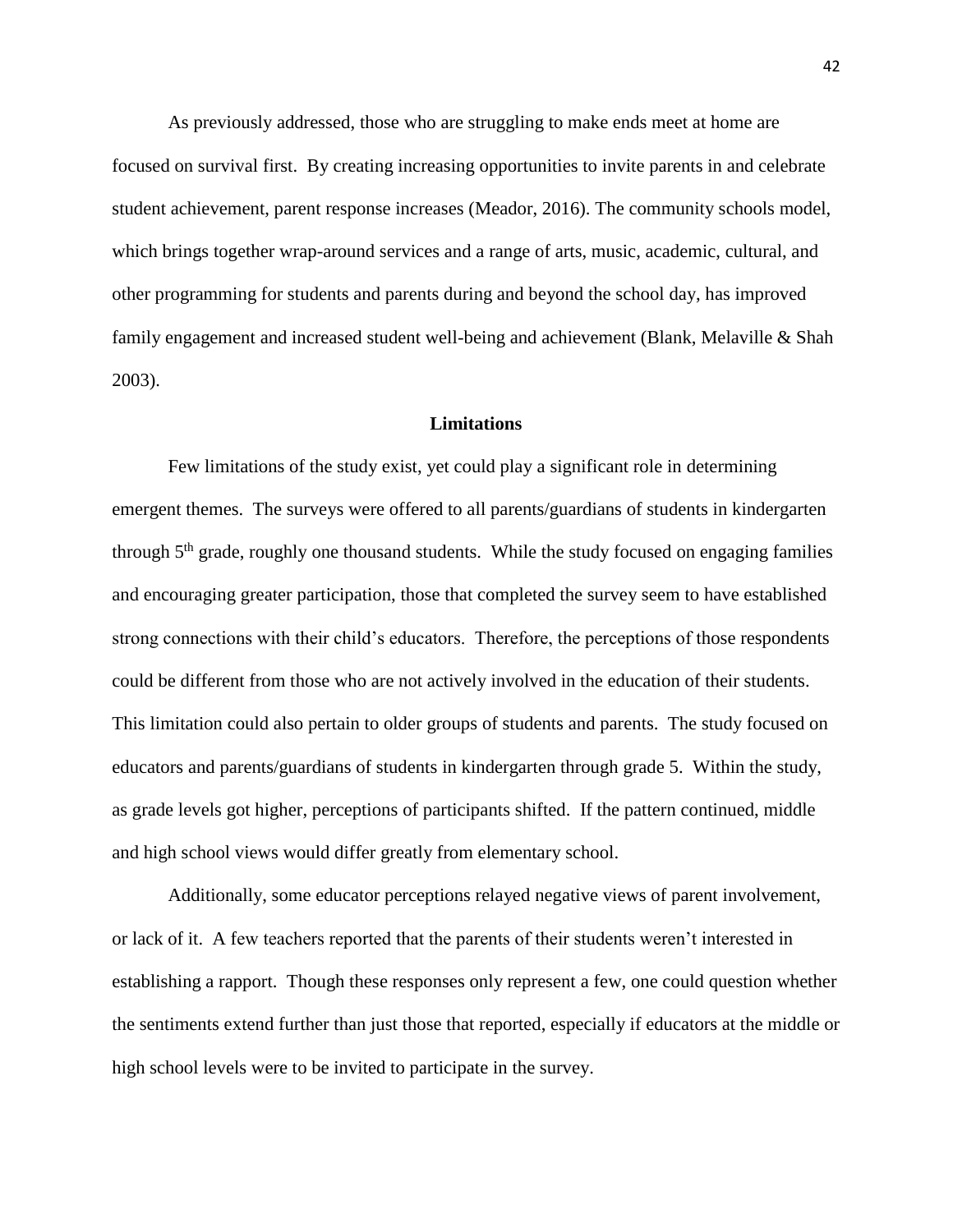#### **Conclusions and Recommendations for the Future**

Parent involvement in education is important to student success. Jensen (2009) relays that "overworked, overstressed, and undereducated low-SES parents are more inclined to demonstrate a lack of interest in and neglect or negativity towards their children" (p. 86). For this reason it is important for schools to reach out to families and build a strong home-school connection, which, in turn, impacts students' social, emotional, physical, and academic development (Jensen, 2009). Parent involvement includes communication with educators, presence in the school setting, and supporting their student(s) at home. In order for all three areas to improve, educators need to begin creating and implementing methods that encourage active involvement.

Christen and Sheridan (2001) relay that, regardless of the particular family-schoolstudent context, the probability for positive connections to exist among the players is highest when educators expect that families will be involved, invite active family participation, include families in decisions for their children and are open to options for family involvement (p. 200). Henderson  $\&$  Mapp (2002) identified a key finding, stating the continuity of family involvement at home appears to have a protective effect on children as they progress through our complex education system. The more families support their children's learning and educational progress, the more their children tend to do well in school and continue their education. Parents play a vital role in their children's education. It is necessary for schools to reach out and strengthen relationships as children progress through school.

Increasing communication, starting from school-based educators, needs to be the first step. Communication, in this sense, points to student-specific information. Most parents receive newsletters and blanket messages home, and while these inform parents of classroom events,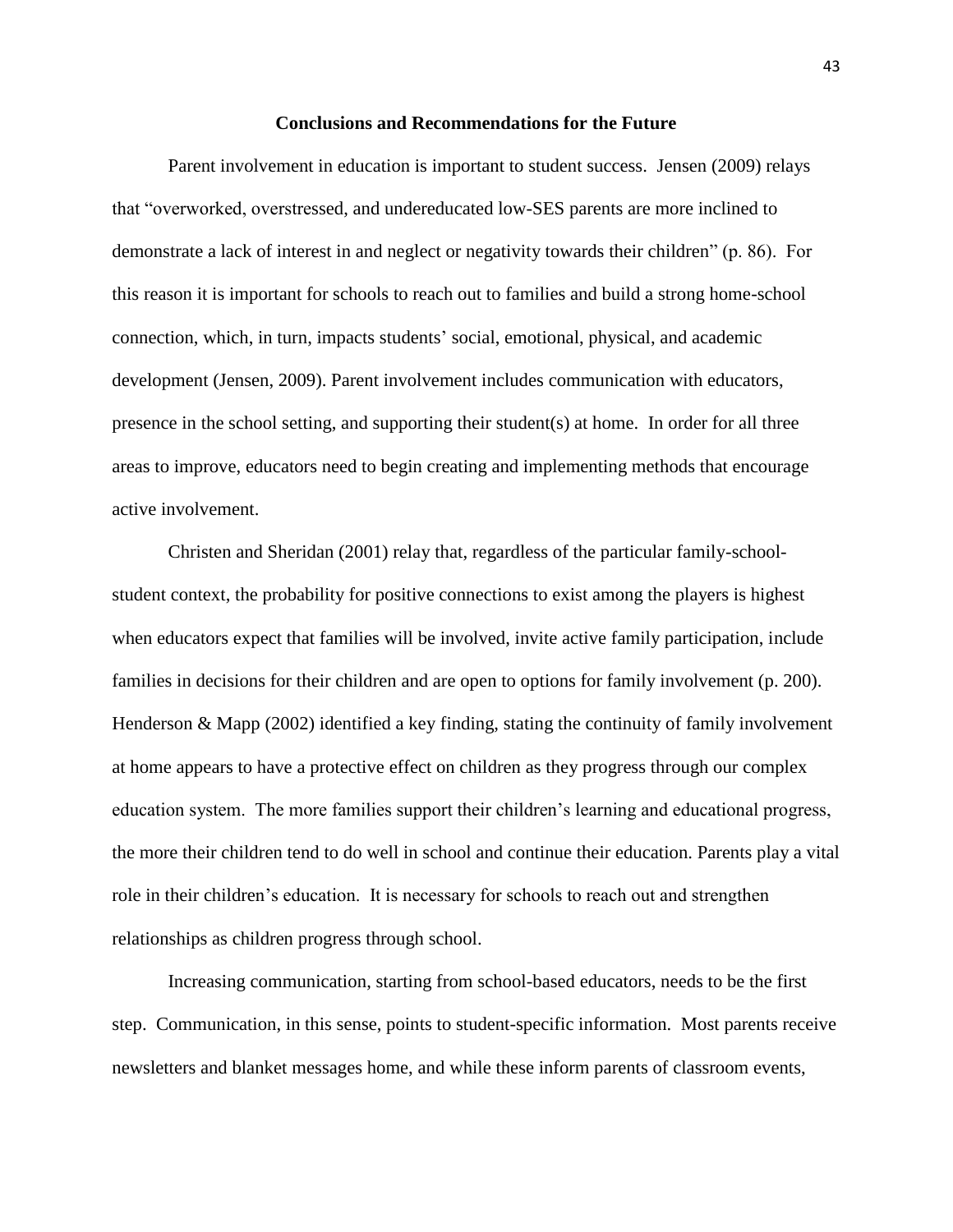they are not personal and inviting. Educators must set the tone for positive connections between schools and families (Christenson & Sheridan, 2001). Parents are seeking positive communication regarding student behavior and academic achievement in school. As reported, parents are being contacted when there is an issue in school or behavior is of concern. By increasing positive communication parent reluctance may dissipate. Perkins-Gough (2008) acknowledges that parents' feelings about their child's school, whether positive or negative, influence how involved they get in school activities. Educators need to be cognizant of the relationship between positive/negative experiences and the impact they have on parent involvement.

An increase of events that highlight student achievement would assist in urging parents to engage more often in their children's activity in school. Per survey responses, parents are asking to have increased opportunities to come in to schools to celebrate student success. Music concerts, art shows, or any other function that acknowledges students are all seen as positive methods to encourage parents to visit schools. These events elicit high attendance, as they are held now. Forhan (2010) suggests making it easy to get involved, provide several options, and enjoyment is contagious, as most people want to be a part of a group that is having fun while accomplishing its goals. Creating this positive, inviting environment is crucial to getting, and keeping parents involved.

In addition to an increase of events recognizing students, parents are also asking for the opportunity to come in and learn about what their students are learning in school in order to better help them at home. Henderson and Mapp (2002) acknowledge that several studies have been completed analyzing programs and their relationship to student success. What they have established is that teacher outreach to parents was related to strong and consistent gains in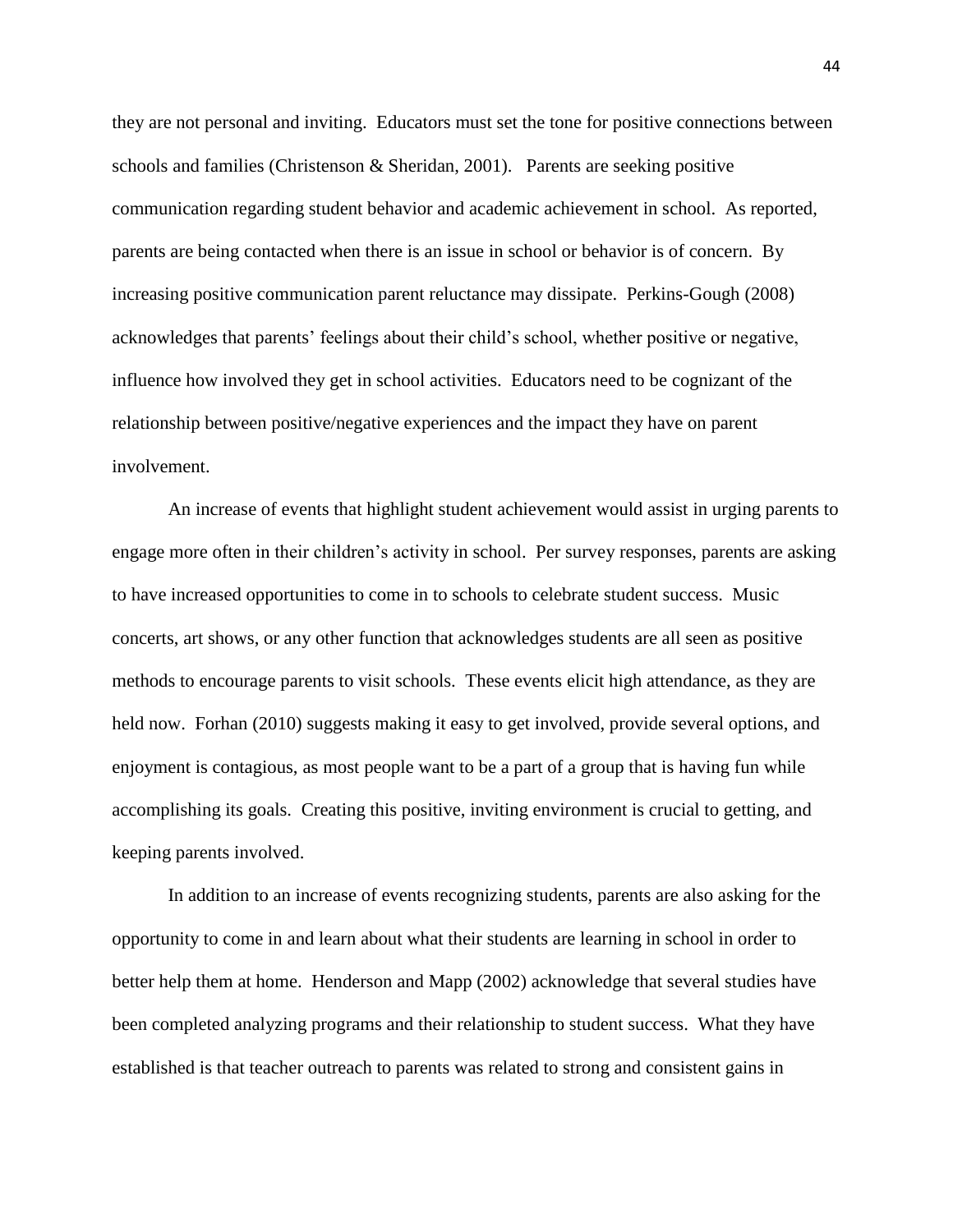student performance in both reading and math. "Workshops for parents on helping their children at home were linked to higher reading and math scores" (Henderson & Mapp, 2002, p. 13). With the adoption of math module work and the introduction of new math methods, in New York State, parents are looking for guidance from educators so they can better assist their students at home. Barrera and Warner (2002) list this aspect of outreach as one of their collaboration strategies: involve parents by using workshops to model strategies. Additionally, they state that creative solutions, such as before or after school programs and in-home support activities, provide opportunities for parents to offer their assistance. Jensen (2013) and McAlister (2011) note the importance of building strong, long-term relationships, identify the most critical areas of need, and offer content that parents need the most.

The suggestions offered to increase parent participation are overlapping among both subgroups; increase family-style events, offer additional events that highlight student achievement, and give parents the opportunity to learn what the students are learning so they can support them at home.

Demographics are consistently shifting in school districts. As parents' schedules often make it difficult for them to become actively involved it is necessary for educators to adapt to parent needs. Creating an open, inviting environment and communicating their willingness to be supportive of their need is vital to the success of that relationship. "To have an effect on the actions of families and educators, policies must be visible and known" (Christenson & Sheridan, 2001, p. 10). If the goal is to increase parent involvement, educators must be willing to do what is necessary to achieve the results they seek.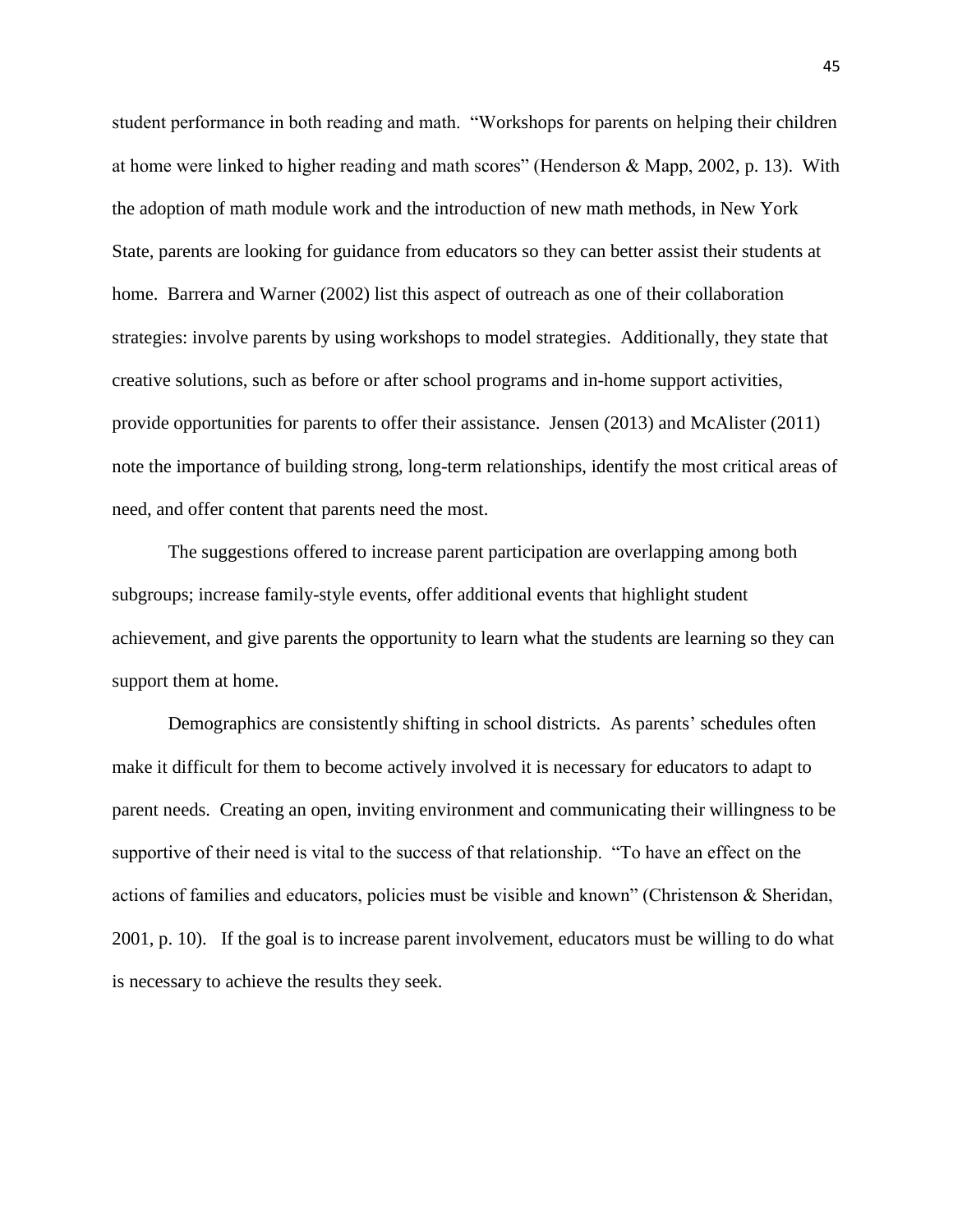#### REFERENCES:

Al-Shabatat, A. & Ismail, H. (2009). The direct and indirect effects of environmental factors on nurturing intellectual giftedness. *International Journal of Special Education, 24*(3), 121- 131. Retrieved from:<http://files.eric.ed.gov/fulltext/EJ877944.pdf>

Antaramian, S., Jaki, T., Landesman Ramey, S., Lee Van Horn, M.,

Masyn, K., & Smith, J. (2009). Assessing differential effects: applying regression mixture models to identify variations in the influence of family resources on academic achievement. *Developmental Psychology, 45*(5), 1298-1313.

- Barrera, J. & Warner, L. (2006). Involving families in school events. *Kappa Delta Pi Record, 42*(2). 72-75. Retrieved from:<http://files.eric.ed.gov/fulltext/EJ724636.pd>
- Bates, J., Dodge, K., Pettit, G. & Schwartz, D. (2013). The link between harsh home environments and negative academic trajectories is exacerbated by victimization in the elementary school peer group. *Developmental Psychology*, *49*(2), 305-319.
- Blank, M. J., A. Melaville, and B. P. Shah. (2003). *Making the Difference: Research and Practice in Community Schools*. Washington, DC: Coalition for Community Schools, Institute for Educational Leadership. Retrieved from: at [www.communityschools.org/CCSFullReport.pdf.](http://www.communityschools.org/CCSFullReport.pdf)
- Blazer, C. (2009). The effect of poverty on student achievement. *Information Capsule,* 0901. Retrieved from:<http://files.eric.ed.gov/fulltext/ED544709.pdf>
- Bloomberg, L. & Volpe, M. (2012). *Completing your qualitative dissertation: A road map from beginning to end.* Thousand Oaks, CA: Sage Publications.
- Boon, H. (2008). Risk or resilience? What makes a difference? *The Australian Education Researcher, 35*(1), 81-102.

Borba, M. (2009). Caring closes the language learning gap. *Phi Delta Kappan, 90*(9), 681-685.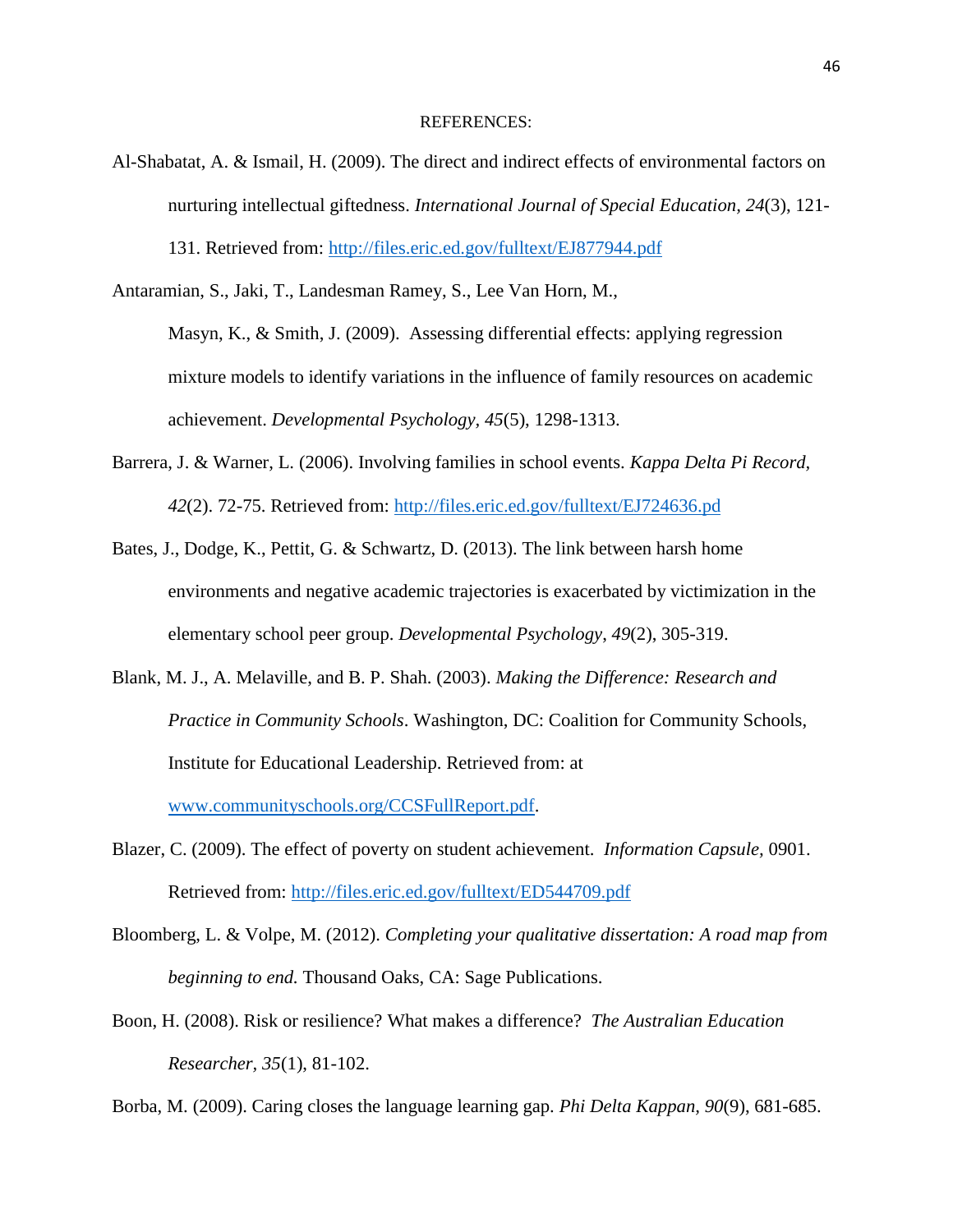- Bradley, R., McKelvey, L. & Whiteside-Mansell, L. (2011). Does the quality of stimulation and support in the home environment moderate the effect of early education programs, *Child Development*, *82*(6), 2110-2122.
- Burchinal, M., Campbell, F., Kainz, K., Ramey, C. Sparling, J., Wasik, B. & Pungello, E. (2010). Early education intervention, early cumulative risk, and the early home environment as predictors of young adult outcomes within a high-risk sample. *Child Development*, *81*(1), 410-426.
- Coalition for Community Schools. (2016). *Families are actively involved in their children's education.* Retrieved from:<http://www.communityschools.org/results/families.aspx>
- Caspe, M., Chu, A., Lopez, M., & Weiss, H. (2011). Teaching the teachers: Preparing educators to engage families for student achievement. *Harvard Family Research Project.* Retrieved from: [http://www.hfrp.org/publications-resources/browse-our](http://www.hfrp.org/publications-resources/browse-our-publications/teaching-the-teachers-preparing-educators-to-engage-families-for-student-achievement)[publications/teaching-the-teachers-preparing-educators-to-engage-families-for-student](http://www.hfrp.org/publications-resources/browse-our-publications/teaching-the-teachers-preparing-educators-to-engage-families-for-student-achievement)[achievement](http://www.hfrp.org/publications-resources/browse-our-publications/teaching-the-teachers-preparing-educators-to-engage-families-for-student-achievement)
- Child Trends. (2013). Parental involvement in schools. Retrieved from: <http://www.childtrends.org/?indicators=parental-involvement-in-schools>
- Christenson, S. L., & Sheridan, S. M. (2001). Schools and families: Creating essential connections for learning. New York, NY: Guilford.
- Clasp. (2013). *Child poverty in the U.S.: What new census data tell us about our youngest children.* Retrieved from:<http://filed.eric.ed.gov/fulltext/ED547127.pdf>
- Cleaver, S. (2011). Schools to the rescue: educators are finding ways to make the lives of poor students and their families better every day. *Instructor, 120*(6), 43-45.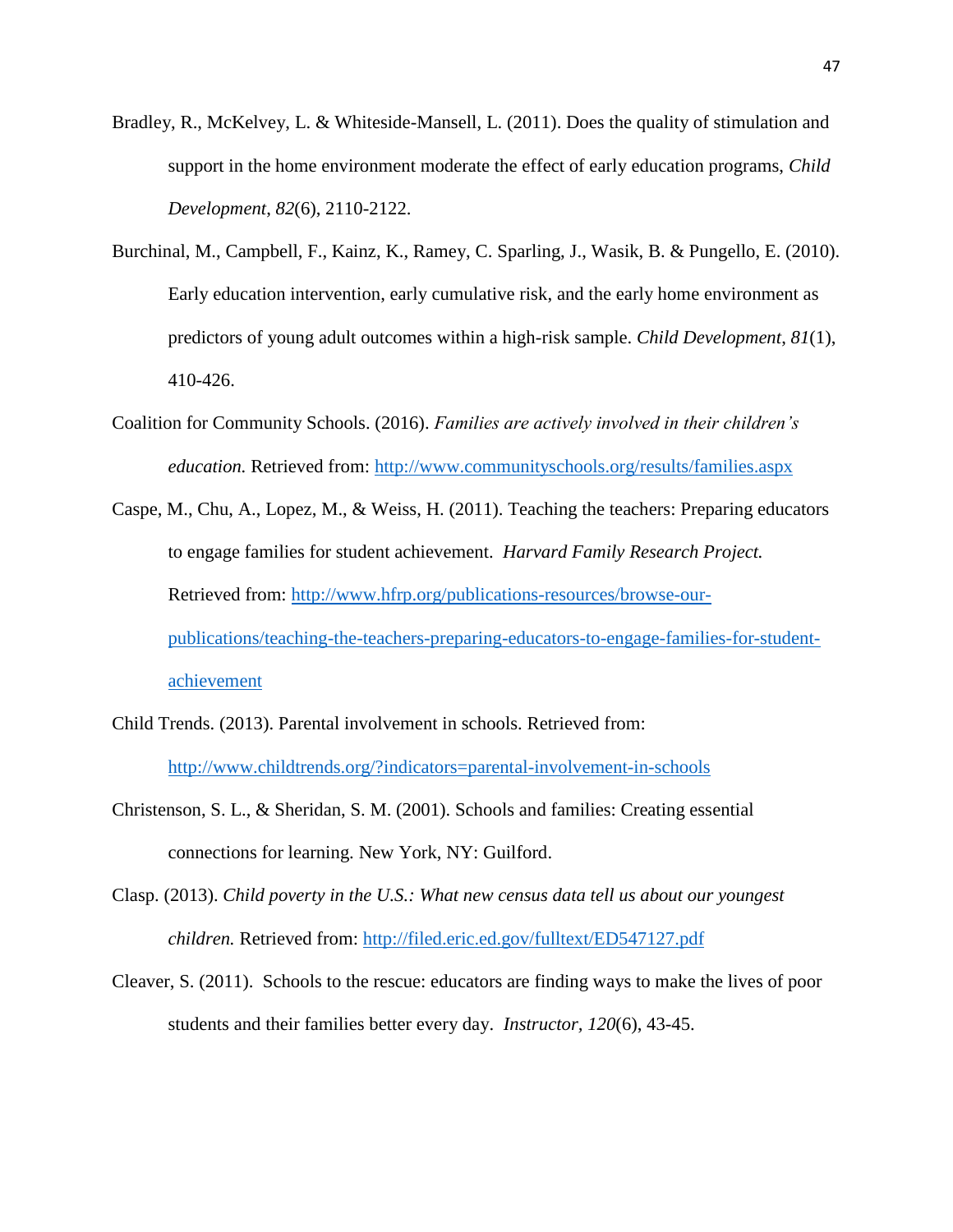Cotnoir, C., Paton, S., Peters, L., Pretorius, C., & Smale, L. (2014). *The lasting impact of influential teachers.* Retrieved from:<http://files.eric.ed.gov/fulltext/ED545623.pdf>

Dentzau, M. (2013). Family learning: the missing exemplar. *Cultural Studies of Science Education, 8*(2), 329-332. Retrieved from: [http://ejournals.ebsco.com.une.idm.oclc.org/Direct.asp?AccessToken=3PLMMX181OSE](http://ejournals.ebsco.com.une.idm.oclc.org/Direct.asp?AccessToken=3PLMMX181OSEO1TOOTDNQTDOMS-28XMLZX&Show=Object) [O1TOOTDNQTDOMS-28XMLZX&Show=Object](http://ejournals.ebsco.com.une.idm.oclc.org/Direct.asp?AccessToken=3PLMMX181OSEO1TOOTDNQTDOMS-28XMLZX&Show=Object)

Deepa, T., & Lawrence, A.S. (2013). Emotional intelligence and academic achievement of high school students in Kanyakumari district. *Journal of Physical and Social Sciences, 3*(2), 101-106. Retrieved from: [http://www.academia.edu/2590707/EMOTIONAL\\_INTELLIGENCE\\_AND\\_ACADEMI](http://www.academia.edu/2590707/EMOTIONAL_INTELLIGENCE_AND_ACADEMIC_ACHIEVEMENT_OF_HIGH_SCHOOL_STUDENTS_IN_KANYAKUMARI_DISTRICT)

[C\\_ACHIEVEMENT\\_OF\\_HIGH\\_SCHOOL\\_STUDENTS\\_IN\\_KANYAKUMARI\\_DIST](http://www.academia.edu/2590707/EMOTIONAL_INTELLIGENCE_AND_ACADEMIC_ACHIEVEMENT_OF_HIGH_SCHOOL_STUDENTS_IN_KANYAKUMARI_DISTRICT) **[RICT](http://www.academia.edu/2590707/EMOTIONAL_INTELLIGENCE_AND_ACADEMIC_ACHIEVEMENT_OF_HIGH_SCHOOL_STUDENTS_IN_KANYAKUMARI_DISTRICT)** 

Downey, J. (2014). Indispensable insight: Children's perspectives on factors and mechanisms that promote educational resilience. *Canadian Journal of Education, 37*(1). 46-71.

Retrieved from<http://files.eric.ed.gov/fulltext/EJ1057905.pdf>

Dreambox Learning. (2008). *Helping Children Be Successful in* 

*Math*. Dreambox Learning, Inc. Bellevue, WA. Retrieved from:

<http://files.eric.ed.gov/fulltext/ED505867.pdf>

Edutopia. (2011). Home to school connection guide: Tips, tech tools, and strategies for improving family-to-school communication. Retrieved from:

<http://files.eric.ed.gov/fulltext/ED539387.pdf>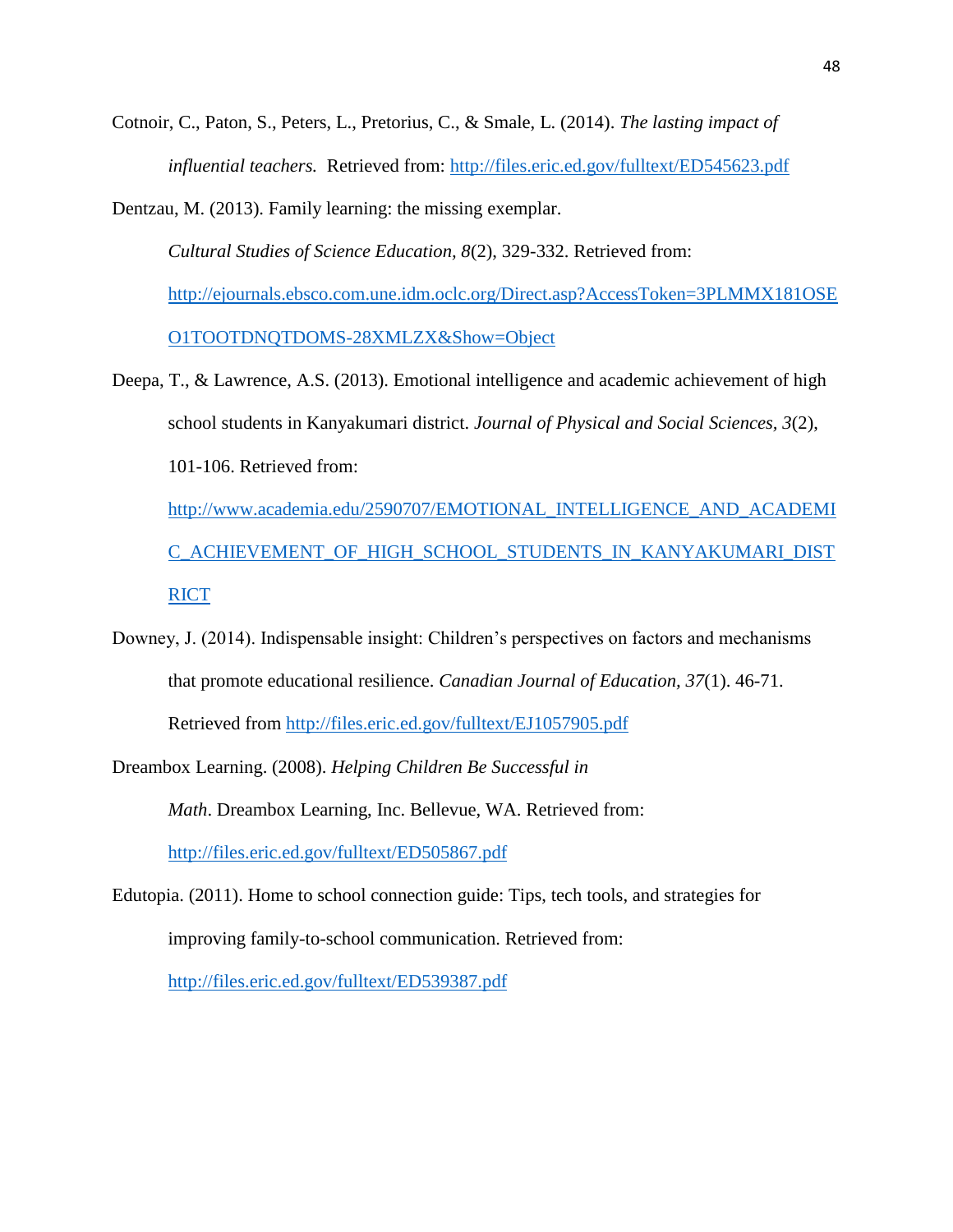Ferguson, C. & Rodriguez, V. (2005). Engaging families at the secondary level. *Southwest Educational Development Laboratory*. Retrieved from: <http://files.eric.ed.gov/fulltext/ED486338.pdf>

Ferrara, M. (2011). Phrase versus phase: family engagement. *The* 

*Clearing House, 84*, 180-183. Retrieved from:

[http://web.a.ebscohost.com.une.idm.oclc.org/ehost/pdfviewer/pdfviewer?sid=54385a23-](http://web.a.ebscohost.com.une.idm.oclc.org/ehost/pdfviewer/pdfviewer?sid=54385a23-f2bc-4ce4-a1e7-196e0aef6feb%40sessionmgr4004&vid=29&hid=4206)

[f2bc-4ce4-a1e7-196e0aef6feb%40sessionmgr4004&vid=29&hid=4206](http://web.a.ebscohost.com.une.idm.oclc.org/ehost/pdfviewer/pdfviewer?sid=54385a23-f2bc-4ce4-a1e7-196e0aef6feb%40sessionmgr4004&vid=29&hid=4206)

Fisher, Y. (2016). Multi-dimensional perception of parental involvement. *Universal Journal of Educational Research, 4*(2), 457-463. Retrieved from

<http://files.eric.ed.gov/fulltext/EJ1089639.pdf>

Gassama, S. (2012). The correlation between poverty and learning: what can be done to help children with limited resources learn. Retrieved from ERIC:

<http://files.eric.ed.gov/fulltext/ED530618.pdf>

Global Issues. (2013). *Poverty stats and facts*. Retrieved from

<http://www.globalissues.org/article/26/poverty-facts-and-stats>

- Grant, L. (2011) I'm a completely different person at home: using digital technologies to connect learning between home and school. *Journal of Computer Assisted Learning*, *27*(4), 292-302. Retrieved from: [http://onlinelibrary.wiley.com.une.idm.oclc.org/doi/10.1111/j.1365-](http://onlinelibrary.wiley.com.une.idm.oclc.org/doi/10.1111/j.1365-2729.2011.00433.x/pdf) [2729.2011.00433.x/pdf](http://onlinelibrary.wiley.com.une.idm.oclc.org/doi/10.1111/j.1365-2729.2011.00433.x/pdf)
- Gregory, A. & Weinstein, R. (2004). Connection and regulation at home and in school: Predicting growth and achievement for adolescents. *Journal of Adolescent Research*, *19*(4), 405-427.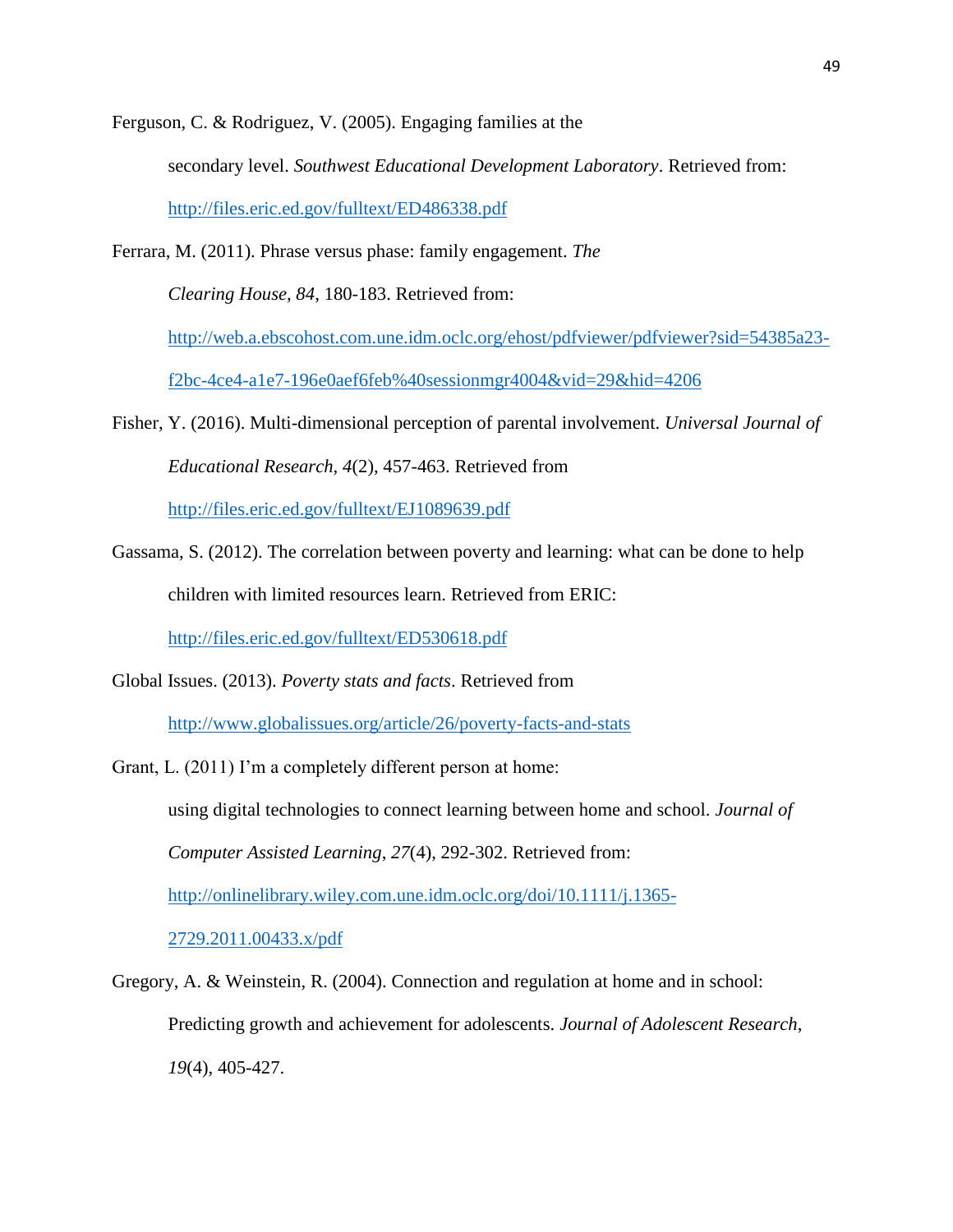Guimaraes, J. & Sampaio, B. (2013). Family background and students achievement on a university entrance exam in Brazil. *Education Economics*, *21*(1), 38-59. Retrieved from:

[http://web.a.ebscohost.com.une.idm.oclc.org/ehost/pdfviewer/pdfviewer?sid=54385a23](http://web.a.ebscohost.com.une.idm.oclc.org/ehost/pdfviewer/pdfviewer?sid=54385a23-f2bc-4ce4-a1e7-196e0aef6feb%40sessionmgr4004&vid=37&hid=4206) [f2bc-4ce4-a1e7-196e0aef6feb%40sessionmgr4004&vid=37&hid=4206](http://web.a.ebscohost.com.une.idm.oclc.org/ehost/pdfviewer/pdfviewer?sid=54385a23-f2bc-4ce4-a1e7-196e0aef6feb%40sessionmgr4004&vid=37&hid=4206)

Hansen, L. (1999). *Encouraging parent involvement at home through improved home-school connections*. Retrieved from ERIC Institute for Education Sciences. <http://files.eric.ed.gov/fulltext/ED430800.pdf>

Hartlep, N. & Ellis, A. (2010). *Are household income, gender, and race important in shaping parental involvement in children's education?* National Education Research Association

41st Annual Conference.

- Henderson, A. & Mapp, K. (2002). A new wave of evidence: The impact of school, family and community connections on student achievement. *SEDL-Advancing Research, Improving Education.* National Center for Family and Community Connections with Schools. Austin, TX. Retrieved from:<http://www.sedl.org/connections/resources/evidence.pdf>
- Herrold, K. & O'Donnell, K. (2008). Parent and family involvement in education, 2006-07 school year, *The National Household Education Surveys Program.* National Center for Educational Statistics, Institute of Education Sciences, US Department of Education. Washington, DC. Retrieved from:<http://files.eric.ed.gov/fulltext/ED502237.pdf>

Institute for Educational Leadership: Coalition for community schools. (2016) *Families are Actively Involved in their children's education*. Retrieved from: <http://www.communityschools.org/results/families.aspx>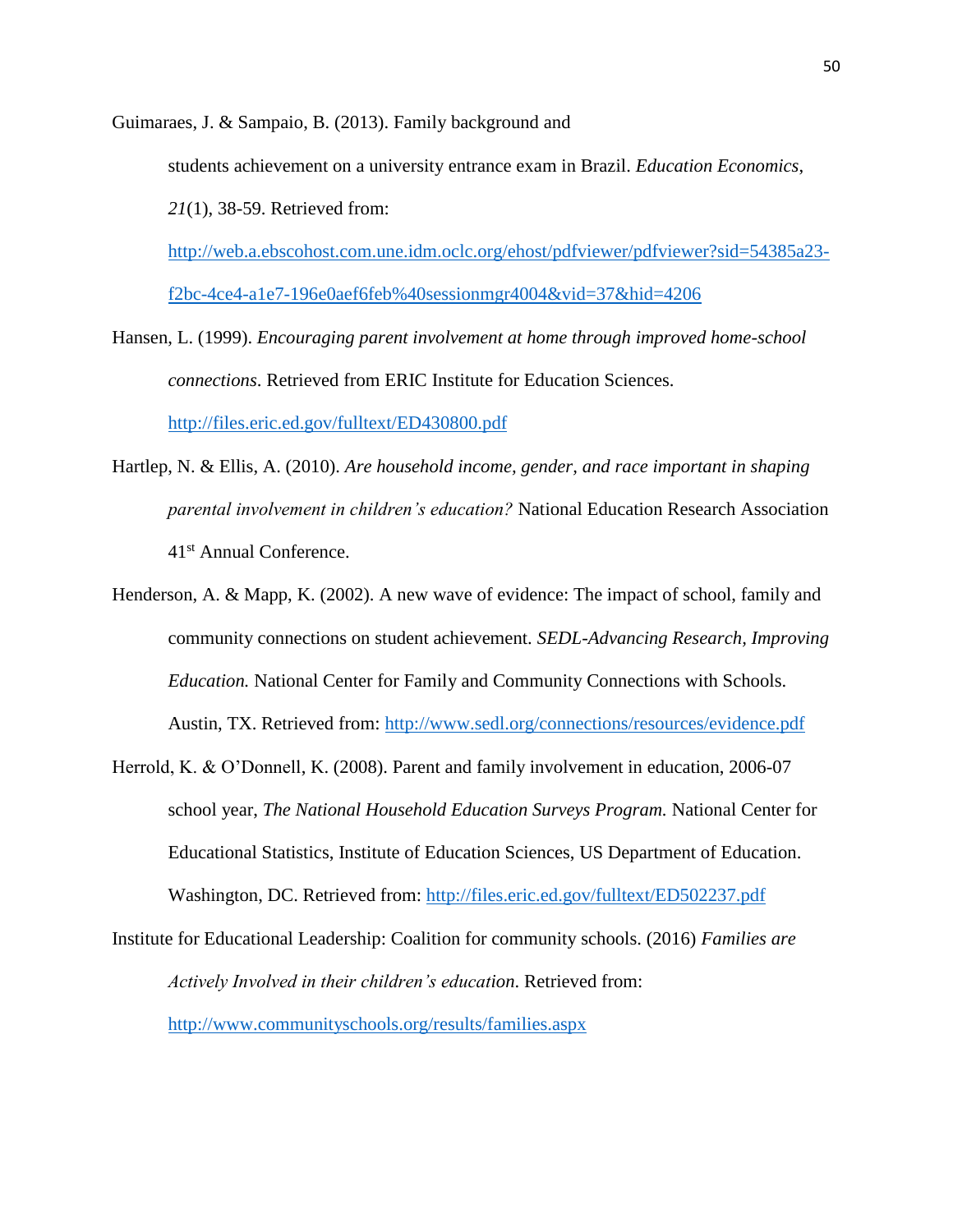- Jensen, E. (2009). *Teaching students with poverty in mind: What being poor does to student's brains and what schools can do about it.* Alexandria, VA: Association for Supervision and Curriculum Development.
- Jensen, E. (2013). *Engaging students with poverty in mind: Practical strategies for improving achievement*. Alexandria, VA: Association for Supervision and Curriculum Development.
- Jensen, E. (2013). How poverty affects classroom engagement. *Educational Leadership, 70*(8), 24-30.
- Jeynes, W. (2007). The relationship between parental involvement and urban secondary school student academic achievement: A meta-analysis. *Urban Education, 42*(1), 82-110.
- Johnson, J. (2011). *What's trust got to do with it? A communications and engagement guide for school leaders tackling the problem of persistently failing schools*. San Francisco, CA: Public Agenda.
- Kahlenberg, R. (2012-2013). High flying high poverty schools, *American Educator 36*(4), 8-9. Retrieved from: http://files.eric.ed.gov/fulltext/EJ995901.pdf
- Karl, J. & Karl, L. (2000). *An experimental design survey of attitude changes towards education by at risk students placed in an alternative high school program*. Retrieved from Practicum Papers Dissertations.<http://files.eric.ed.gov/fulltext/ED440240.pdf>
- Kim, E., Minke, K., Sheridan, S., Koziol, N., Ryoo, J., & Rispoli, K. (2012). Congruence within the parent teacher relationship- Associations with children's functions (CYFS Working Paper No.2012-2). Retrieved from<http://files.eric.ed.gov/fulltext/ED537826.pdf>
- Marzano, R, & Pickering, D. (2011). *The highly engaged classroom*. Bloomington, IN: Marzano Research.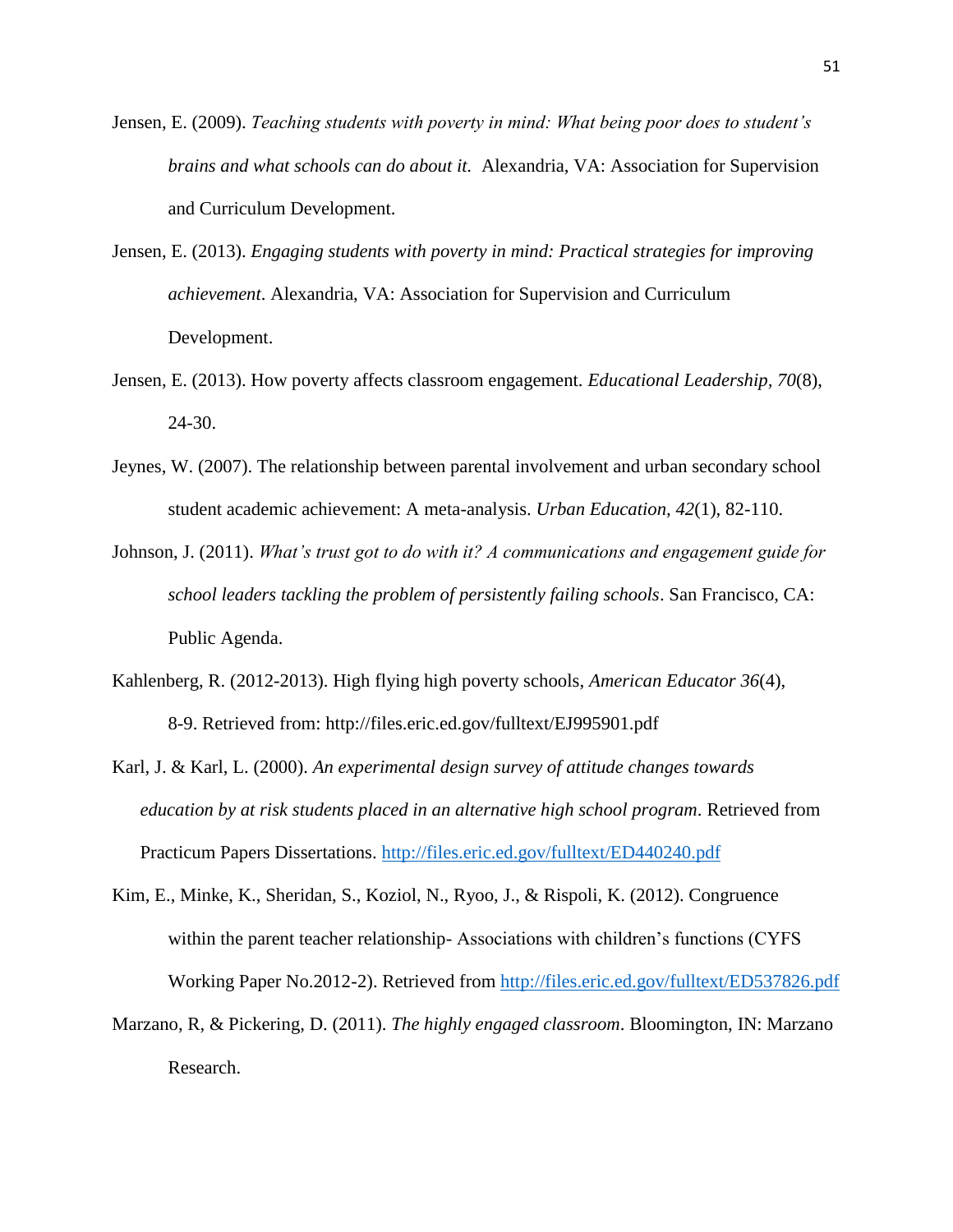- McAlister, S. (2013). Why community engagement matters in school turnaround. *Voices in Urban Education, 36*, 35-42.
- McKinney, S. (2104). The relationship of child poverty to school education, *Improving Schools 17*(3), 203-216.
- McNeal, R. (2014). Parent involvement, academic achievement and the role of student attitudes and behaviors as mediators. *Universal Journal of Educational Research*, 2(8): 564-576. Retrieved from:<http://files.eric.ed.gov/fulltext/EJ1053945.pdf>
- Meador, D. (2016). Effective strategies to increase parent involvement in education. *About Education.* Retrieved from:

[http://teaching.about.com/od/ParentalInvolvement/a/Parental-Involvement-In-](http://teaching.about.com/od/ParentalInvolvement/a/Parental-Involvement-In-Education.htm)[Education.htm](http://teaching.about.com/od/ParentalInvolvement/a/Parental-Involvement-In-Education.htm)

National PTA. (2015). Family Engagement Act of 2015 (S.622/H.R. 1194. Retrieved from: [http://www.pta.org/files/Advocacy/Family%20Engagement%20Act%20One%20Pager%](http://www.pta.org/files/Advocacy/Family%20Engagement%20Act%20One%20Pager%20114th.pdf) [20114th.pdf](http://www.pta.org/files/Advocacy/Family%20Engagement%20Act%20One%20Pager%20114th.pdf)

Noel, A., Stark, P., and Redford, J. (2013). Parent and Family Involvement in Education, From the National Household Education Surveys Program of 2012, National Center for Education Statistics, Institute of Education Sciences, U.S. department of Education. Washington, DC. Retrieved [9/20/2014] from [http://nces.ed.gov/pubsearch.](http://nces.ed.gov/pubsearch) Olivares-Cuhat, G. (2011). Learner factors in a high poverty urban middle school. *Penn GSE* 

*Perspective on Urban Education*, *9*(1). Retrieved from: <http://files.eric.ed.gov/fulltext/EJ957122.pdf>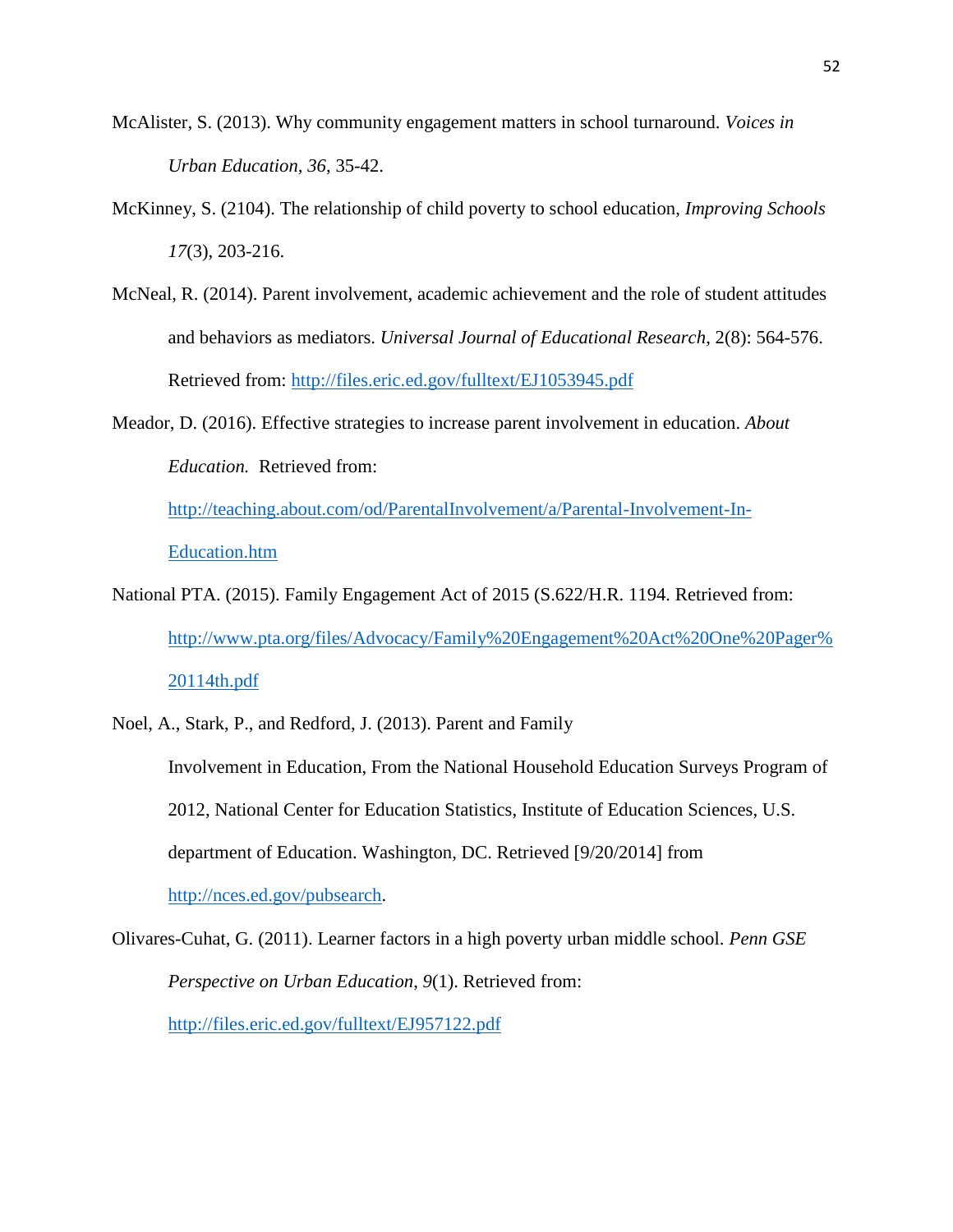Ratclifff, C. & McKernan, S. (2012). *Child poverty and its lasting consequences.* The Urban Institute. Retrieved from:<http://files.eric.ed.gov/fulltext/ED544342.pdf>

Scott, M. (2015). How to r.e.a.c.h. youth today. Page Turner Publishing. Atlanta, GA.

- Sebring, P., Allensworth, E., Bryk, A., Easton, J., & Luppescu, S. (2006). The essential supports for school improvement. *Consortium on Chicago School Research.* Retrieved from: <http://eric.ed.gov/?id=ED498342>
- Sheehey, P. & Sheehey, P. (2007). Elements for successful parent-professional collaboration: the fundamental things apply as time goes by. *TEACHING Exceptional Children Plus,* 4(2). Retrieved from:<http://files.eric.ed.gov/fulltext/EJ967473.pdf>
- Smith, David Woodruff, "Phenomenology", The Stanford Encyclopedia of Philosophy (Winter 2013 Edition), Edward N. Zalta (ed.), Retrieved from:

[http://plato.stanford.edu/archives/win2013/entries/phenomenology/>](http://plato.stanford.edu/archives/win2013/entries/phenomenology/)

- Socioeconomic status. (2015). In *The American Psychological Association online.* Retrieved from:<http://www.apa.org/topics/socioeconomic-status/>
- Southern Education Foundation. (2015). *A new majority: Low income students now a majority in the nation's public schools* [data file]. Retrieved from: <http://files.eric.ed.gov/fulltext.ED555829.pdf>

Stephan, J. L., Davis, E., Lindsay, J., & Miller, S. (2015). *Who will succeed and who will struggle? Predicting early college success with Indiana's Student Information System*  (REL 2015–078). Washington, DC: U.S. Department of Education, Institute of Education Sciences, National Center for Education Evaluation and Regional Assistance, Regional Educational Laboratory Midwest. Retrieved from<http://ies.ed.gov/ncee/edlabs>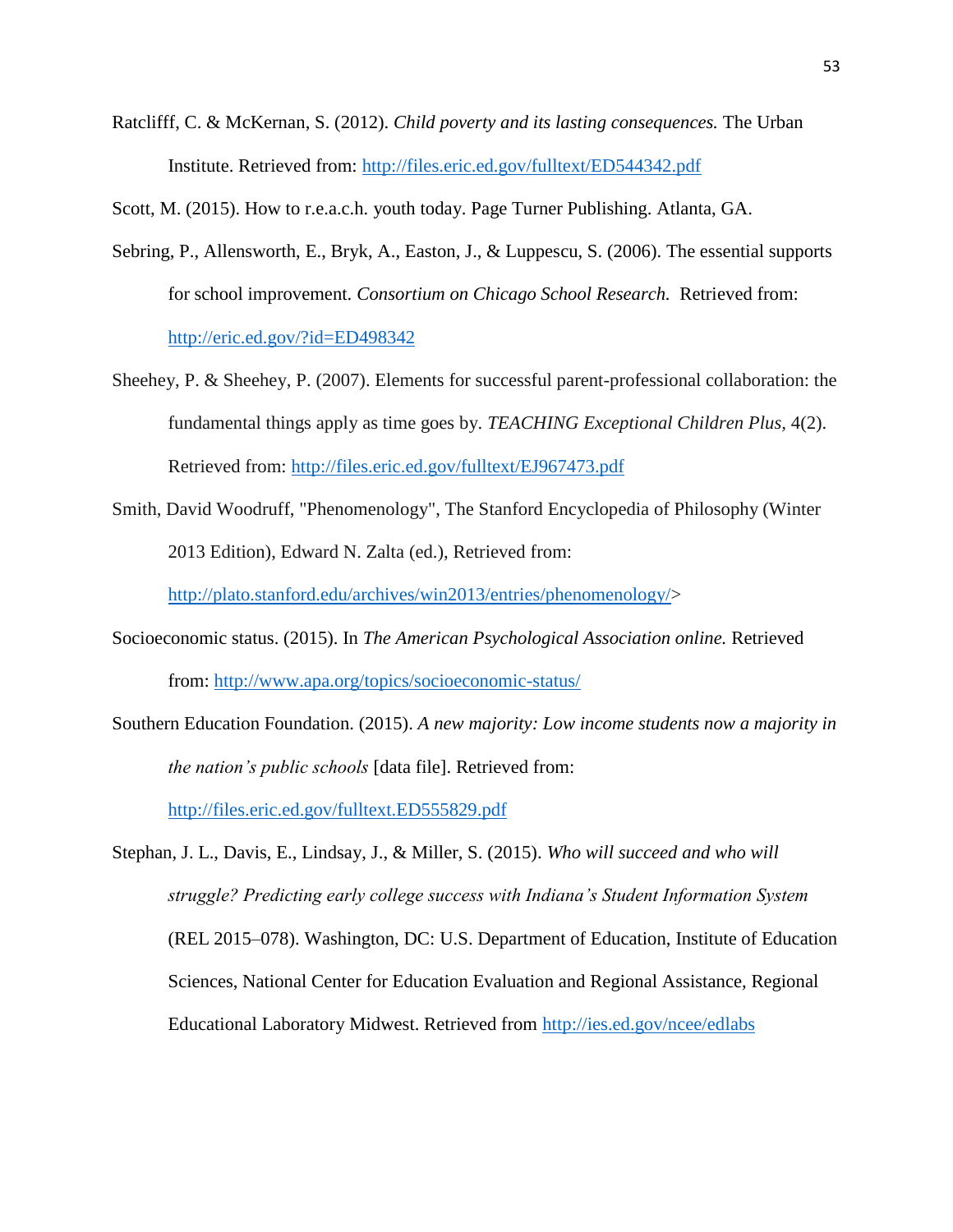- United States Department of Education (2015). *Family community and engagement- The dual capacity building framework for family-school partnerships.* Retrieved from: <http://www2.ed.gov/documents/family-community/partnership-frameworks.pdf>
- United States Department of Education. (2001). *The longitudinal evaluation of school change and performance in Title I schools*. Retrieved from: <http://files.ed.eric.gov/fulltextED457306.pdf>
- United States Department of Education. (1997). *Family Involvement in Children's Education.*  Retrieved from:<http://www2.ed.gov/pubs/FamInvolve/execsumm.html>
- Walker, K. (2003). Research brief school-home partnerships. *Education Partnerships, Inc.* Retrieved from:<http://files.eric.ed.gov/fulltext/ED538288.pdf>
- Whanell, R. & William, A. (2011). High school dropouts returning to study: The influence of the teacher and family during secondary school. *Australian Journal of Teacher Education, 36*(9), 22-35.
- Wiseman, A. (2009). "When you do your best, there's someone to encourage you": adolescents view of family literacy. *Journal of Adolescent and Adult Literacy,* 53 (2), 132-142. Retrieved from:

[http://web.a.ebscohost.com.une.idm.oclc.org/ehost/pdfviewer/pdfviewer?sid=54385a23](http://web.a.ebscohost.com.une.idm.oclc.org/ehost/pdfviewer/pdfviewer?sid=54385a23-f2bc-4ce4-a1e7-196e0aef6feb%40sessionmgr4004&vid=29&hid=4206) [f2bc-4ce4-a1e7-196e0aef6feb%40sessionmgr4004&vid=29&hid=4206](http://web.a.ebscohost.com.une.idm.oclc.org/ehost/pdfviewer/pdfviewer?sid=54385a23-f2bc-4ce4-a1e7-196e0aef6feb%40sessionmgr4004&vid=29&hid=4206)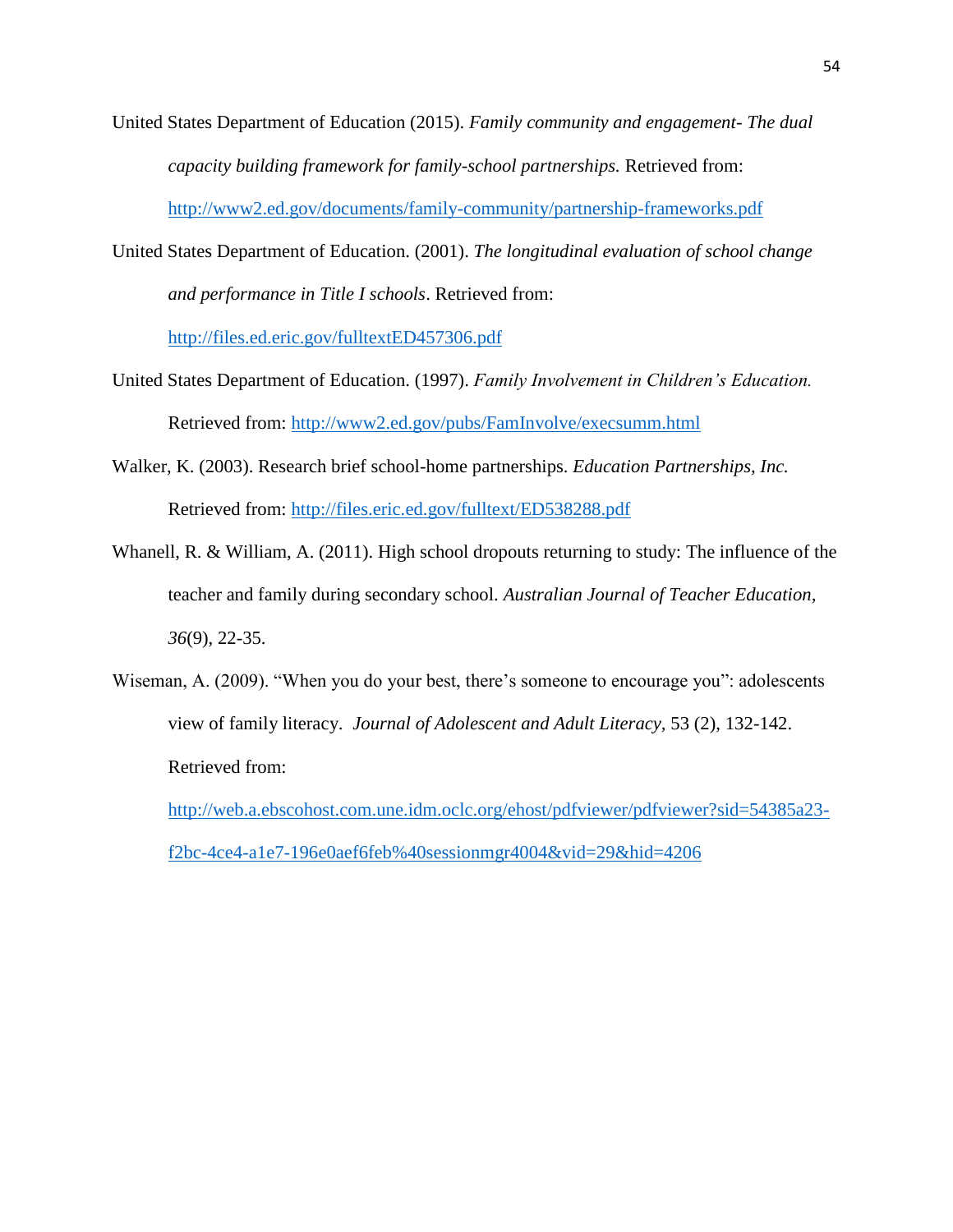| <b>Participant</b>         | Role                   | <b>Data Type</b>            | <b>Information</b>                          |
|----------------------------|------------------------|-----------------------------|---------------------------------------------|
|                            | Overall family         | Strategies employed         | What has worked and                         |
| Administrators             | engagement at the      | by the administration       | what has not.                               |
| (2)                        | building level         | to encourage parent         |                                             |
|                            |                        | involvement.                |                                             |
|                            |                        | * Survey information        |                                             |
|                            | Engagement of          | Methods used to             | What has worked and                         |
| Classroom and              | individual families at | entice                      | what has not specific                       |
| <b>Special Education</b>   | the classroom level    | parents/guardians to        | to communication                            |
| <b>Teachers</b>            |                        | become involved in          | types and classroom                         |
|                            |                        | academics whether it        | events                                      |
| (Classroom-40)             |                        | be with specific            |                                             |
|                            |                        | work, conferences, or       |                                             |
|                            |                        | regular                     |                                             |
|                            |                        | communication               |                                             |
|                            |                        | * Survey information        |                                             |
|                            | Working with           | <b>Effective strategies</b> | Best strategies for                         |
| <b>School based Social</b> | families of students   | for engaging families       | delicate but effective                      |
| Workers                    | with emotional needs   | of students with            | engagement                                  |
| (2)                        |                        | sensitive situations        |                                             |
|                            |                        | * Survey information        |                                             |
|                            | Responding to school   | What entices them to        | Can help answer                             |
| Parents/Guardians          | efforts to increase    | become more                 | what are the most                           |
|                            |                        | involved in school          |                                             |
|                            | engagement             |                             | effective ways                              |
|                            |                        |                             | schools can get<br>families involved.       |
|                            |                        | * Survey responses          |                                             |
|                            |                        |                             | What brings them to<br>school functions and |
|                            |                        |                             |                                             |
|                            |                        |                             | why.                                        |

Appendix A: Participant Role and Contribution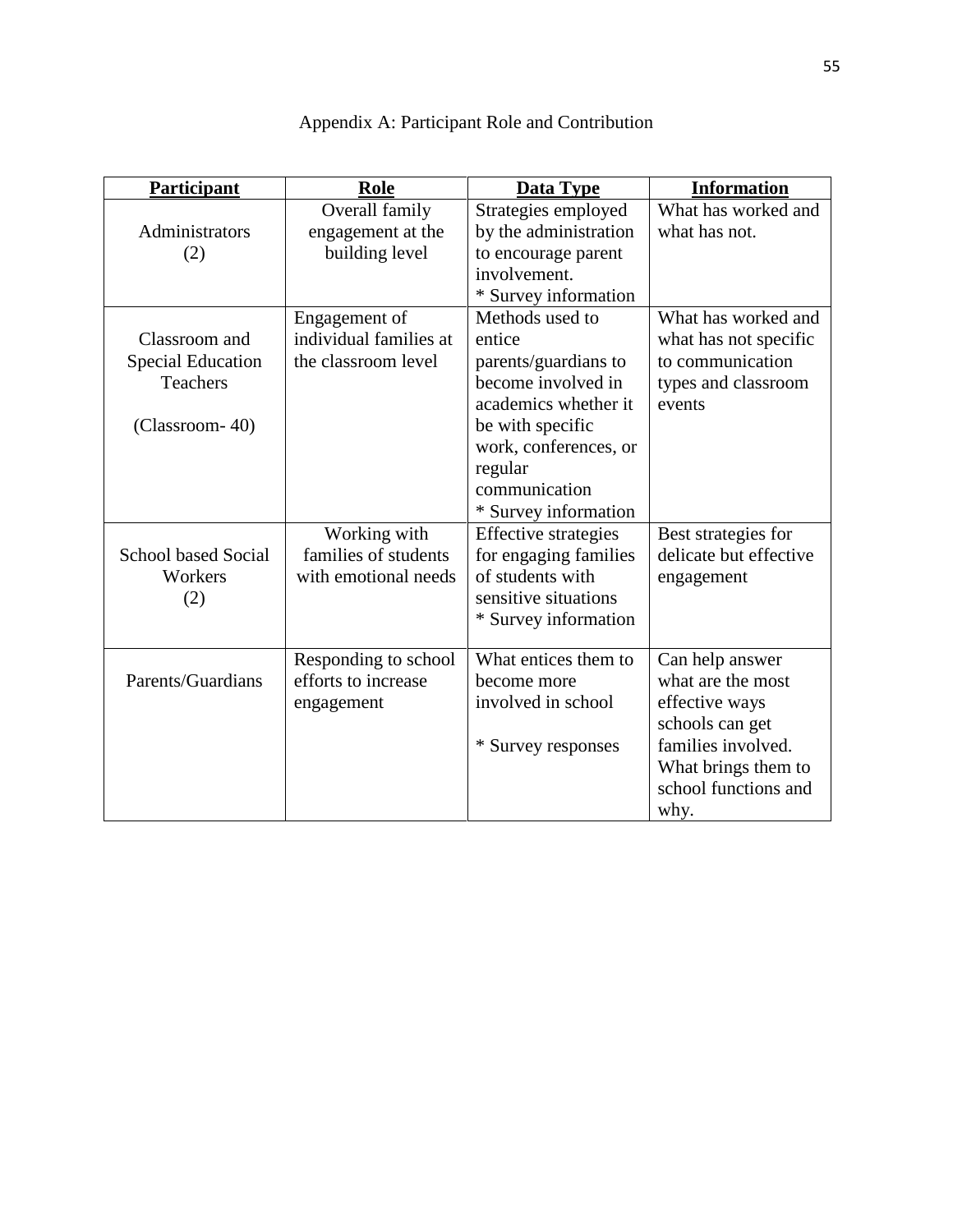## Appendix B: Consent for Participation in Research

# **UNIVERSITY OF NEW ENGLAND CONSENT FOR PARTCIPATION IN RESEARCH**

**Project Title:** *How to Engage Families in School-Based Education*

**Principal Investigator(s):** Jill Rich (607)-768-4215 or [jrich@une.edu](mailto:jrich@une.edu) Dr. Ella Benson, at (757)- 450-3628 *and* [ebenson2@une.edu](mailto:ebenson2@une.edu)

## **Introduction:**

- Please read this form, you may also request that the form is read to you. The purpose of this form is to provide you with information about this research study, and if you choose to participate, document your decision.
- You are encouraged to ask any questions that you may have about this study, now, during or after the project is complete. You can take as much time as you need to decide whether or not you want to participate. Your participation is voluntary.

## **Why is this study being done?**

The purpose of this study is to identify the most effective strategies for establishing and strengthening the connection between a student's home and their school.

## **Who will be in this study?**

You are being asked to take part because of you are an educator or a parent of elementary school children. Your reported experience with school involvement is vital to understanding the most effective strategies that schools utilize.

## **What will I be asked to do?**

You are being asked to complete a brief survey on engagement. This survey may be completed in paper form or online. The survey contains both short answer and multiple choice questions. It will take no longer than 10 minutes to complete either version.

Your participation is voluntary and there will be no reimbursement of compensation for participating.

## **What are the possible risks of taking part in this study?**

There are no foreseeable risks associated with participation in this study.

# **What are the possible benefits of taking part in this study?**

There are no direct benefits to you for participating in this study. There may be a benefit to others, i.e. the school district, teachers, and parents as a stronger home-school connection may be produced and engagement may increase as a result of the collected data.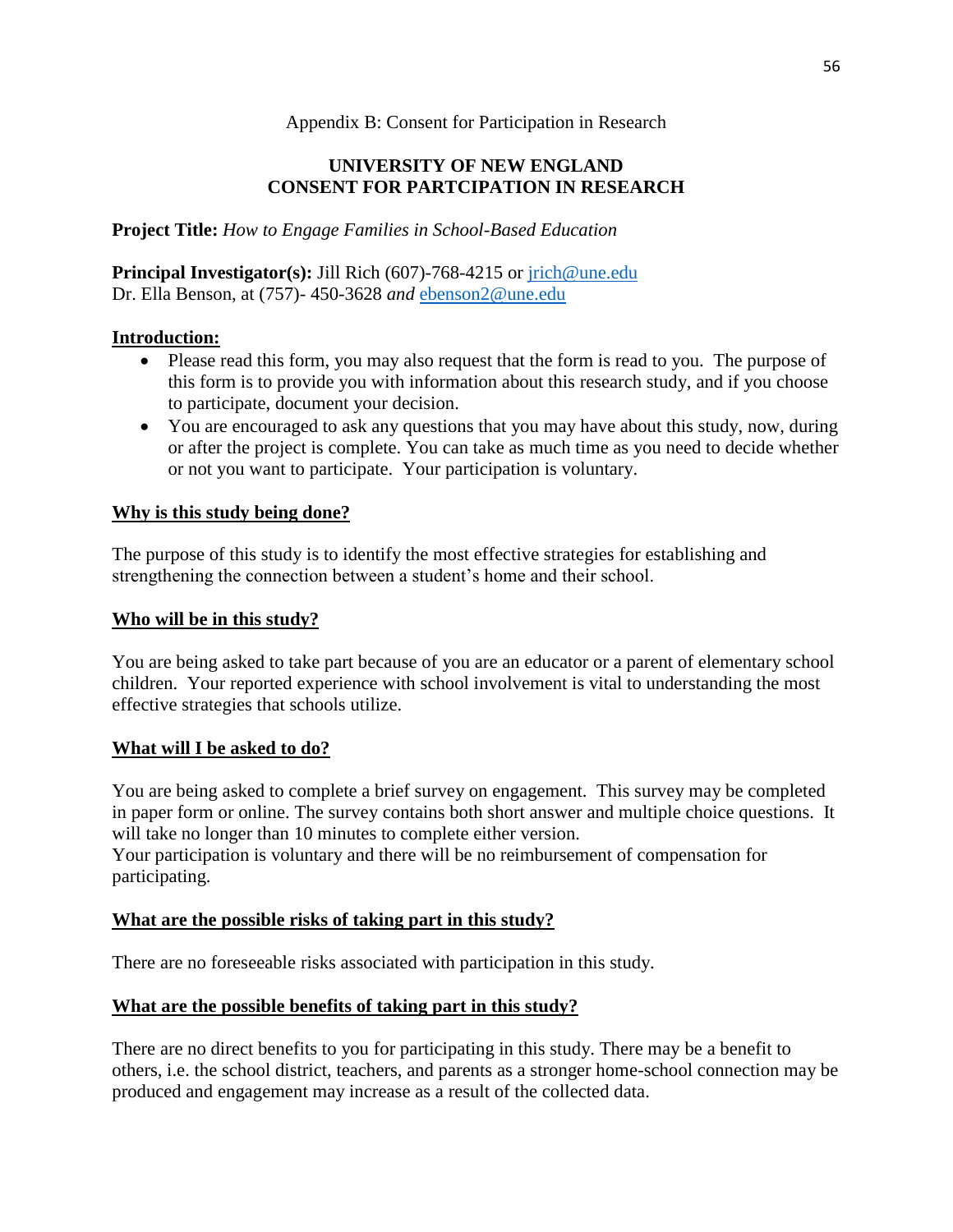# **What will it cost me?**

There will be no cost to anyone who chooses to participate.

## **How will my privacy be protected?**

- All participant responses will be void of personal identification, including IP addresses with the online version
- As the survey may be completed at a time and place, privacy is at the discretion of the participant.
- Results of the study will be shared with district administration and educators, if the administration so chooses. The results will also be reported to the dissertation committee with The University of New England.

# **How will my data be kept confidential?**

- Data collection and participation are anonymous.
- This study is designed to be anonymous, this means that no one, can link the data you provide to you, or identify you as a participant.
- Research records (hard copies) will be kept in a locked safe in the locked home office of the principal investigator
- Electronic data will be stored on a password protected computer, stored in the locked home office, only accessible by the principal investigator
- All collected data will be void of individually identifiable data
	- o Electronic data will be void of any identifiable IP address
- Once the study is complete all collected data will be disposed of
- Please note that the Institutional Review Board may review the research records.
- A copy of your signed consent form will be maintained by the principal investigator for at least 3 years after the project is complete before it is destroyed. The consent forms will be stored in a secure location that only members of the research team will have access to and will not be affiliated with any data obtained during the project.
- The study includes the option to complete the survey online. The survey will not store any IP address of any participant. All data will be secured, as it will be double password protected. (One for the survey data and one for the computer itself)
- Research findings may be provided to the you. if requested, in writing, to the principal investigator.

# **What are my rights as a research participant?**

- Your participation is voluntary. Your decision to participate will have no impact on your current or future relations with the University of New England or Maine Endwell Central School District.
- To any employee that chooses to participate, participation will not impact your relationship with your employer.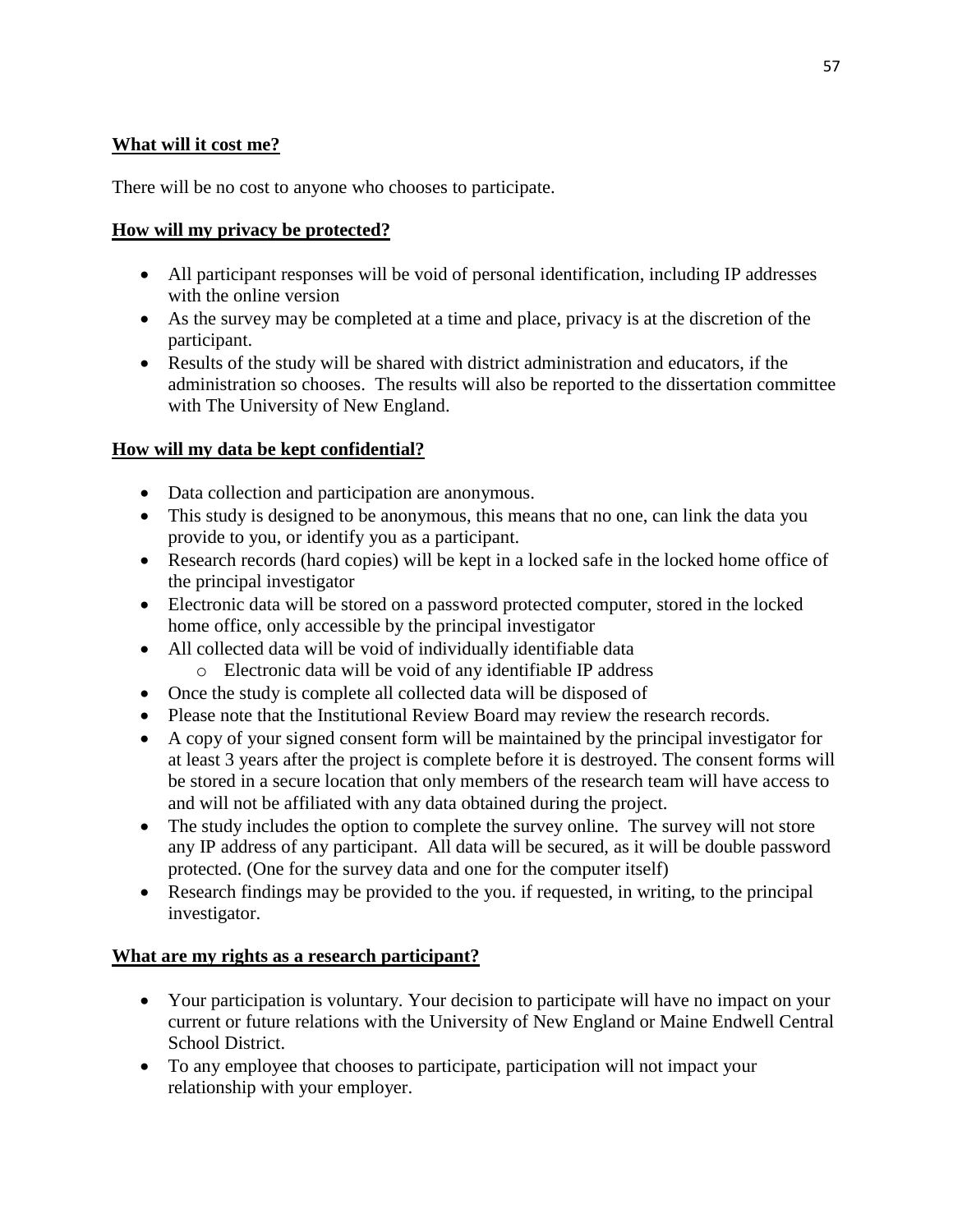- You may skip or refuse to answer any question for any reason.
- If you choose not to participate there is no penalty to you. You are free to withdraw from this research study at any time, for any reason. If you choose to withdraw from the research, there will be no penalty to you.

## **What other options do I have?**

• You may choose not to participate.

## **Whom may I contact with questions?**

- The researcher conducting this study is Ms. Jill Rich**.** For questions or more information concerning this research you may contact me at 607-768-4215 and [jrich@une.edu](mailto:jrich@une.edu)
- If you choose to participate in this research study and believe you may have suffered a research related injury, please contact Dr. Ella Benson at (757)- 450-3628 *and [ebenson2@une.edu](mailto:ebenson2@une.edu)*
- If you have any questions or concerns about your rights as a research subject, you may call Olgun Guvench, M.D. Ph.D., Chair of the UNE Institutional Review Board at (207) 221-4171 or [irb@une.edu.](mailto:irb@une.edu)

## **Will I receive a copy of this consent form?**

• You will be given a copy of this consent form.

# **Participant's Statement**

**I understand the above description of this research and the risks and benefits associated with my participation as a research subject. I agree to take part in the research and do so voluntarily.**

Participant's signature or Date Legally authorized representative

Printed name